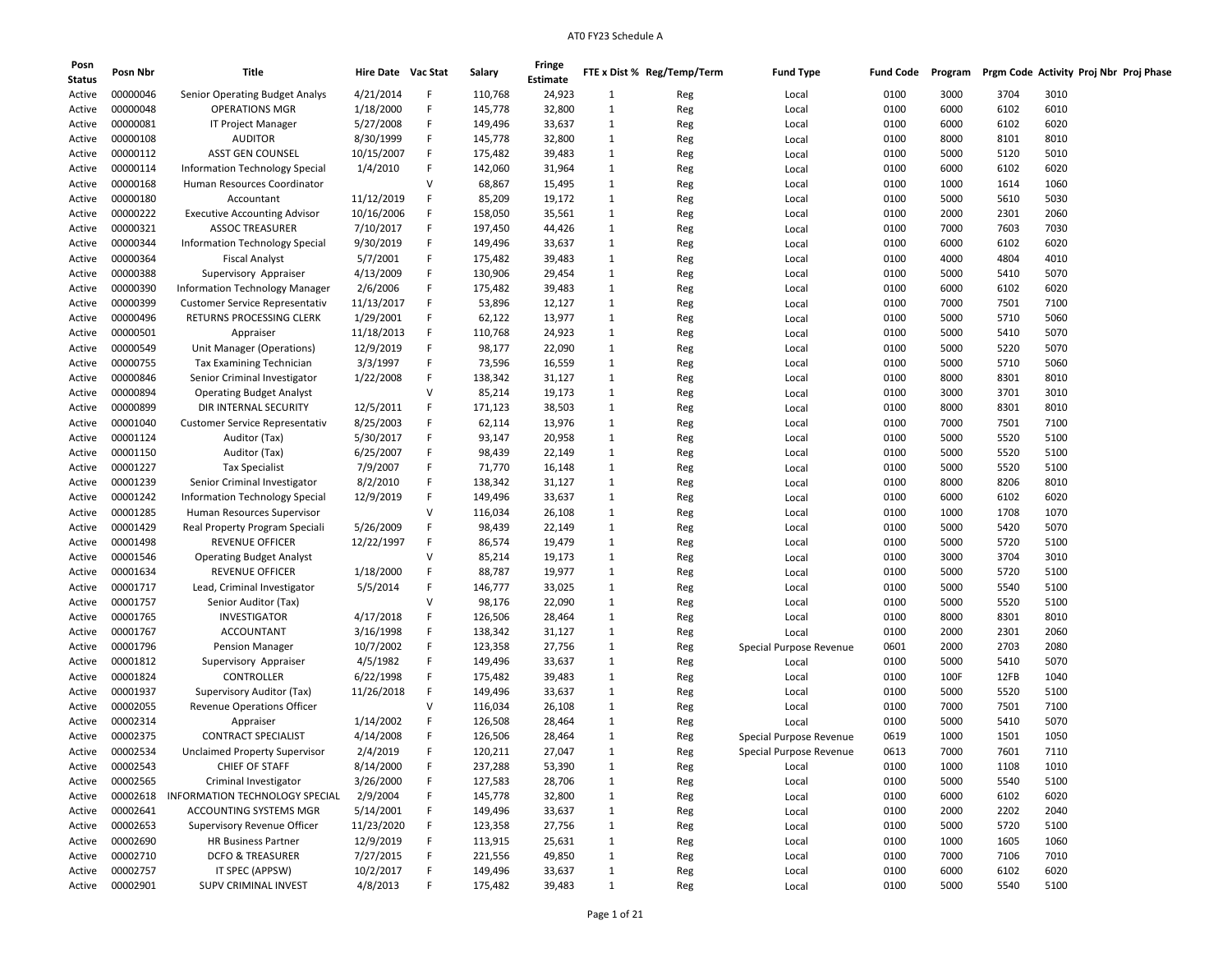| Posn<br><b>Status</b> | Posn Nbr | Title                                 | Hire Date Vac Stat     |        | Salary  | Fringe<br>Estimate |                   | FTE x Dist % Reg/Temp/Term | <b>Fund Type</b>        | <b>Fund Code</b> | Program |              | Prgm Code Activity Proj Nbr Proj Phase |
|-----------------------|----------|---------------------------------------|------------------------|--------|---------|--------------------|-------------------|----------------------------|-------------------------|------------------|---------|--------------|----------------------------------------|
| Active                | 00002960 | Senior Financial Manager and P        | 10/26/1998             | F      | 149,496 | 33,637             | 1                 | Reg                        | Local                   | 0100             | 7000    | 7106         | 7010                                   |
| Active                | 00002975 | <b>ASST GEN COUNSEL</b>               | 8/4/2008               | F      | 175,482 | 39,483             | 1                 | Reg                        | Local                   | 0100             | 1000    | 1305         | 1030                                   |
| Active                | 00003296 | Senior Operating Budget Analys        | 3/18/2019              | F      | 101,325 | 22,798             | $\mathbf{1}$      | Reg                        | Local                   | 0100             | 3000    | 3402         | 3010                                   |
| Active                | 00003369 | EXECUTIVE DIR INTEG OVERSIGHT         | 10/6/2014              | F      | 207,003 | 46,576             | 1                 | Reg                        | Local                   | 0100             | 8000    | 8301         | 8010                                   |
| Active                | 00003385 | <b>Financial Reporting and Contro</b> | 11/9/2009              |        | 153,693 | 34,581             | $\mathbf{1}$      | Reg                        | Local                   | 0100             | 2000    | 2502         | 2050                                   |
| Active                | 00003412 | Senior Auditor (Tax)                  | 1/21/2009              | F      | 113,916 | 25,631             | 1                 | Reg                        | Local                   | 0100             | 5000    | 5520         | 5100                                   |
| Active                | 00003540 | <b>Unclaimed Property Manager</b>     | 10/7/2013              | F      | 138,342 | 31,127             | 1                 | Reg                        | Special Purpose Revenue | 0613             | 7000    | 7601         | 7110                                   |
| Active                | 00003542 | Cost Analyst III                      | 9/17/2007              | F      | 149,496 | 33,637             | 1                 | Reg                        | Local                   | 0100             | 3000    | 3410         | 3010                                   |
| Active                | 00003650 | <b>Pension Benefits Officer</b>       | 10/12/2021             | F      | 127,188 | 28,617             | 1                 | Reg                        | Special Purpose Revenue | 0603             | 2000    | 2601         | 2080                                   |
| Active                | 00003681 | <b>Customer Service Tax Specialis</b> |                        | v      | 47,317  | 10,646             | $\mathbf{1}$      | Reg                        | Local                   | 0100             | 5000    | 5220         | 5130                                   |
| Active                | 00003710 | <b>Special Pay Analyst</b>            | 8/17/1998              | F      | 84,361  | 18,981             | $\mathbf{1}$      | Reg                        | Special Purpose Revenue | 0601             | 2000    | 2706         | 2080                                   |
| Active                | 00003712 | <b>Support Services Assistant</b>     | 8/4/1997               | F      | 66,868  | 15,045             | 1                 | Reg                        | Local                   | 0100             | 1000    | 1812         | 1080                                   |
| Active                | 00003777 | IT SPEC (APPSW)                       | 8/12/2013              | F      | 149,496 | 33,637             | $\mathbf{1}$      | Reg                        | Local                   | 0100             | 6000    | 6102         | 6020                                   |
| Active                | 00003782 | Appraiser                             | 9/25/2000              | F      | 126,508 | 28,464             | 1                 | Reg                        | Local                   | 0100             | 5000    | 5410         | 5070                                   |
| Active                | 00003798 | <b>Accounting Technician</b>          | 12/9/2019              | F      | 55,542  | 12,497             | 1                 | Reg                        | Local                   | 0100             | 5000    | 5420         | 5070                                   |
| Active                | 00003816 | <b>ASST GEN COUNSEL</b>               | 1/25/1993              | F      | 175,482 | 39,483             | 1                 | Reg                        | Local                   | 0100             | 5000    | 5120         | 5010                                   |
| Active                | 00003883 | <b>Accounting Technician</b>          | 8/31/2020              | F      | 48,965  | 11,017             | 1                 | Term                       | Local                   | 0100             | 5000    | 5420         | 5070                                   |
| Active                | 00003887 | <b>FINANCIAL ANALYST</b>              | 5/7/2001               | F      | 149,496 | 33,637             | 1                 | Reg                        | Local                   | 0100             | 7000    | 7203         | 7020                                   |
| Active                | 00003938 | <b>REVENUE OFFICER</b>                | 4/10/2000              | F      | 88,787  | 19,977             | $\mathbf{1}$      | Reg                        | Local                   | 0100             | 5000    | 5720         | 5100                                   |
| Active                | 00003965 | Appraiser                             | 9/13/1999              | F      | 126,508 | 28,464             | 1                 | Reg                        | Local                   | 0100             | 5000    | 5410         | 5070                                   |
| Active                | 00004147 | MANAGEMENT ANALYST                    | 10/1/1994              | F      | 106,372 | 23,934             | $\mathbf{1}$      | Reg                        | Local                   | 0100             | 2000    | 2501         | 2050                                   |
| Active                | 00004269 | <b>Quality Assurance Specialist</b>   |                        | v      | 68,870  | 15,496             | $\mathbf{1}$      | Reg                        | Local                   | 0100             | 5000    | 5220         | 5130                                   |
| Active                | 00004304 | STAFF ASSISTANT                       | 9/16/1996              | F      | 88,787  | 19,977             | 1                 | Reg                        | Local                   | 0100             | 2000    | 2203         | 2040                                   |
| Active                | 00004322 | Payroll and Benefits Technicia        |                        | v      | 57,162  | 12,861             | 1                 | Reg                        | Special Purpose Revenue | 0603             | 2000    | 2601         | 2080                                   |
| Active                | 00004343 | Appraiser                             | 7/10/2017              | F      | 109,023 | 24,530             | $\mathbf{1}$      | Reg                        | Local                   | 0100             | 5000    | 5410         | 5070                                   |
| Active                | 00004579 | Appraiser                             | 6/24/2019              | F      | 90,501  | 20,363             | $\mathbf{1}$      | Reg                        | Local                   | 0100             | 5000    | 5410         | 5070                                   |
| Active                | 00004608 | Appraiser                             | 10/1/1994              | F      | 110,768 | 24,923             | $\mathbf{1}$      | Reg                        | Local                   | 0100             | 5000    | 5410         | 5070                                   |
| Active                | 00004611 | <b>INFO TECH MGR</b>                  | 10/16/2006             | F      | 175,482 | 39,483             | $\mathbf{1}$      |                            | Local                   | 0100             | 6000    | 6102         | 6010                                   |
| Active                | 00004614 | <b>Payroll Operations Officer</b>     |                        | v      | 98,177  | 22,090             | $\mathbf{1}$      | Reg<br>Reg                 | Special Purpose Revenue | 0601             | 2000    | 2704         | 2080                                   |
| Active                | 00004636 | Appraiser                             | 5/8/2000               | F      | 101,085 | 22,744             | 1                 |                            | Local                   | 0100             | 5000    | 5410         | 5070                                   |
| Active                | 00004683 | Appraiser                             | 11/13/2007             | F      | 106,377 | 23,935             | 1                 | Reg                        | Local                   | 0100             | 5000    | 5410         | 5070                                   |
|                       | 00004734 | <b>EXECUTIVE ASST</b>                 | 1/4/1998               | F      | 126,506 |                    | $\mathbf{1}$      | Reg                        |                         | 0100             | 4000    | 4109         | 4010                                   |
| Active                | 00004801 | <b>Customer Service Tax Specialis</b> | 3/21/2016              | F      | 60,814  | 28,464<br>13,683   | 1                 | Reg                        | Local<br>Local          | 0100             | 5000    | 5220         | 5130                                   |
| Active                | 00004821 | PROGRAM ANALYST                       | 5/14/2007              | F      |         | 27,047             | 1                 | Reg                        |                         | 0100             | 5000    | 5212         | 5060                                   |
| Active                |          |                                       |                        | F      | 120,211 |                    | 1                 | Reg                        | Local                   |                  |         |              | 5060                                   |
| Active                | 00004885 | Tax Examining Technician              | 2/12/2001              | F      | 63,556  | 14,300             |                   | Reg                        | Local                   | 0100             | 5000    | 5710         |                                        |
| Active                | 00004888 | <b>AUDIT MGR</b>                      | 2/4/2019               | v      | 145,778 | 32,800             | 1                 | Reg                        | Local                   | 0100             | 8000    | 8101         | 8010                                   |
| Active                | 00004905 | <b>CONTRACT SPECIALIST</b>            |                        | F      | 98,177  | 22,090             | 1                 | Reg                        | Special Purpose Revenue | 0619             | 1000    | 1501         | 1050                                   |
| Active                | 00004988 | Payroll Technician                    | 3/14/2022<br>1/19/2021 | F      | 55,542  | 12,497             | $\mathbf{1}$<br>1 | Reg                        | Special Purpose Revenue | 0601             | 2000    | 2704<br>7202 | 2080<br>7020                           |
| Active                | 00004992 | Debt Policy Advisor                   |                        | F      | 153,693 | 34,581             |                   | Reg                        | Local                   | 0100             | 7000    |              |                                        |
| Active                | 00005056 | Investigator                          | 1/6/2020               |        | 110,768 | 24,923             | 1                 | Reg                        | Local                   | 0100             | 8000    | 8301         | 8010                                   |
| Active                | 00005079 | <b>BUDGET OFFICER</b>                 | 8/7/2000               | F<br>F | 134,624 | 30,290             | 1                 | Reg                        | Local                   | 0100             | 100F    | 11FB         | 1040                                   |
| Active                | 00005084 | Management and Program Analyst        | 8/31/2020              | F      | 87,855  | 19,767             | 1                 | Reg                        | Local                   | 0100             | 5000    | 5710         | 5060                                   |
| Active                | 00005147 | PAYROLL TECHNICIAN                    | 1/24/1994              | F      | 73,596  | 16,559             | 1                 | Reg                        | Special Purpose Revenue | 0601             | 2000    | 2706         | 2080                                   |
| Active                | 00005167 | <b>FINANCIAL MGR</b>                  | 2/11/2013              |        | 130,906 | 29,454             | $\mathbf{1}$      | Reg                        | Special Purpose Revenue | 0614             | 7000    | 7604         | 7030                                   |
| Active                | 00005189 | Supervisory Appraiser                 | 11/4/1985              |        | 145,778 | 32,800             | 1                 | Reg                        | Local                   | 0100             | 5000    | 5410         | 5070                                   |
| Active                | 00005202 | <b>Customer Service Tax Specialis</b> | 7/9/2018               | F      | 60,814  | 13,683             | $\mathbf{1}$      | Reg                        | Local                   | 0100             | 5000    | 5220         | 5130                                   |
| Active                | 00005208 | Senior Tax Advisor                    | 6/1/1982               | F      | 175,482 | 39,483             | $\mathbf{1}$      | Reg                        | Local                   | 0100             | 5000    | 5120         | 5010                                   |
| Active                | 00005231 | SENIOR ACCOUNTANT                     | 3/7/2016               | F      | 104,472 | 23,506             | $\mathbf{1}$      | Reg                        | Local                   | 0100             | 5000    | 5610         | 5030                                   |
| Active                | 00005239 | Senior Systems Accountant             | 1/25/1988              | F      | 126,508 | 28,464             | $\mathbf{1}$      | Reg                        | Local                   | 0100             | 5000    | 5640         | 5030                                   |
| Active                | 00005271 | <b>AUDIT MGR</b>                      | 12/27/2004             | F      | 149,496 | 33,637             | $\mathbf{1}$      | Reg                        | Local                   | 0100             | 8000    | 8103         | 8010                                   |
| Active                | 00005273 | <b>Information Technology Special</b> | 3/1/2021               | F      | 134,624 | 30,290             | $\mathbf{1}$      | Reg                        | Local                   | 0100             | 6000    | 6102         | 6020                                   |
| Active                | 00005289 | <b>Accounting Manager</b>             | 7/5/2011               | F      | 130,906 | 29,454             | $\mathbf{1}$      | Reg                        | Local                   | 0100             | 2000    | 2501         | 2050                                   |
| Active                | 00005344 | <b>Executive Office Manager</b>       | 7/20/1998              | F      | 126,506 | 28,464             | $\mathbf{1}$      | Reg                        | Local                   | 0100             | 1000    | 1108         | 1010                                   |
| Active                | 00005349 | <b>ADMIN SPEC</b>                     | 10/8/2000              | F      | 79,935  | 17,985             | $\mathbf{1}$      | Reg                        | Local                   | 0100             | 2000    | 2101         | 2010                                   |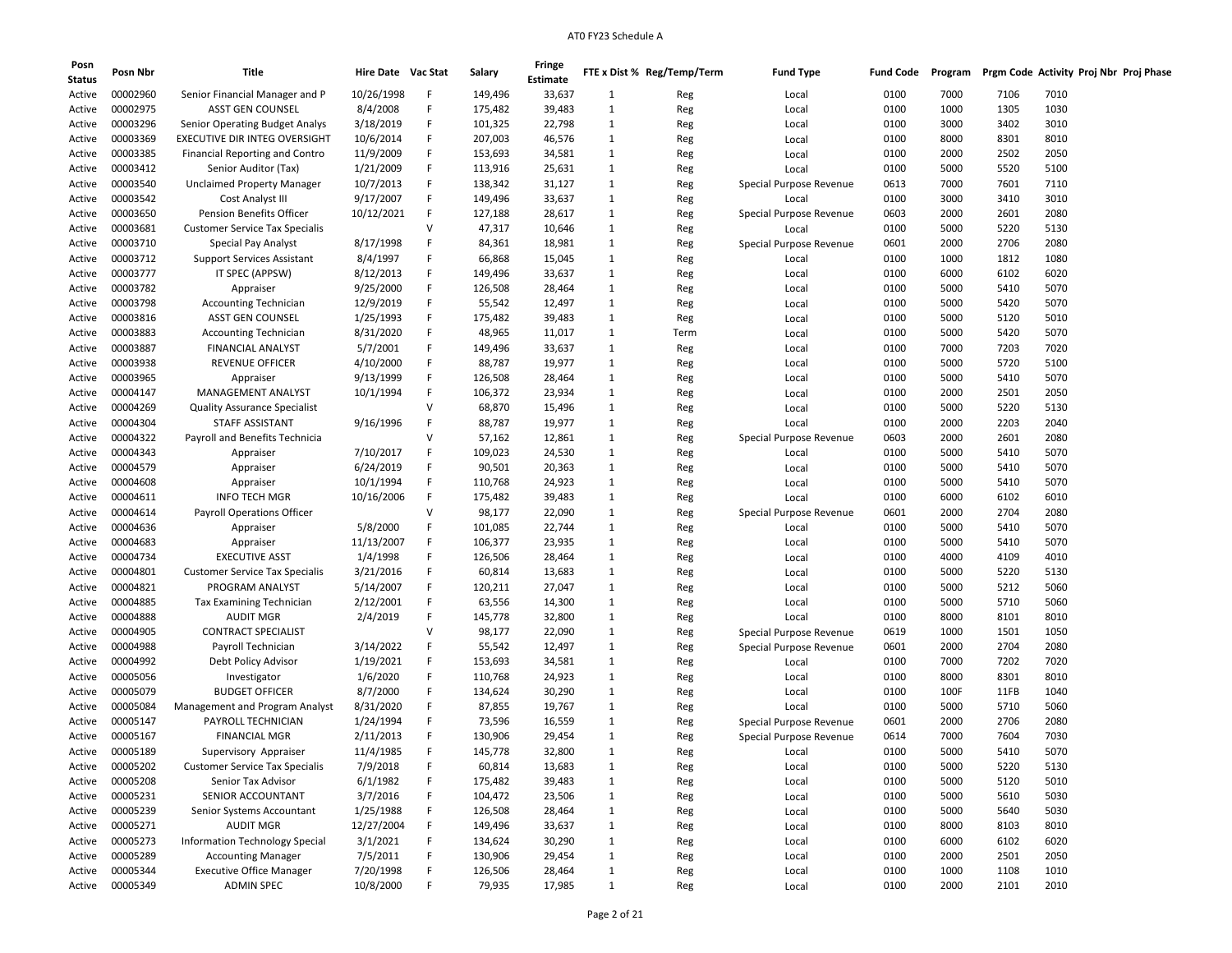| Posn<br><b>Status</b> | Posn Nbr             | Title                                                    | Hire Date Vac Stat |        | Salary  | Fringe<br>Estimate |              | FTE x Dist % Reg/Temp/Term | <b>Fund Type</b>        | <b>Fund Code</b> | Program | Prgm Code Activity Proj Nbr Proj Phase |      |  |
|-----------------------|----------------------|----------------------------------------------------------|--------------------|--------|---------|--------------------|--------------|----------------------------|-------------------------|------------------|---------|----------------------------------------|------|--|
| Active                | 00005374             | <b>AUDITOR</b>                                           | 6/3/2013           | F      | 104,472 | 23,506             | 1            | Reg                        | Local                   | 0100             | 8000    | 8101                                   | 8010 |  |
| Active                | 00005478             | <b>AUDITOR</b>                                           | 1/7/2008           | F      | 126,506 | 28,464             | 1            | Reg                        | Local                   | 0100             | 8000    | 8101                                   | 8010 |  |
| Active                | 00005533             | DIR INTERNAL AUDIT                                       | 3/3/1997           | F      | 175,482 | 39,483             | 1            | Reg                        | Local                   | 0100             | 8000    | 8103                                   | 8010 |  |
| Active                | 00005536             | <b>Quality Controls Specialist</b>                       | 8/31/2008          | F      | 95,793  | 21,553             | 1            | Reg                        | Special Purpose Revenue | 0601             | 2000    | 2705                                   | 2080 |  |
| Active                | 00005565             | Deputy Director                                          |                    | $\vee$ | 162,722 | 36,612             | 1            | Reg                        | Local                   | 0100             | 7000    | 7801                                   | 7130 |  |
| Active                | 00005572             | <b>Fiscal Analyst</b>                                    | 5/1/2006           | F      | 175,482 | 39,483             | 1            | Reg                        | Local                   | 0100             | 4000    | 4701                                   | 4010 |  |
| Active                | 00005594             | <b>CUSTOMER SERVICE SPEC</b>                             | 1/13/1992          | F      | 73,596  | 16,559             | 1            | Reg                        | Local                   | 0100             | 5000    | 5220                                   | 5130 |  |
| Active                | 00005621             | Information Technology Special                           | 4/26/2010          | F      | 149,496 | 33,637             | 1            | Reg                        | Local                   | 0100             | 6000    | 6102                                   | 6020 |  |
| Active                | 00005660             | <b>Recordation Tax Specialist</b>                        | 3/26/2001          | F      | 79,935  | 17,985             | 1            | Reg                        | Local                   | 0100             | 5000    | 5310                                   | 5070 |  |
| Active                | 00005740             | REVENUE OFFICER                                          | 8/28/2000          | F      | 88,787  | 19,977             | 1            | Reg                        | Local                   | 0100             | 5000    | 5720                                   | 5100 |  |
| Active                | 00005761             | <b>Fiscal Analyst</b>                                    | 11/9/2009          | F      | 153,693 | 34,581             | 1            | Reg                        | Local                   | 0100             | 4000    | 4701                                   | 4010 |  |
| Active                | 00005763             | <b>PAYROLL TECH</b>                                      | 3/2/2020           | F      | 51,964  | 11,692             | 1            | Reg                        | Special Purpose Revenue | 0601             | 2000    | 2704                                   | 2080 |  |
| Active                | 00005776             | Tax Examining Technician                                 | 11/16/2015         | F      | 64,466  | 14,505             | 1            | Reg                        | Local                   | 0100             | 5000    | 5710                                   | 5060 |  |
| Active                | 00005822             | Tax Examining Technician                                 | 8/21/2006          | F      | 69,944  | 15,737             | 1            | Reg                        | Local                   | 0100             | 5000    | 5710                                   | 5060 |  |
| Active                | 00005857             | Information Technology Special                           | 10/9/2001          | F      | 149,496 | 33,637             | 1            | Reg                        | Local                   | 0100             | 6000    | 6102                                   | 6010 |  |
| Active                | 00005917             | <b>MGMT &amp; PGM ANALYST</b>                            |                    | v      | 112,342 | 25,277             | 1            | Reg                        | Local                   | 0100             | 5000    | 5410                                   | 5070 |  |
| Active                | 00005926             | Senior Auditor (Tax)                                     | 4/22/2002          | F      | 123,360 | 27,756             | 1            | Reg                        | Local                   | 0100             | 5000    | 5520                                   | 5100 |  |
| Active                | 00005932             | Accountant (Senior Advisor for                           | 4/13/1998          | F      | 149,496 | 33,637             | 1            | Reg                        | Local                   | 0100             | 5000    | 5610                                   | 5030 |  |
| Active                | 00005980             | Supervisory Appraiser                                    | 6/1/2015           | F      | 142,060 | 31,964             | 1            | Reg                        | Local                   | 0100             | 5000    | 5410                                   | 5070 |  |
|                       | 00006021             | <b>Payroll Specialist</b>                                | 8/30/1999          | F      | 77,722  | 17,487             | 1            |                            |                         | 0601             | 2000    | 2703                                   | 2080 |  |
| Active                | 00006101             |                                                          | 1/6/2020           | F      | 53,620  |                    | 1            | Reg                        | Special Purpose Revenue | 0613             | 7000    |                                        | 7110 |  |
| Active                | 00006155             | Unclaimed Property Technician                            |                    | F      | 93,147  | 12,065             | 1            | Reg                        | Special Purpose Revenue | 0100             | 5000    | 7601<br>5540                           | 5100 |  |
| Active                |                      | <b>Tax Fraud Specialist</b>                              | 10/7/2013          | F      |         | 20,958             |              | Reg                        | Local                   |                  | 3000    |                                        |      |  |
| Active                | 00006170<br>00006191 | Senior Operating Budget Analys<br><b>ACCOUNTING TECH</b> | 11/19/2001         | F      | 126,506 | 28,464             | 1            | Reg                        | Local                   | 0100             |         | 3704                                   | 3010 |  |
| Active                |                      |                                                          | 8/18/1986          | F      | 73,596  | 16,559             | 1            | Reg                        | Local                   | 0100             | 2000    | 2203                                   | 2040 |  |
| Active                | 00006217             | ADMINISTRATIVE ASSISTANT                                 | 3/3/1997           |        | 86,579  | 19,480             | 1            | Reg                        | Local                   | 0100             | 5000    | 5720                                   | 5100 |  |
| Active                | 00006339             | Director, IT Operations (PMO &                           | 11/9/2020          | F<br>F | 183,542 | 41,297             | 1            | Reg                        | Local                   | 0100             | 6000    | 6102                                   | 6020 |  |
| Active                | 00006345             | <b>ACCOUNTANT</b>                                        | 12/11/2017         |        | 109,016 | 24,529             | 1            | Reg                        | Local                   | 0100             | 2000    | 2204                                   | 2030 |  |
| Active                | 00006353             | RETURNS PROCESSING CLERK                                 | 10/1/1997          | F      | 62,122  | 13,977             | 1            | Reg                        | Local                   | 0100             | 5000    | 5710                                   | 5060 |  |
| Active                | 00006379             | Information Technology Special                           | 12/19/2011         | F      | 101,085 | 22,744             | 1            | Reg                        | Local                   | 0100             | 6000    | 6102                                   | 6020 |  |
| Active                | 00006435             | Payroll Manager                                          | 6/3/2013           | F      | 142,060 | 31,964             | 1            | Reg                        | Special Purpose Revenue | 0603             | 2000    | 2703                                   | 2080 |  |
| Active                | 00006436             | HR Supervisor, Recruitment & A                           | 2/29/2016          | F      | 130,906 | 29,454             | 1            | Reg                        | Local                   | 0100             | 1000    | 1616                                   | 1060 |  |
| Active                | 00006456             | Tax Examining Technician                                 | 2/2/1998           | F      | 73,596  | 16,559             | 1            | Reg                        | Local                   | 0100             | 5000    | 5720                                   | 5100 |  |
| Active                | 00006620             | <b>Operating Budget Analyst</b>                          | 5/13/2019          | F      | 87,859  | 19,768             | 1            | Reg                        | Local                   | 0100             | 3000    | 3701                                   | 3010 |  |
| Active                | 00006696             | Senior Auditor (Tax)                                     |                    | V      | 98,176  | 22,090             | 1            | Reg                        | Local                   | 0100             | 5000    | 5520                                   | 5100 |  |
| Active                | 00006756             | MANAGEMENT ANALYST                                       | 1/8/2005           | F      | 126,508 | 28,464             | 1            | Reg                        | Local                   | 0100             | 5000    | 5530                                   | 5100 |  |
| Active                | 00006772             | <b>Contracts Coordinator</b>                             | 5/2/2016           | F      | 71,081  | 15,993             | 1            | Reg                        | Local                   | 0100             | 1000    | 1505                                   | 1050 |  |
| Active                | 00006794             | Appraiser                                                | 11/4/2013          | F      | 110,768 | 24,923             | 1            | Reg                        | Local                   | 0100             | 5000    | 5410                                   | 5070 |  |
| Active                | 00006795             | Deputy Chief Financial Officer                           | 12/6/2021          | F      | 221,556 | 49,850             | 1            | Reg                        | Local                   | 0100             | 2000    | 2102                                   | 2010 |  |
| Active                | 00006828             | <b>Supervisory Customer Service S</b>                    | 4/8/2013           | F      | 120,211 | 27,047             | 1            | Reg                        | Local                   | 0100             | 5000    | 5220                                   | 5130 |  |
| Active                | 00006860             | <b>Customer Service Specialist</b>                       | 7/14/2014          | F      | 64,466  | 14,505             | 1            | Reg                        | Local                   | 0100             | 5000    | 5220                                   | 5130 |  |
| Active                | 00006917             | Debt Manager                                             | 1/11/2016          | F      | 113,915 | 25,631             | 1            | Reg                        | Local                   | 0100             | 7000    | 7202                                   | 7020 |  |
| Active                | 00006919             | Assessment Program Coordinator                           | 6/16/2014          | F      | 77,722  | 17,487             | 1            | Reg                        | Local                   | 0100             | 5000    | 5410                                   | 5070 |  |
| Active                | 00006986             | <b>Financial Reporting and Accoun</b>                    | 1/3/2022           | F      | 149,496 | 33,637             | 1            | Reg                        | Local                   | 0100             | 2000    | 2501                                   | 2050 |  |
| Active                | 00007028             | <b>Fiscal Analyst</b>                                    | 10/22/2000         | F      | 171,123 | 38,503             | 1            | Reg                        | Local                   | 0100             | 4000    | 4302                                   | 4010 |  |
| Active                | 00007196             | Appraiser                                                | 4/13/2020          | F      | 75,509  | 16,990             | 1            | Reg                        | Local                   | 0100             | 5000    | 5410                                   | 5070 |  |
| Active                | 00007223             | IT Specialist (OS)                                       | 5/9/1976           | F      | 109,023 | 24,530             | $\mathbf{1}$ | Reg                        | Local                   | 0100             | 6000    | 6102                                   | 6020 |  |
| Active                | 00007295             | <b>Cluster Accounting Analyst</b>                        | 2/7/2016           | F      | 134,624 | 30,290             | $\mathbf{1}$ | Reg                        | Local                   | 0100             | 2000    | 2501                                   | 2050 |  |
| Active                | 00007467             | IT Specialist (SYSADMIN) & (NE                           | 7/20/1997          | F      | 149,496 | 33,637             | $\mathbf{1}$ | Reg                        | Local                   | 0100             | 6000    | 6102                                   | 6020 |  |
| Active                | 00007515             | <b>Supervisory Returns Processing</b>                    | 3/19/2007          | F      | 103,727 | 23,339             | $\mathbf{1}$ | Reg                        | Local                   | 0100             | 5000    | 5710                                   | 5060 |  |
| Active                | 00007546             | PROGRAM ANALYST                                          | 5/12/1997          | F      | 109,016 | 24,529             | $\mathbf{1}$ | Reg                        | Local                   | 0100             | 5000    | 5220                                   | 5130 |  |
| Active                | 00007550             | <b>Quality Controls Specialist</b>                       | 11/28/2016         | F      | 101,082 | 22,743             | $\mathbf{1}$ | Reg                        | Special Purpose Revenue | 0601             | 2000    | 2704                                   | 2080 |  |
| Active                | 00007569             | <b>Returns Processing Assistant</b>                      | 8/16/2021          | F      | 47,317  | 10,646             | $\mathbf{1}$ | Reg                        | Local                   | 0100             | 5000    | 5710                                   | 5060 |  |
| Active                | 00007575             | <b>FINANCIAL ANALYST</b>                                 |                    | $\vee$ | 116,034 | 26,108             | $\mathbf{1}$ | Reg                        | Local                   | 0100             | 7000    | 7106                                   | 7010 |  |
|                       | Active 00007699      | <b>EXECUTIVE ASST</b>                                    | 10/22/2001         | F      | 126,506 | 28,464             | $\mathbf{1}$ | Reg                        | Local                   | 0100             | 1000    | 1305                                   | 1030 |  |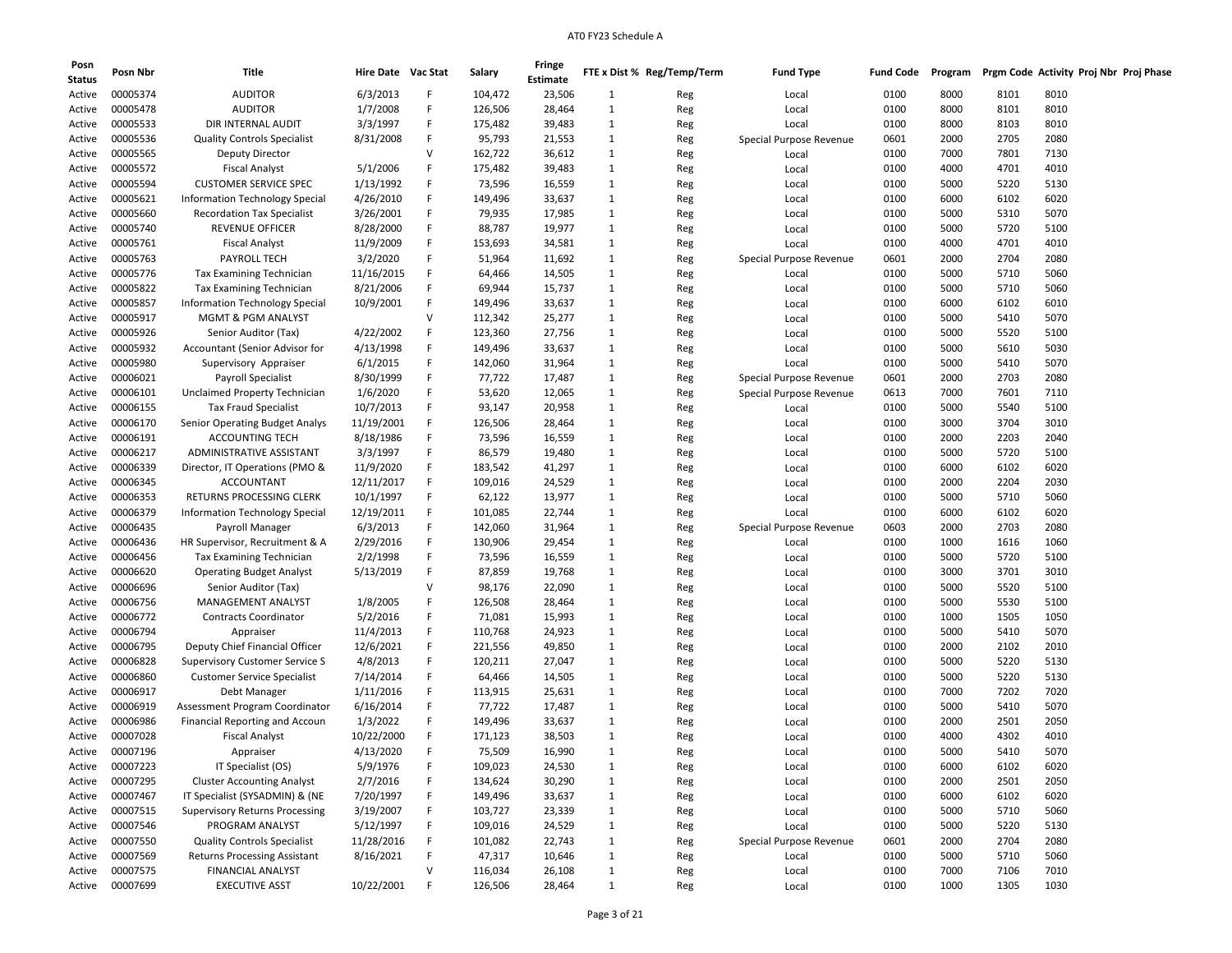| Posn<br><b>Status</b> | Posn Nbr | Title                                 | Hire Date Vac Stat |        | Salary  | Fringe<br>Estimate |              | FTE x Dist % Reg/Temp/Term | <b>Fund Type</b>        | <b>Fund Code</b> | Program |      |      | Prgm Code Activity Proj Nbr Proj Phase |  |
|-----------------------|----------|---------------------------------------|--------------------|--------|---------|--------------------|--------------|----------------------------|-------------------------|------------------|---------|------|------|----------------------------------------|--|
| Active                | 00007705 | <b>AUDITOR</b>                        | 6/9/1997           | F      | 126,506 | 28,464             | 1            | Reg                        | Local                   | 0100             | 8000    | 8101 | 8010 |                                        |  |
| Active                | 00007720 | <b>Revenue Accounting Manager</b>     | 10/1/1994          | F      | 166,766 | 37,522             | 1            | Reg                        | Local                   | 0100             | 5000    | 5730 | 5030 |                                        |  |
| Active                | 00007802 | <b>Tax Fraud Specialist</b>           | 12/10/2018         | F      | 68,870  | 15,496             | 1            | Reg                        | Local                   | 0100             | 5000    | 5520 | 5100 |                                        |  |
| Active                | 00007807 | Supervisory Auditor (Complianc        | 3/5/2018           | F      | 158,050 | 35,561             | 1            | Reg                        | Local                   | 0100             | 5000    | 5520 | 5100 |                                        |  |
| Active                | 00007841 | <b>Customer Service Specialist</b>    | 10/27/2014         | F      | 64,466  | 14,505             | 1            | Reg                        | Local                   | 0100             | 5000    | 5220 | 5130 |                                        |  |
| Active                | 00007844 | Auditor (Tax)                         | 7/20/2009          | F      | 98,439  | 22,149             | 1            | Reg                        | Local                   | 0100             | 5000    | 5510 | 5100 |                                        |  |
| Active                | 00007878 | Senior Operating Budget Analys        |                    | V      | 112,342 | 25,277             | 1            | Reg                        | Local                   | 0100             | 3000    | 3704 | 3010 |                                        |  |
| Active                | 00007879 | <b>CONTRACT SPECIALIST</b>            | 5/25/1997          | F      | 123,358 | 27,756             | 1            | Reg                        | Local                   | 0100             | 1000    | 1504 | 1050 |                                        |  |
| Active                | 00007923 | <b>Recordation Tax Specialist</b>     |                    | $\vee$ | 68,870  | 15,496             | 1            | Reg                        | Local                   | 0100             | 5000    | 5310 | 5070 |                                        |  |
| Active                | 00007937 | <b>Supervisory Returns Processing</b> | 11/13/1984         | F      | 80,812  | 18,183             | 1            | Reg                        | Local                   | 0100             | 5000    | 5710 | 5060 |                                        |  |
| Active                | 00007989 | <b>Payroll Business Analyst</b>       | 2/25/2002          | F      | 90,503  | 20,363             | 1            | Reg                        | Special Purpose Revenue | 0601             | 2000    | 2703 | 2080 |                                        |  |
| Active                | 00008002 | Director, Financial Planning,         | 10/31/2016         | F      | 167,926 | 37,783             | 1            | Reg                        | Local                   | 0100             | 3000    | 3402 | 3010 |                                        |  |
| Active                | 00008004 | PUBLIC AFFAIRS SPEC                   | 6/19/1989          | F      | 126,506 | 28,464             | 1            | Reg                        | Local                   | 0100             | 5000    | 5130 | 5010 |                                        |  |
| Active                | 00008005 | Appraiser                             | 3/24/2014          | F      | 66,292  | 14,916             | 1            | Reg                        | Local                   | 0100             | 5000    | 5410 | 5070 |                                        |  |
| Active                | 00008023 | INFORMATION TECHNOLOGY SPECIAL        | 2/6/2006           | F      | 123,360 | 27,756             | 1            | Reg                        | Local                   | 0100             | 6000    | 6102 | 6020 |                                        |  |
| Active                | 00008252 | <b>ACCOUNTANT</b>                     | 11/4/2013          | F      | 95,793  | 21,553             | 1            | Reg                        | Special Purpose Revenue | 0613             | 7000    | 7601 | 7110 |                                        |  |
| Active                | 00008390 | <b>Fiscal Analyst</b>                 | 9/9/2013           | F      | 158,050 | 35,561             | 1            | Reg                        | Local                   | 0100             | 4000    | 4802 | 4010 |                                        |  |
| Active                | 00008427 | <b>Chief Appraiser</b>                | 6/22/2009          | F      | 158,050 | 35,561             | 1            | Reg                        | Local                   | 0100             | 5000    | 5410 | 5070 |                                        |  |
| Active                | 00008467 | Appraiser                             |                    | V      | 98,176  | 22,090             | 1            | Reg                        | Local                   | 0100             | 5000    | 5410 | 5070 |                                        |  |
| Active                | 00008470 | <b>Grants Management Specialist</b>   | 6/30/2014          | F      | 126,506 | 28,464             | 1            | Reg                        | Local                   | 0100             | 7000    | 7303 | 7030 |                                        |  |
| Active                | 00008473 | <b>Supervisory Customer Service S</b> | 8/21/2017          | F      | 104,472 | 23,506             | 1            | Reg                        | Local                   | 0100             | 5000    | 5220 | 5130 |                                        |  |
| Active                | 00008492 | <b>Unclaimed Property Specialist</b>  | 11/17/1997         | F      | 82,151  | 18,484             | 1            | Reg                        | Special Purpose Revenue | 0613             | 7000    | 7601 | 7110 |                                        |  |
| Active                | 00008535 | Real Property Program Speciali        | 7/24/2017          | F      | 90,501  | 20,363             | $\mathbf{1}$ | Reg                        | Local                   | 0100             | 5000    | 5290 | 5070 |                                        |  |
| Active                | 00008624 | DIR OF OPERATIONS                     | 12/5/2011          | F      | 202,319 | 45,522             | 1            | Reg                        | Local                   | 0100             | 5000    | 5110 | 5010 |                                        |  |
| Active                | 00008761 | <b>Pension Benefits Specialist</b>    | 3/16/2009          | F      | 88,787  | 19,977             | 1            | Reg                        | Special Purpose Revenue | 0603             | 2000    | 2601 | 2080 |                                        |  |
| Active                | 00008775 | <b>Accounting Technician</b>          | 11/12/2019         | F      | 53,620  | 12,065             | 1            | Reg                        | Local                   | 0100             | 5000    | 5750 | 5070 |                                        |  |
| Active                | 00008878 | Legal Instruments Examiner            | 9/14/2020          | F      | 53,620  | 12,065             | 1            | Reg                        | Local                   | 0100             | 5000    | 5310 | 5070 |                                        |  |
| Active                | 00008897 | LEGAL INSTRUMENTS EXAMINER            | 1/7/2019           | F      | 56,932  | 12,810             | 1            | Reg                        | Local                   | 0100             | 5000    | 5310 | 5070 |                                        |  |
| Active                | 00008931 | Appraiser                             | 2/3/2020           | F      | 90,501  | 20,363             | 1            | Reg                        | Local                   | 0100             | 5000    | 5201 | 5070 |                                        |  |
| Active                | 00008954 | Administrative Assistant              | 1/9/2006           | F      | 84,365  | 18,982             | 1            | Reg                        | Local                   | 0100             | 5000    | 5220 | 5130 |                                        |  |
| Active                | 00008973 | Director, Office of Contracts         | 4/2/2007           | F      | 188,746 | 42,468             | 1            | Reg                        | Local                   | 0100             | 1000    | 1501 | 1050 |                                        |  |
| Active                | 00009030 | <b>Revenue Operations Analyst</b>     | 6/26/2017          | F      | 79,937  | 17,986             | 1            | Reg                        | Local                   | 0100             | 7000    | 7407 | 7090 |                                        |  |
| Active                | 00009080 | Taxpayer Advocate Specialist          | 10/15/2018         | F      | 79,935  | 17,985             | 1            | Reg                        | Local                   | 0100             | 5000    | 5210 | 5010 |                                        |  |
| Active                | 00009088 | Chief, Assessment Services Div        | 11/21/2011         | F      | 158,050 | 35,561             | 1            | Reg                        | Local                   | 0100             | 5000    | 5420 | 5070 |                                        |  |
| Active                | 00009214 | Supervisory Appraiser                 | 6/29/2015          | F      | 119,752 | 26,944             | 1            | Reg                        | Local                   | 0100             | 5000    | 5410 | 5070 |                                        |  |
| Active                | 00009216 | <b>ACCOUNTING TECH</b>                | 10/19/2015         | F      | 66,867  | 15,045             | 1            | Reg                        | Local                   | 0100             | 5000    | 5210 | 5070 |                                        |  |
| Active                | 00009273 | Director, Capital Budgets/Capi        | 4/19/1999          | F      | 188,746 | 42,468             | 1            | Reg                        | Local                   | 0100             | 3000    | 3804 | 3010 |                                        |  |
| Active                | 00009290 | Integrity & Oversight Coordina        |                    | $\vee$ | 68,867  | 15,495             | 1            | Reg                        | Local                   | 0100             | 8000    | 8101 | 8010 |                                        |  |
| Active                | 00009330 | <b>CUSTOMER SERVICE SPECIALIST</b>    | 12/7/2020          | F      | 48,962  | 11,016             | 1            | Reg                        | Local                   | 0100             | 5000    | 5220 | 5130 |                                        |  |
| Active                | 00009361 | SENIOR ACCOUNTANT                     | 9/14/2009          | F      | 117,063 | 26,339             | 1            | Reg                        | Local                   | 0100             | 2000    | 2202 | 2040 |                                        |  |
| Active                | 00009363 | <b>Supervisory Customer Service T</b> | 8/7/2017           | F      | 93,148  | 20,958             | 1            | Reg                        | Local                   | 0100             | 5000    | 5220 | 5130 |                                        |  |
| Active                | 00009403 | Administrative Coordinator            | 8/25/2014          | F      | 73,295  | 16,491             | 1            | Reg                        | Local                   | 0100             | 2000    | 2101 | 2010 |                                        |  |
| Active                | 00009439 | Payroll Manager                       |                    | $\vee$ | 85,214  | 19,173             | 1            | Reg                        | Special Purpose Revenue | 0601             | 2000    | 2706 | 2080 |                                        |  |
| Active                | 00009525 | <b>Accounting Technician</b>          | 2/21/2017          | F      | 66,868  | 15,045             | $\mathbf{1}$ | Reg                        | Special Purpose Revenue | 0601             | 2000    | 2706 | 2080 |                                        |  |
| Active                | 00009582 | Supervisory Revenue Officer           | 3/27/2000          | F      | 123,358 | 27,756             | 1            | Reg                        | Local                   | 0100             | 5000    | 5720 | 5100 |                                        |  |
| Active                | 00009584 | Taxpayer Advocate Specialist          | 3/16/1997          | F      | 109,023 | 24,530             | $\mathbf{1}$ | Reg                        | Local                   | 0100             | 5000    | 5210 | 5010 |                                        |  |
| Active                | 00009590 | Deputy Director, Pay and Retir        | 5/19/1986          | F      | 183,542 | 41,297             | $\mathbf{1}$ | Reg                        | Special Purpose Revenue | 0601             | 2000    | 2702 | 2080 |                                        |  |
| Active                | 00009660 | Tax Examining Technician              | 7/24/2017          | F      | 50,607  | 11,387             | $\mathbf{1}$ | Reg                        | Local                   | 0100             | 5000    | 5740 | 5060 |                                        |  |
| Active                | 00009672 | Assessment Program Specialist         | 9/26/1999          | F      | 79,935  | 17,985             | $\mathbf{1}$ | Reg                        | Local                   | 0100             | 5000    | 5410 | 5070 |                                        |  |
| Active                | 00009717 | Senior Operating Budget Analys        | 1/17/2012          | F      | 107,620 | 24,215             | $\mathbf{1}$ | Reg                        | Local                   | 0100             | 3000    | 3701 | 3010 |                                        |  |
| Active                | 00009750 | Lead Cashier                          | 2/3/1997           | F      | 80,812  | 18,183             | $\mathbf{1}$ | Reg                        | Local                   | 0100             | 7000    | 7501 | 7100 |                                        |  |
| Active                | 00009752 | MANAGEMENT ANALYST                    | 6/3/2013           | F      | 95,793  | 21,553             | 1            | Reg                        | Local                   | 0100             | 5000    | 5220 | 5130 |                                        |  |
| Active                | 00009809 | <b>Returns Processing Assistant</b>   |                    | $\vee$ | 42,704  | 9,608              | $\mathbf{1}$ | Reg                        | Local                   | 0100             | 5000    | 5710 | 5060 |                                        |  |
| Active                | 00009897 | Recorder of Deeds                     | 3/30/2009          | F      | 166,766 | 37,522             | 1            | Reg                        | Local                   | 0100             | 5000    | 5310 | 5070 |                                        |  |
|                       |          |                                       |                    |        |         |                    |              |                            |                         |                  |         |      |      |                                        |  |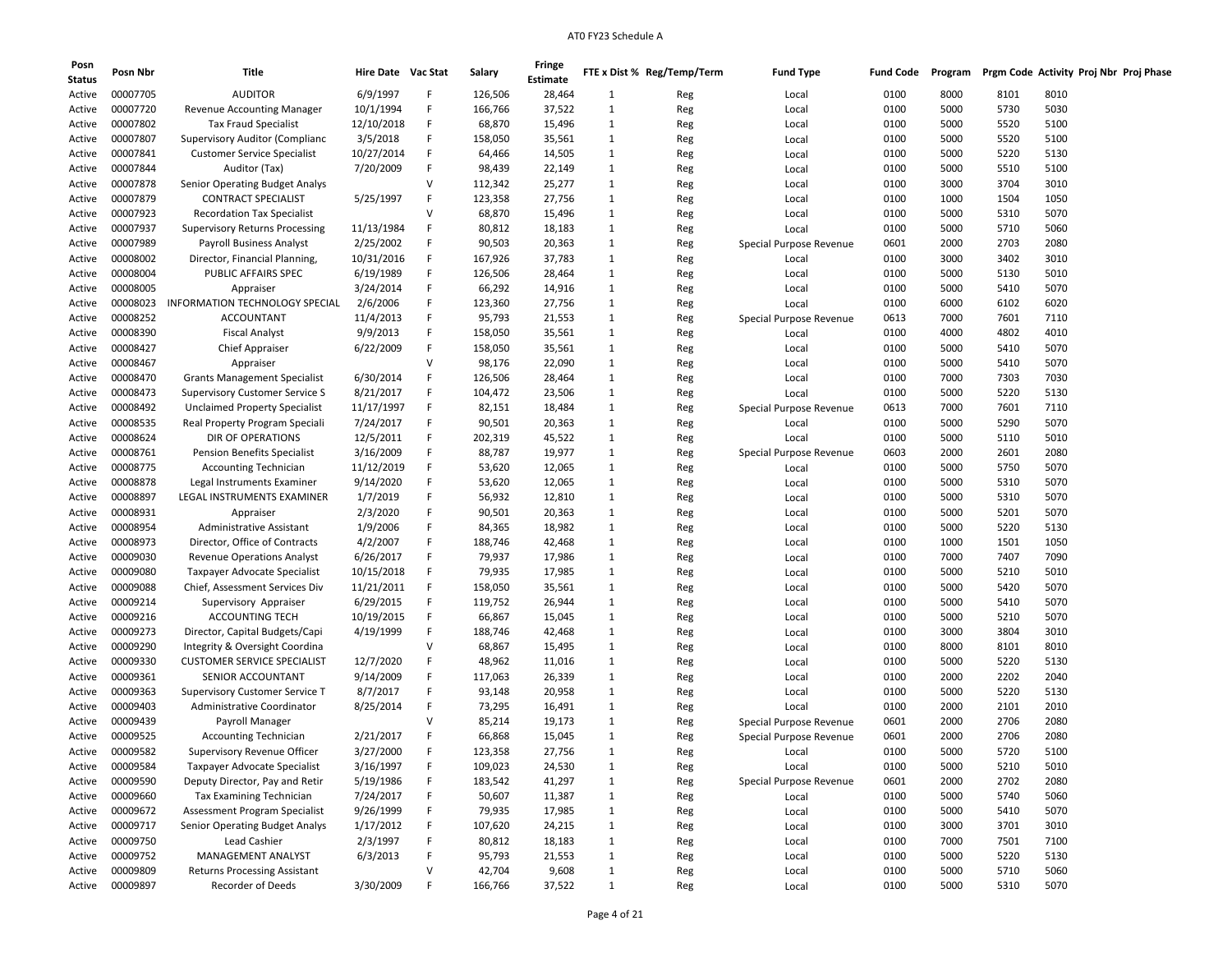| Posn<br><b>Status</b> | Posn Nbr             | Title                                 | Hire Date Vac Stat    |              | Salary             | Fringe<br><b>Estimate</b> |                   | FTE x Dist % Reg/Temp/Term | <b>Fund Type</b>                 | <b>Fund Code</b> | Program      | Prgm Code Activity Proj Nbr Proj Phase |              |  |
|-----------------------|----------------------|---------------------------------------|-----------------------|--------------|--------------------|---------------------------|-------------------|----------------------------|----------------------------------|------------------|--------------|----------------------------------------|--------------|--|
| Active                | 00009948             | SENIOR ACCOUNTANT                     | 6/29/2015             | F            | 117,063            | 26,339                    | $\mathbf{1}$      | Term                       | Local                            | 0100             | 2000         | 2202                                   | 2040         |  |
| Active                | 00010082             | Payroll Customer Service Manag        | 5/25/1998             | F            | 106,372            | 23,934                    | $\mathbf{1}$      | Reg                        | Special Purpose Revenue          | 0601             | 2000         | 2702                                   | 2080         |  |
| Active                | 00010194             | HR Program Manager, Employee/L        | 6/21/2021             | F            | 116,034            | 26,108                    | 1                 | Reg                        | Local                            | 0100             | 1000         | 1608                                   | 1060         |  |
| Active                | 00010202             | Supervisory Auditor (Tax)             | 5/14/2006             | F            | 123,470            | 27,781                    | 1                 | Reg                        | Local                            | 0100             | 5000         | 5520                                   | 5100         |  |
| Active                | 00010205             | <b>Business Analyst</b>               | 9/17/2018             | F            | 113,915            | 25,631                    | $\mathbf{1}$      | Reg                        | Local                            | 0100             | 6000         | 6102                                   | 6020         |  |
| Active                | 00010211             | LEGAL INSTRUMENTS EXAMINER            | 5/26/2009             | F            | 65,212             | 14,673                    | $\mathbf{1}$      | Reg                        | Local                            | 0100             | 5000         | 5310                                   | 5070         |  |
| Active                | 00010249             | <b>ACCOUNTING TECH</b>                | 3/16/1998             |              | 62,114             | 13,976                    | $\mathbf{1}$      | Reg                        | Special Purpose Revenue          | 0613             | 7000         | 7601                                   | 7110         |  |
| Active                | 00010374             | Lead Customer Service Tax Spec        | 11/4/2013             | F            | 71,081             | 15,993                    | $\mathbf{1}$      | Reg                        | Local                            | 0100             | 5000         | 5220                                   | 5130         |  |
| Active                | 00010395             | Supervisory Revenue Officer           | 8/16/2021             |              | 123,358            | 27,756                    | 1                 | Reg                        | Local                            | 0100             | 5000         | 5720                                   | 5100         |  |
| Active                | 00010485             | Tax Examining Technician              | 3/26/2000             | F            | 71,770             | 16,148                    | $\mathbf{1}$      | Reg                        | Local                            | 0100             | 5000         | 5710                                   | 5060         |  |
| Active                | 00010551             | Information Technology Special        | 11/4/1985             | F            | 126,508            | 28,464                    | $\mathbf{1}$      | Reg                        | Local                            | 0100             | 6000         | 6102                                   | 6020         |  |
| Active                | 00010567             | SENIOR BUDGET ANALYST                 |                       | $\vee$       | 98,177             | 22,090                    | $\mathbf{1}$      | Reg                        | Local                            | 0100             | 100F         | 11FB                                   | 1040         |  |
| Active                | 00010587             | DEPUTY CFO OTR                        | 11/14/2016            | F            | 225,489            | 50,735                    | $\mathbf{1}$      | Reg                        | Local                            | 0100             | 5000         | 5110                                   | 5010         |  |
| Active                | 00010643             | SENIOR REVENUE OFFICER                | 1/6/1997              |              | 93,147             | 20,958                    | $\mathbf{1}$      | Reg                        | Local                            | 0100             | 5000         | 5720                                   | 5100         |  |
| Active                | 00010673             | Senior Auditor (Tax)                  | 10/30/2006            | F            | 126,508            | 28,464                    | $\mathbf{1}$      | Reg                        | Local                            | 0100             | 5000         | 5520                                   | 5100         |  |
| Active                | 00010711             | <b>Customer Service Tax Specialis</b> | 3/15/2021             | F            | 47,317             | 10,646                    | $\mathbf{1}$      | Reg                        | Local                            | 0100             | 5000         | 5220                                   | 5130         |  |
| Active                | 00010730             | <b>Customer Service Operations Sp</b> |                       | v            | 62,704             | 14,108                    | $\mathbf{1}$      | Reg                        | Local                            | 0100             | 7000         | 7407                                   | 7090         |  |
| Active                | 00010732             | Assessment Program Specialist         | 9/26/1999             | F            | 82,148             | 18,483                    | $\mathbf{1}$      | Reg                        | Local                            | 0100             | 5000         | 5410                                   | 5070         |  |
| Active                | 00010818             | Capital Budget Administration         | 3/14/2011             |              | 123,358            | 27,756                    | 1                 | Reg                        | Local                            | 0100             | 3000         | 3804                                   | 3010         |  |
| Active                | 00010828             | <b>ACCOUNTING OFFICER</b>             | 3/21/1982             | F            | 175,482            | 39,483                    | $\mathbf{1}$      | Reg                        | Local                            | 0100             | 2000         | 2204                                   | 2040         |  |
| Active                | 00010839             | Auditor (Tax)                         | 9/21/2015             | F            | 90,501             | 20,363                    | $\mathbf{1}$      | Reg                        | Local                            | 0100             | 5000         | 5520                                   | 5100         |  |
|                       | 00010872             | Interim Chief Financial Office        | 7/2/2001              |              | 255,800            |                           | $\mathbf{1}$      |                            |                                  | 0100             | 1000         | 1108                                   | 1010         |  |
| Active                |                      |                                       | 9/28/2020             | F            |                    | 57,555                    |                   | Reg                        | Local<br>Special Purpose Revenue |                  |              |                                        |              |  |
| Active                | 00010937<br>00010941 | DIR PAY & RETIREMENT                  |                       |              | 202,319<br>119,752 | 45,522                    | $\mathbf{1}$<br>1 | Reg                        |                                  | 0601<br>0100     | 2000<br>1000 | 2702<br>1605                           | 2080<br>1060 |  |
| Active                |                      | Human Resources Program Manage        | 5/23/2016<br>7/6/1998 | F            |                    | 26,944                    |                   | Reg                        | Local                            |                  |              |                                        |              |  |
| Active                | 00010970             | IT Specialist (SYSADMIN) & (NE        |                       |              | 149,496            | 33,637                    | $\mathbf{1}$      | Reg                        | Local                            | 0100             | 6000         | 6102                                   | 6020         |  |
| Active                | 00010977             | <b>Document Control Specialist</b>    | 2/17/2009             | F            | 84,365             | 18,982                    | $\mathbf{1}$      | Reg                        | Local                            | 0100             | 1000         | 1501                                   | 1050         |  |
| Active                | 00011001             | MANAGEMENT ANALYST                    | 9/29/2008             |              | 126,506            | 28,464                    | $\mathbf{1}$      | Reg                        | Local                            | 0100             | 5000         | 5520                                   | 5100         |  |
| Active                | 00011004             | Senior Auditor (Tax)                  | 3/16/2009             | F            | 117,064            | 26,339                    | $\mathbf{1}$      | Reg                        | Local                            | 0100             | 5000         | 5520                                   | 5100         |  |
| Active                | 00011006             | Logistics Management Specialis        |                       | N            | 85,214             | 19,173                    | $\mathbf{1}$      | Reg                        | Local                            | 0100             | 1000         | 1813                                   | 1080         |  |
| Active                | 00011023             | PAYROLL TECH                          | 2/1/1988              | F            | 73,596             | 16,559                    | $\mathbf{1}$      | Reg                        | Special Purpose Revenue          | 0601             | 2000         | 2704                                   | 2080         |  |
| Active                | 00011055             | <b>Information Technology Manager</b> | 4/28/2008             | F            | 175,482            | 39,483                    | $\mathbf{1}$      | Reg                        | Local                            | 0100             | 6000         | 6102                                   | 6020         |  |
| Active                | 00011057             | Director of Revenue Estimation        | 8/4/2008              | F            | 173,131            | 38,954                    | $\mathbf{1}$      | Reg                        | Local                            | 0100             | 4000         | 4301                                   | 4010         |  |
| Active                | 00011066             | Investigator                          | 4/2/2018              | F            | 85,214             | 19,173                    | $\mathbf{1}$      | Reg                        | Local                            | 0100             | 8000         | 8206                                   | 8010         |  |
| Active                | 00011087             | <b>INFO TECH MGR</b>                  | 7/23/2007             |              | 175,482            | 39,483                    | 1                 | Reg                        | Local                            | 0100             | 6000         | 6102                                   | 6020         |  |
| Active                | 00011116             | Tax Examining Technician              | 12/1/2014             | F            | 58,588             | 13,182                    | $\mathbf{1}$      | Reg                        | Local                            | 0100             | 5000         | 5710                                   | 5060         |  |
| Active                | 00011122             | STAFF ASSISTANT                       | 1/4/2001              | F            | 73,596             | 16,559                    | $\mathbf{1}$      | Reg                        | Special Purpose Revenue          | 0601             | 2000         | 2703                                   | 2080         |  |
| Active                | 00011129             | PARALEGAL SPECIALIST                  | 8/24/2015             |              | 101,082            | 22,743                    | $\mathbf{1}$      | Reg                        | Special Purpose Revenue          | 0619             | 1000         | 1318                                   | 1030         |  |
| Active                | 00011131             | Staff Assistant                       | 1/19/2021             | F            | 48,965             | 11,017                    | $\mathbf{1}$      | Reg                        | Special Purpose Revenue          | 0603             | 2000         | 2601                                   | 2080         |  |
| Active                | 00011162             | DIR CUSTOMER SVC ADMIN                | 4/18/2016             |              | 183,542            | 41,297                    | 1                 | Reg                        | Local                            | 0100             | 5000         | 5220                                   | 5130         |  |
| Active                | 00011163             | Payroll Financial Officer             | 2/19/2008             | F            | 149,496            | 33,637                    | $\mathbf{1}$      | Reg                        | Special Purpose Revenue          | 0603             | 2000         | 2703                                   | 2080         |  |
| Active                | 00011174             | <b>ASSOC TREASURER</b>                |                       | v            | 162,722            | 36,612                    | $\mathbf{1}$      | Reg                        | Local                            | 0100             | 7000         | 7202                                   | 7020         |  |
| Active                | 00011272             | Lead Customer Service Tax Spec        | 12/12/2016            | F            | 68,867             | 15,495                    | $\mathbf{1}$      | Reg                        | Local                            | 0100             | 5000         | 5220                                   | 5130         |  |
| Active                | 00011345             | LEGAL INSTRUMENTS EXAMINER            | 9/5/2017              | F            | 58,588             | 13,182                    | $\mathbf{1}$      | Reg                        | Local                            | 0100             | 5000         | 5310                                   | 5070         |  |
| Active                | 00011433             | Information Technology Manager        |                       | v            | 136,260            | 30,659                    | $\mathbf{1}$      | Reg                        | Local                            | 0100             | 6000         | 6102                                   | 6020         |  |
| Active                | 00011701             | DIR OF FINANCIAL OPERATIONS           | 3/23/2002             | F            | 193,952            | 43,639                    | $\mathbf{1}$      | Reg                        | Local                            | 0100             | 2000         | 2501                                   | 2050         |  |
| Active                | 00011755             | INVESTIGATOR                          | 1/21/2020             | F.           | 103,727            | 23,339                    | $\mathbf{1}$      | Reg                        | Local                            | 0100             | 8000         | 8206                                   | 8010         |  |
| Active                | 00011841             | ASST GEN COUNSEL                      | 4/12/2010             | F            | 166,766            | 37,522                    | $\mathbf{1}$      | Reg                        | Local                            | 0100             | 1000         | 1305                                   | 1030         |  |
| Active                | 00011927             | SYSTEMS ACCOUNTANT                    | 4/8/2002              | F            | 109,023            | 24,530                    | $\mathbf{1}$      | Reg                        | Local                            | 0100             | 5000         | 5610                                   | 5030         |  |
| Active                | 00011987             | Senior Capital Budget Analyst         | 4/23/2012             | F            | 107,620            | 24,215                    | $\mathbf{1}$      | Term                       | Local                            | 0100             | 3000         | 3804                                   | 3010         |  |
| Active                | 00012091             | Auditor (Tax)                         | 7/2/2012              | F            | 103,731            | 23,339                    | $\mathbf{1}$      | Reg                        | Local                            | 0100             | 5000         | 5520                                   | 5100         |  |
| Active                | 00012177             | Legal Instruments Examiner            |                       | V            | 51,964             | 11,692                    | $\mathbf{1}$      | Reg                        | Local                            | 0100             | 5000         | 5310                                   | 5070         |  |
| Active                | 00012205             | Program Manager (Asset Managem        | 2/14/2022             | F            | 142,060            | 31,964                    | $\mathbf{1}$      | Reg                        | Special Purpose Revenue          | 0623             | 7000         | 7604                                   | 7030         |  |
| Active                | 00012266             | <b>ADMIN ASST</b>                     | 7/21/1997             | F.           | 88,787             | 19,977                    | $\mathbf{1}$      | Reg                        | Local                            | 0100             | 2000         | 2501                                   | 2050         |  |
| Active                | 00012315             | <b>Supervisory Customer Service S</b> |                       | $\mathsf{V}$ | 112,342            | 25,277                    | $\mathbf{1}$      | Reg                        | Local                            | 0100             | 5000         | 5220                                   | 5130         |  |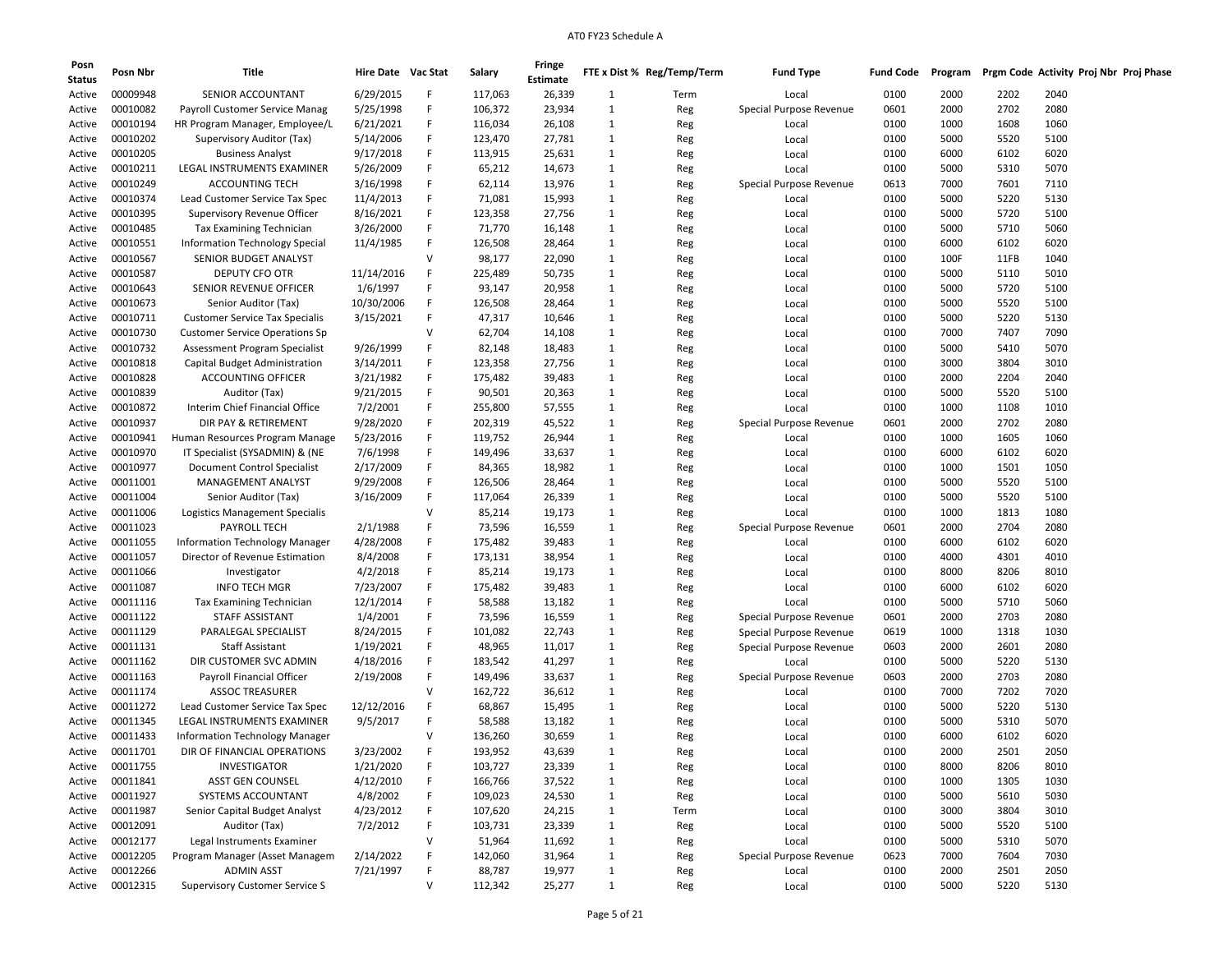| Posn<br><b>Status</b> | Posn Nbr | Title                                 | Hire Date Vac Stat |   | Salary  | Fringe<br><b>Estimate</b> |              | FTE x Dist % Reg/Temp/Term | <b>Fund Type</b>        | <b>Fund Code</b> | Program |      | Prgm Code Activity Proj Nbr Proj Phase |  |
|-----------------------|----------|---------------------------------------|--------------------|---|---------|---------------------------|--------------|----------------------------|-------------------------|------------------|---------|------|----------------------------------------|--|
| Active                | 00012339 | <b>Budget Administration Analyst</b>  | 3/31/2008          | F | 130,906 | 29,454                    | 1            | Reg                        | Local                   | 0100             | 3000    | 3701 | 3010                                   |  |
| Active                | 00012341 | <b>AUDITOR</b>                        | 3/16/2020          | F | 93,148  | 20,958                    | $\mathbf{1}$ | Reg                        | Local                   | 0100             | 8000    | 8102 | 8010                                   |  |
| Active                | 00012346 | Information Technology Special        | 7/9/2007           | F | 149,496 | 33,637                    | 1            | Reg                        | Local                   | 0100             | 6000    | 6102 | 6020                                   |  |
| Active                | 00012352 | Auditor (Tax)                         | 11/13/2018         | F | 87,855  | 19,767                    | 1            | Reg                        | Local                   | 0100             | 5000    | 5520 | 5100                                   |  |
| Active                | 00012376 | <b>Operating Budget Analyst</b>       | 10/12/2021         | F | 109,016 | 24,529                    | 1            | Term                       | Local                   | 0100             | 3000    | 3710 | 3010                                   |  |
| Active                | 00012404 | SENIOR ACCOUNTANT                     | 9/28/1991          | F | 117,063 | 26,339                    | 1            | Reg                        | Local                   | 0100             | 100F    | 12FB | 1040                                   |  |
| Active                | 00012442 | Auditor (Tax)                         | 3/31/1997          | F | 106,377 | 23,935                    | 1            | Reg                        | Local                   | 0100             | 5000    | 5520 | 5100                                   |  |
| Active                | 00012492 | Lead Customer Service Tax Spec        | 8/21/2017          | F | 86,579  | 19,480                    | 1            | Reg                        | Local                   | 0100             | 5000    | 5220 | 5130                                   |  |
| Active                | 00012571 | Tax Examining Technician              | 7/1/1985           | F | 73,596  | 16,559                    | 1            | Reg                        | Local                   | 0100             | 5000    | 5720 | 5100                                   |  |
| Active                | 00012612 | Supervisory Auditor (Tax)             | 3/16/1998          | F | 145,778 | 32,800                    | 1            | Reg                        | Local                   | 0100             | 5000    | 5520 | 5100                                   |  |
| Active                | 00012642 | Legal Instruments Examiner            | 4/6/2015           | F | 60,244  | 13,555                    | $\mathbf{1}$ |                            | Local                   | 0100             | 5000    | 5310 | 5070                                   |  |
|                       | 00012648 | PAYROLL TECHNICIAN                    |                    | v | 57,162  | 12,861                    | 1            | Reg                        |                         | 0601             | 2000    | 2706 | 2080                                   |  |
| Active                | 00012736 | <b>CASH MGMT ANALYST</b>              | 3/26/2001          | F |         |                           | 1            | Reg                        | Special Purpose Revenue | 0100             | 7000    |      | 7030                                   |  |
| Active                | 00012813 |                                       |                    | F | 109,016 | 24,529                    |              | Reg                        | Local                   |                  |         | 7301 |                                        |  |
| Active                |          | GEN COUNSEL                           | 8/23/2004          | F | 224,486 | 50,509                    | 1            | Reg                        | Local                   | 0100             | 1000    | 1305 | 1030                                   |  |
| Active                | 00012830 | Appraiser                             | 3/23/2015          |   | 82,148  | 18,483                    | 1            | Reg                        | Local                   | 0100             | 5000    | 5410 | 5070                                   |  |
| Active                | 00012878 | SUPERVISORY CUSTOMER SERVICE S        | 4/8/2013           | F | 126,506 | 28,464                    | 1            | Reg                        | Local                   | 0100             | 5000    | 5220 | 5130                                   |  |
| Active                | 00012889 | <b>Unclaimed Property Specialist</b>  | 12/3/1997          | F | 82,151  | 18,484                    | 1            | Reg                        | Special Purpose Revenue | 0613             | 7000    | 7601 | 7110                                   |  |
| Active                | 00012976 | Director, Returns Processing A        | 5/24/1986          | F | 178,336 | 40,126                    | 1            | Reg                        | Local                   | 0100             | 5000    | 5710 | 5060                                   |  |
| Active                | 00012984 | SENIOR ACCOUNTANT                     | 2/12/2001          | F | 126,506 | 28,464                    | 1            | Reg                        | Local                   | 0100             | 2000    | 2204 | 2030                                   |  |
| Active                | 00013003 | <b>AUDITOR</b>                        | 1/7/2019           | F | 126,506 | 28,464                    | 1            | Reg                        | Local                   | 0100             | 8000    | 8103 | 8010                                   |  |
| Active                | 00013032 | DIR ACCOUNTING OPS                    | 7/24/2006          | F | 188,746 | 42,468                    | 1            | Reg                        | Local                   | 0100             | 2000    | 2204 | 2040                                   |  |
| Active                | 00013051 | Information Technology Special        | 2/16/2010          | F | 149,496 | 33,637                    | 1            | Reg                        | Local                   | 0100             | 6000    | 6102 | 6020                                   |  |
| Active                | 00013088 | ASST GEN COUNSEL                      | 4/13/2020          | F | 136,260 | 30,659                    | 1            | Reg                        | Special Purpose Revenue | 0619             | 1000    | 1318 | 1030                                   |  |
| Active                | 00013116 | <b>DEPUTY CFO</b>                     | 7/10/2006          | F | 225,489 | 50,735                    | 1            | Reg                        | Local                   | 0100             | 3000    | 3101 | 3010                                   |  |
| Active                | 00013184 | Appraiser                             | 1/27/2014          | F | 110,768 | 24,923                    | 1            | Reg                        | Local                   | 0100             | 5000    | 5410 | 5070                                   |  |
| Active                | 00013188 | <b>Assistant General Counsel</b>      | 3/14/2022          | F | 153,693 | 34,581                    | $\mathbf{1}$ | Reg                        | Local                   | 0100             | 1000    | 1305 | 1030                                   |  |
| Active                | 00013227 | <b>Fiscal Analyst</b>                 | 2/9/2015           | F | 130,906 | 29,454                    | 1            | Reg                        | Local                   | 0100             | 4000    | 4306 | 4010                                   |  |
| Active                | 00013282 | Executive Director, Human Reso        | 11/10/2008         | F | 207,003 | 46,576                    | 1            | Reg                        | Local                   | 0100             | 1000    | 1605 | 1060                                   |  |
| Active                | 00013340 | <b>DEPUTY CFO</b>                     | 3/20/2017          | F | 221,556 | 49,850                    | 1            | Reg                        | Local                   | 0100             | 4000    | 4104 | 4010                                   |  |
| Active                | 00013397 | <b>Cash Operations Manager</b>        |                    | v | 116,034 | 26,108                    | 1            | Reg                        | Local                   | 0100             | 7000    | 7405 | 7060                                   |  |
| Active                | 00013422 | <b>Public Affairs Officer</b>         | 4/14/2008          | F | 186,165 | 41,887                    | 1            | Reg                        | Local                   | 0100             | 1000    | 1219 | 1020                                   |  |
| Active                | 00013542 | <b>Information Technology Manager</b> | 10/7/2013          | F | 175,482 | 39,483                    | 1            | Reg                        | Local                   | 0100             | 6000    | 6102 | 6020                                   |  |
| Active                | 00013590 | <b>Revenue Accounting Manager</b>     | 5/29/2018          | F | 144,978 | 32,620                    | 1            | Reg                        | Local                   | 0100             | 5000    | 5150 | 5030                                   |  |
| Active                | 00013688 | DIR OF ECON AFFAIRS                   | 7/16/2001          | F | 197,450 | 44,426                    | 1            | Reg                        | Local                   | 0100             | 4000    | 4809 | 4010                                   |  |
| Active                | 00013775 | Director Financial Control & R        | 10/20/2014         | F | 183,542 | 41,297                    | 1            | Reg                        | Local                   | 0100             | 2000    | 2502 | 2050                                   |  |
| Active                | 00013863 | <b>DEBT MGR</b>                       | 12/11/2006         | F | 149,496 | 33,637                    | 1            | Reg                        | Local                   | 0100             | 7000    | 7202 | 7020                                   |  |
| Active                | 00013967 | Appraiser                             | 7/20/2009          | F | 120,212 | 27,048                    | 1            | Reg                        | Local                   | 0100             | 5000    | 5410 | 5070                                   |  |
| Active                | 00013978 | Financial Systems Analyst III         | 4/11/2011          | F | 130,906 | 29,454                    | 1            | Reg                        | Local                   | 0100             | 3000    | 3401 | 3010                                   |  |
| Active                | 00014009 | Director, Tax Systems Group           | 10/15/2007         | F | 193,952 | 43,639                    | 1            | Reg                        | Local                   | 0100             | 6000    | 6102 | 6020                                   |  |
| Active                | 00014023 | Director Fiscal & Legislative         | 2/6/2017           | F | 197,450 | 44,426                    | 1            | Reg                        | Local                   | 0100             | 4000    | 4301 | 4010                                   |  |
| Active                | 00014025 | IT Specialist (OS)                    | 9/28/2009          | F | 109,023 | 24,530                    | 1            | Reg                        | Local                   | 0100             | 6000    | 6102 | 6020                                   |  |
| Active                | 00014039 | Assessment Program Specialist         | 8/21/2006          | F | 84,361  | 18,981                    | 1            | Reg                        | Local                   | 0100             | 5000    | 5410 | 5070                                   |  |
| Active                | 00014051 | Appraiser                             | 9/24/2001          | F | 123,360 | 27,756                    | 1            | Reg                        | Local                   | 0100             | 5000    | 5410 | 5070                                   |  |
| Active                | 00014120 | <b>EXECUTIVE ASST</b>                 | 10/15/1996         | F | 126,506 | 28,464                    | 1            | Reg                        | Local                   | 0100             | 3000    | 3101 | 3010                                   |  |
| Active                | 00014163 | <b>CUSTOMER SERVICE SPEC</b>          | 7/18/1988          | F | 73,596  | 16,559                    | 1            | Reg                        | Local                   | 0100             | 5000    | 5220 | 5130                                   |  |
| Active                | 00014164 | <b>Customer Service Operations Ma</b> | 8/3/2020           | F | 87,859  | 19,768                    | $\mathbf{1}$ | Reg                        | Local                   | 0100             | 7000    | 7501 | 7100                                   |  |
| Active                | 00014182 | <b>Revenue Accounting Specialist</b>  | 11/13/2007         | F | 101,085 | 22,744                    | $\mathbf{1}$ | Reg                        | Local                   | 0100             | 5000    | 5730 | 5030                                   |  |
| Active                | 00014322 | <b>Financial Specialist</b>           | 1/27/1997          | F | 87,859  | 19,768                    | $\mathbf{1}$ | Reg                        | Local                   | 0100             | 7000    | 7501 | 7100                                   |  |
| Active                | 00014341 | Supervisory Revenue Officer           | 7/17/2000          | F | 134,624 | 30,290                    | $\mathbf{1}$ | Reg                        | Local                   | 0100             | 5000    | 5720 | 5100                                   |  |
| Active                | 00014521 | <b>Paralegal Specialist</b>           | 1/18/2022          | F | 85,214  | 19,173                    | $\mathbf{1}$ | Reg                        | Local                   | 0100             | 1000    | 1318 | 1030                                   |  |
| Active                | 00014545 | <b>Tax Examining Technician</b>       | 1/20/1998          | F | 73,596  | 16,559                    | $\mathbf{1}$ | Reg                        | Local                   | 0100             | 5000    | 5710 | 5060                                   |  |
| Active                | 00014782 | <b>STAFF ASST</b>                     | 8/3/1998           | F | 106,372 | 23,934                    | $\mathbf{1}$ | Reg                        | Local                   | 0100             | 2000    | 2101 | 2010                                   |  |
| Active                | 00014786 | Auditor (Tax)                         | 1/27/2003          | F | 109,023 | 24,530                    | $\mathbf{1}$ | Reg                        | Local                   | 0100             | 5000    | 5520 | 5100                                   |  |
| Active                | 00014787 | Taxpayer Advocate Specialist          | 6/30/2014          | F | 77,722  | 17,487                    | $\mathbf{1}$ | Reg                        | Local                   | 0100             | 5000    | 5210 | 5010                                   |  |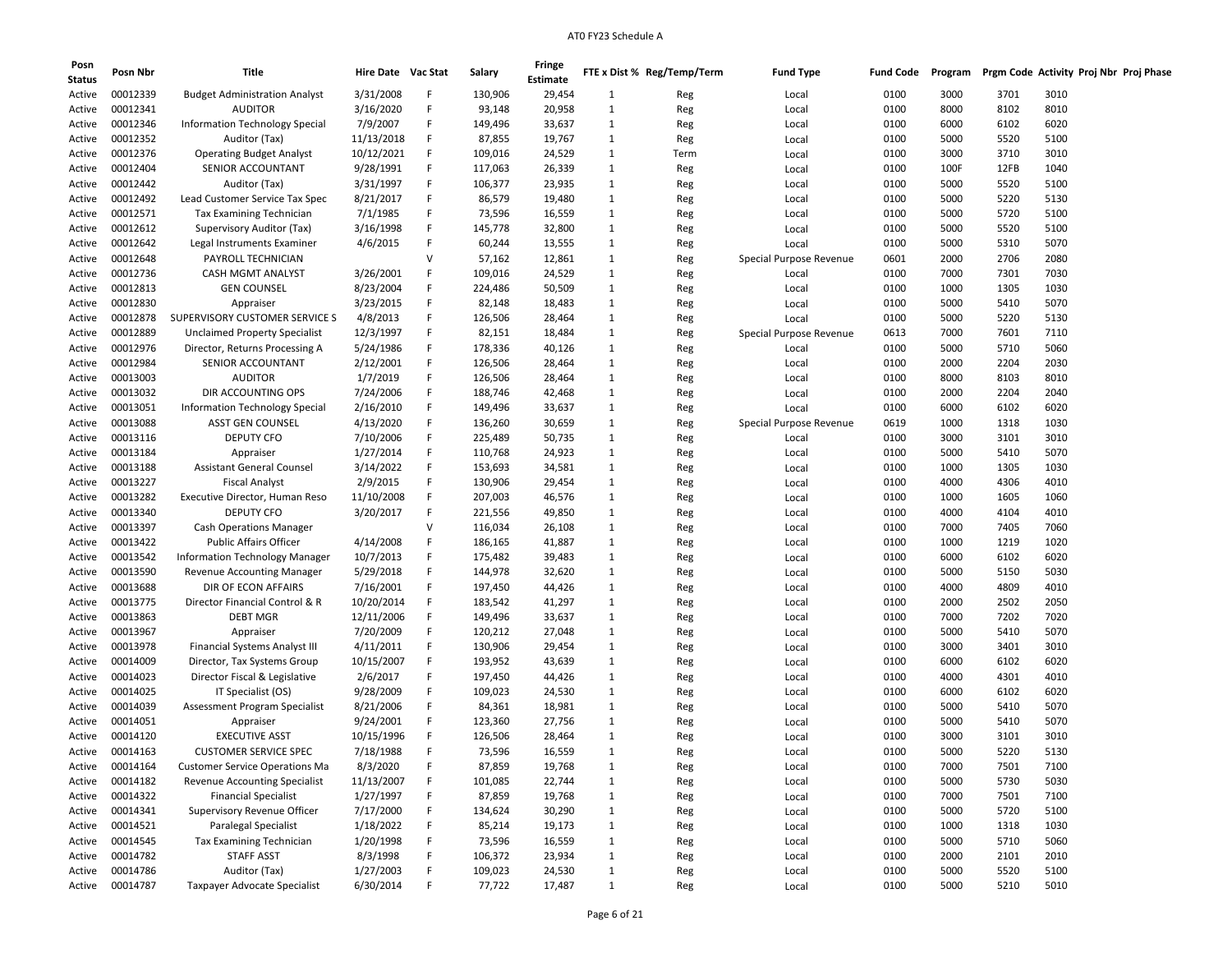| Posn<br><b>Status</b> | Posn Nbr        | Title                                         | Hire Date Vac Stat |        | Salary  | Fringe<br>Estimate |              | FTE x Dist % Reg/Temp/Term | <b>Fund Type</b>        | <b>Fund Code</b> | Program | Prgm Code Activity Proj Nbr Proj Phase |      |  |
|-----------------------|-----------------|-----------------------------------------------|--------------------|--------|---------|--------------------|--------------|----------------------------|-------------------------|------------------|---------|----------------------------------------|------|--|
| Active                | 00014834        | LEGAL INSTRUMENTS EXAMINER                    | 10/1/1994          | F      | 66,868  | 15,045             | 1            | Reg                        | Local                   | 0100             | 5000    | 5310                                   | 5070 |  |
| Active                | 00014870        | Control and Garnishment Pay Ma                | 11/20/1989         | F      | 98,438  | 22,149             | 1            | Reg                        | Special Purpose Revenue | 0602             | 2000    | 2702                                   | 2080 |  |
| Active                | 00014920        | <b>Returns Processing Assistant</b>           |                    | V      | 42,704  | 9,608              | 1            | Reg                        | Local                   | 0100             | 5000    | 5710                                   | 5060 |  |
| Active                | 00015258        | Program Analyst                               | 2/5/2007           | F      | 138,342 | 31,127             | 1            | Reg                        | Local                   | 0100             | 5000    | 5110                                   | 5010 |  |
| Active                | 00015309        | PAYROLL TECH                                  |                    | $\vee$ | 51,964  | 11,692             | 1            | Reg                        | Special Purpose Revenue | 0601             | 2000    | 2704                                   | 2080 |  |
| Active                | 00015315        | Unit Manager                                  | 2/21/2017          | F      | 104,472 | 23,506             | 1            | Reg                        | Local                   | 0100             | 5000    | 5290                                   | 5070 |  |
| Active                | 00015322        | Tax Examining Technician                      | 4/7/2014           | F      | 73,596  | 16,559             | 1            | Reg                        | Local                   | 0100             | 5000    | 5710                                   | 5060 |  |
| Active                | 00015325        | DEPUTY DIRECTOR, CUSTOMER SERV                | 11/24/2008         | F      | 153,693 | 34,581             | 1            | Reg                        | Local                   | 0100             | 5000    | 5220                                   | 5130 |  |
| Active                | 00015387        | REVENUE OFFICER                               | 10/10/1999         | F      | 88,787  | 19,977             | 1            | Reg                        | Local                   | 0100             | 5000    | 5720                                   | 5100 |  |
| Active                | 00015475        | <b>ADMIN ASST</b>                             | 5/1/2006           | F      | 86,579  | 19,480             | 1            | Reg                        | Local                   | 0100             | 4000    | 4305                                   | 4010 |  |
| Active                | 00015513        | <b>REVENUE OFFICER</b>                        |                    | v      | 68,870  | 15,496             | 1            | Reg                        | Local                   | 0100             | 5000    | 5720                                   | 5100 |  |
| Active                | 00015522        | <b>Financial Analyst</b>                      | 12/2/1985          | F      | 98,438  | 22,149             | 1            | Reg                        | Local                   | 0100             | 7000    | 7301                                   | 7030 |  |
| Active                | 00015530        | <b>Staff Assistant</b>                        | 4/17/2018          | F      | 62,640  | 14,094             | 1            | Reg                        | Special Purpose Revenue | 0601             | 2000    | 2702                                   | 2080 |  |
| Active                | 00015546        | <b>CONTRACT SPECIALIST</b>                    | 8/18/2008          | F      | 117,063 | 26,339             | 1            | Reg                        | Local                   | 0100             | 1000    | 1501                                   | 1050 |  |
| Active                | 00015550        | <b>Payment Operations Manager</b>             | 5/24/1994          | F      | 126,506 | 28,464             | 1            | Reg                        | Local                   | 0100             | 7000    | 7402                                   | 7050 |  |
|                       | 00015564        |                                               | 11/28/2005         | F      | 117,064 | 26,339             |              |                            |                         | 0100             | 5000    | 5410                                   | 5070 |  |
| Active                | 00015566        | Appraiser                                     |                    | F      | 98,439  |                    | 1<br>1       | Reg                        | Local                   | 0100             | 5000    | 5520                                   | 5100 |  |
| Active                |                 | Auditor (Tax)                                 | 6/18/2012          | F      |         | 22,149             |              | Reg                        | Local                   |                  |         |                                        |      |  |
| Active                | 00015598        | SUPVY CONTRACT SPEC<br><b>ACCOUNTING TECH</b> | 2/4/2008           | F      | 153,693 | 34,581             | 1            | Reg                        | Local                   | 0100             | 1000    | 1501                                   | 1050 |  |
| Active                | 00015614        |                                               | 3/31/1997          |        | 71,770  | 16,148             | 1            | Reg                        | Special Purpose Revenue | 0602             | 2000    | 2705                                   | 2080 |  |
| Active                | 00015717        | Real Property Program Speciali                | 2/17/1998          | F      | 101,085 | 22,744             | 1            | Reg                        | Local                   | 0100             | 5000    | 5750                                   | 5070 |  |
| Active                | 00015733        | STAFF ASSISTANT                               | 3/18/2019          | F      | 69,944  | 15,737             | 1            | Reg                        | Local                   | 0100             | 5000    | 5220                                   | 5070 |  |
| Active                | 00015838        | <b>Recordation Tax Specialist</b>             | 3/12/2012          | F      | 77,722  | 17,487             | 1            | Reg                        | Local                   | 0100             | 5000    | 5310                                   | 5070 |  |
| Active                | 00015902        | SENIOR REVENUE OFFICER                        | 8/16/1999          | F      | 103,731 | 23,339             | 1            | Reg                        | Local                   | 0100             | 5000    | 5720                                   | 5100 |  |
| Active                | 00015910        | <b>INFORMATION TECHNOLOGY SPECIAL</b>         |                    | V      | 98,176  | 22,090             | 1            | Reg                        | Local                   | 0100             | 6000    | 6102                                   | 6010 |  |
| Active                | 00015926        | <b>Cluster Accounting Analyst</b>             | 1/25/2016          | F      | 123,470 | 27,781             | 1            | Reg                        | Local                   | 0100             | 2000    | 2502                                   | 2050 |  |
| Active                | 00015953        | Unit Manager (Operations)                     | 1/27/2014          | F      | 110,768 | 24,923             | 1            | Reg                        | Local                   | 0100             | 5000    | 5420                                   | 5070 |  |
| Active                | 00015975        | STAFF ASSISTANT                               |                    | $\vee$ | 68,867  | 15,495             | 1            | Reg                        | Local                   | 0100             | 3000    | 3107                                   | 3010 |  |
| Active                | 00016000        | Information Technology Special                | 2/16/2010          | F      | 149,496 | 33,637             | 1            | Reg                        | Local                   | 0100             | 6000    | 6102                                   | 6020 |  |
| Active                | 00016012        | <b>Tax Fraud Manager</b>                      | 3/2/2020           | F      | 123,470 | 27,781             | 1            | Reg                        | Local                   | 0100             | 5000    | 5720                                   | 5100 |  |
| Active                | 00016045        | STAFF ASSISTANT                               | 6/12/2017          | F      | 62,640  | 14,094             | 1            | Reg                        | Local                   | 0100             | 5000    | 5410                                   | 5070 |  |
| Active                | 00016181        | Tax Examining Technician                      | 4/20/2015          | F      | 64,466  | 14,505             | 1            | Reg                        | Local                   | 0100             | 5000    | 5710                                   | 5060 |  |
| Active                | 00016244        | <b>Information Technology Special</b>         | 11/9/2009          | F      | 142,060 | 31,964             | $\mathbf{1}$ | Reg                        | Local                   | 0100             | 6000    | 6102                                   | 6020 |  |
| Active                | 00016393        | Director, Accounting Systems A                | 6/8/1997           | F      | 197,450 | 44,426             | $\mathbf{1}$ | Reg                        | Local                   | 0100             | 2000    | 2502                                   | 2050 |  |
| Active                | 00016400        | <b>Accounting Technician</b>                  | 4/4/2016           | F      | 52,252  | 11,757             | 1            | Reg                        | Local                   | 0100             | 5000    | 5220                                   | 5070 |  |
| Active                | 00016441        | Supervisory Appraiser                         | 5/29/2005          | F      | 134,624 | 30,290             | 1            | Reg                        | Local                   | 0100             | 5000    | 5410                                   | 5070 |  |
| Active                | 00016449        | Senior Financial Systems Analy                |                    | V      | 116,034 | 26,108             | 1            | Reg                        | Local                   | 0100             | 3000    | 3401                                   | 3010 |  |
| Active                | 00016461        | <b>EXECUTIVE ASST</b>                         | 4/2/1973           | F      | 126,506 | 28,464             | $\mathbf{1}$ | Reg                        | Local                   | 0100             | 1000    | 1108                                   | 1010 |  |
| Active                | 00016502        | Information Technology Special                | 4/20/2015          | F      | 149,496 | 33,637             | 1            | Reg                        | Local                   | 0100             | 6000    | 6102                                   | 6020 |  |
| Active                | 00016523        | SENIOR REVENUE OFFICER                        | 3/23/2015          | F      | 85,209  | 19,172             | 1            | Reg                        | Local                   | 0100             | 5000    | 5720                                   | 5100 |  |
| Active                | 00016550        | Lead Customer Service Represen                | 5/13/2019          | F      | 71,770  | 16,148             | 1            | Term                       | Local                   | 0100             | 7000    | 7501                                   | 7100 |  |
| Active                | 00016568        | RETURNS PROCESSING CLERK                      | 1/29/2001          | F      | 60,477  | 13,607             | 1            | Reg                        | Local                   | 0100             | 5000    | 5710                                   | 5060 |  |
| Active                | 00016603        | Tax Examining Technician                      | 9/22/2014          | F      | 71,770  | 16,148             | $\mathbf{1}$ | Reg                        | Local                   | 0100             | 5000    | 5710                                   | 5060 |  |
| Active                | 00016613        | <b>Accounting Technician</b>                  | 9/17/2018          | F      | 66,867  | 15,045             | 1            | Reg                        | Local                   | 0100             | 5000    | 5750                                   | 5070 |  |
| Active                | 00016634        | <b>Tax Examining Technician</b>               | 3/26/2000          | F      | 71,770  | 16,148             | 1            | Reg                        | Local                   | 0100             | 5000    | 5730                                   | 5060 |  |
| Active                | 00016672        | Lead Customer Service Represen                |                    | $\vee$ | 57,162  | 12,861             | 1            | Reg                        | Local                   | 0100             | 7000    | 7501                                   | 7100 |  |
| Active                | 00016688        | <b>Budget Administration Analyst</b>          | 11/19/2001         | F      | 149,496 | 33,637             | $\mathbf{1}$ | Reg                        | Local                   | 0100             | 3000    | 3704                                   | 3010 |  |
| Active                | 00016692        | STAFF ASSISTANT                               | 4/2/2018           | F      | 60,814  | 13,683             | $\mathbf{1}$ | Reg                        | Local                   | 0100             | 5000    | 5410                                   | 5070 |  |
| Active                | 00016698        | <b>Pension Benefits Specialist</b>            | 1/28/2013          | F      | 71,083  | 15,994             | $\mathbf{1}$ | Reg                        | Special Purpose Revenue | 0601             | 2000    | 2601                                   | 2080 |  |
| Active                | 00016741        | <b>Tax Fraud Specialist</b>                   | 3/2/2009           | F      | 103,731 | 23,339             | 1            | Reg                        | Local                   | 0100             | 5000    | 5540                                   | 5100 |  |
| Active                | 00016752        | <b>Support Services Assistant</b>             | 1/7/1986           | F      | 66,868  | 15,045             | $\mathbf{1}$ | Reg                        | Local                   | 0100             | 1000    | 1815                                   | 1080 |  |
| Active                | 00016838        | <b>FINANCIAL MGR</b>                          | 8/5/2002           | F      | 149,496 | 33,637             | $\mathbf{1}$ | Reg                        | Local                   | 0100             | 7000    | 7106                                   | 7010 |  |
| Active                | 00016882        | Customer Service Representativ                | 3/16/1998          | F      | 66,867  | 15,045             | $\mathbf{1}$ | Reg                        | Local                   | 0100             | 7000    | 7501                                   | 7100 |  |
| Active                | 00017002        | <b>CUSTOMER SERVICE SPEC</b>                  | 2/21/1991          | F      | 73,596  | 16,559             | $\mathbf{1}$ | Reg                        | Local                   | 0100             | 5000    | 5220                                   | 5130 |  |
|                       | Active 00017003 | RETURNS PROCESSING CLERK                      | 10/1/1994          | F      | 62,122  | 13,977             | $\mathbf{1}$ | Reg                        | Local                   | 0100             | 5000    | 5710                                   | 5060 |  |
|                       |                 |                                               |                    |        |         |                    |              |                            |                         |                  |         |                                        |      |  |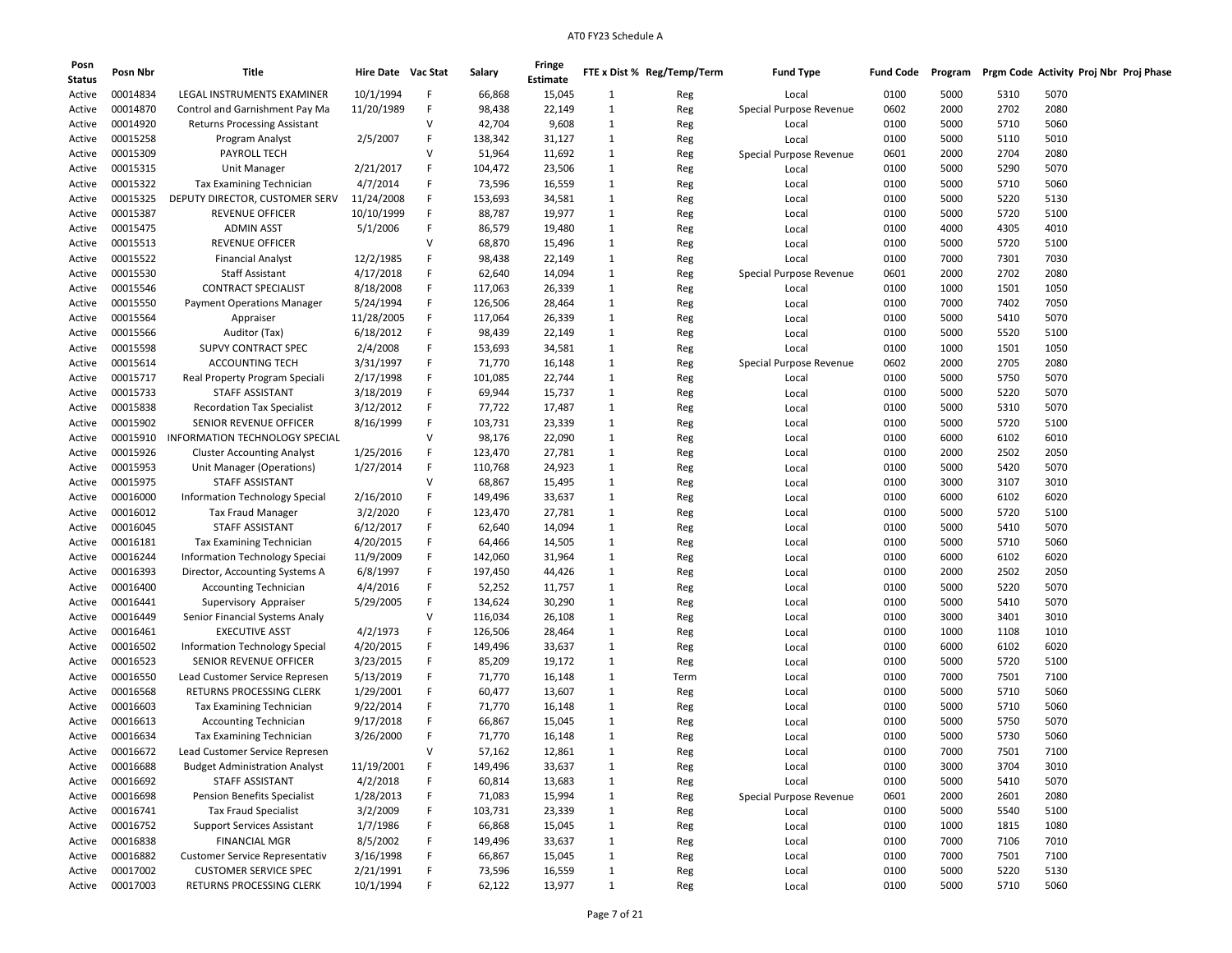| Posn          | Posn Nbr             | Title                                 | Hire Date Vac Stat |   | Salary  | Fringe          |              | FTE x Dist % Reg/Temp/Term | <b>Fund Type</b>        | Fund Code | Program |              | Prgm Code Activity Proj Nbr Proj Phase |
|---------------|----------------------|---------------------------------------|--------------------|---|---------|-----------------|--------------|----------------------------|-------------------------|-----------|---------|--------------|----------------------------------------|
| <b>Status</b> |                      |                                       |                    |   |         | <b>Estimate</b> |              |                            |                         |           |         |              |                                        |
| Active        | 00017014             | <b>Information Technology Special</b> | 1/24/2005          | F | 106,377 | 23,935          | 1            | Reg                        | Local                   | 0100      | 6000    | 6102         | 6030                                   |
| Active        | 00017020             | <b>CUSTOMER SERVICE SPEC</b>          | 3/25/1991          | F | 73,596  | 16,559          | 1            | Reg                        | Local                   | 0100      | 5000    | 5220         | 5130                                   |
| Active        | 00017035             | Supervisory Legal Instruments         | 4/20/2015          | F | 79,937  | 17,986          | 1            | Reg                        | Local                   | 0100      | 5000    | 5310         | 5070                                   |
| Active        | 00017055             | IT Project Liaison                    | 1/19/2021          | F | 119,752 | 26,944          | 1            | Reg                        | Local                   | 0100      | 7000    | 7106         | 7010                                   |
| Active        | 00017065             | Administrative Coordinator            | 8/19/2019          | F | 71,081  | 15,993          | 1            | Reg                        | Local                   | 0100      | 1000    | 1614         | 1060                                   |
| Active        | 00017111             | <b>Information Technology Special</b> |                    | v | 116,034 | 26,108          | 1            | Reg                        | Local                   | 0100      | 6000    | 6102         | 6020                                   |
| Active        | 00017112             | <b>Information Technology Manager</b> | 10/5/2015          | F | 175,482 | 39,483          | $\mathbf{1}$ | Reg                        | Local                   | 0100      | 6000    | 6102         | 6020                                   |
| Active        | 00017116             | Senior Auditor (Tax)                  | 2/7/1980           | F | 126,508 | 28,464          | 1            | Reg                        | Local                   | 0100      | 5000    | 5520         | 5100                                   |
| Active        | 00017144             | Supervisory Information Techno        | 6/12/2006          | F | 134,624 | 30,290          | 1            | Reg                        | Local                   | 0100      | 6000    | 6102         | 6020                                   |
| Active        | 00017177             | <b>REVENUE OFFICER</b>                | 8/2/1988           | F | 88,787  | 19,977          | 1            | Reg                        | Local                   | 0100      | 5000    | 5720         | 5100                                   |
| Active        | 00017276             | <b>Financial Systems and Accounti</b> | 7/29/2013          | F | 144,978 | 32,620          | 1            | Reg                        | Local                   | 0100      | 2000    | 2501         | 2050                                   |
| Active        | 00017425             | Information Technology Special        | 3/10/1981          | F | 123,360 | 27,756          | 1            | Reg                        | Local                   | 0100      | 6000    | 6102         | 6020                                   |
| Active        | 00017467             | SENIOR ACCOUNTANT                     | 6/2/2014           | F | 110,768 | 24,923          | 1            | Reg                        | Local                   | 0100      | 2000    | 2501         | 2050                                   |
| Active        | 00017510             | <b>Tax Examining Technician</b>       | 8/4/1987           | F | 73,596  | 16,559          | 1            | Reg                        | Local                   | 0100      | 5000    | 5720         | 5100                                   |
| Active        | 00017635             | LEGAL INSTRUMENTS EXAMINER            | 9/28/2020          | F | 53,620  | 12,065          | 1            | Reg                        | Local                   | 0100      | 5000    | 5310         | 5070                                   |
| Active        | 00017723             | Lead Assessment Program Specia        | 6/6/1988           | F | 98,439  | 22,149          | 1            | Reg                        | Local                   | 0100      | 5000    | 5410         | 5070                                   |
| Active        | 00017739             | Supervisory Appraiser                 | 8/17/2009          | F | 142,060 | 31,964          | $\mathbf{1}$ | Reg                        | Local                   | 0100      | 5000    | 5410         | 5070                                   |
|               |                      |                                       | 10/1/1997          | F |         |                 | 1            |                            |                         |           |         |              | 1080                                   |
| Active        | 00017741<br>00017747 | LEAD SUPPORT SRVS SPEC                | 9/10/2012          | F | 88,787  | 19,977          |              | Reg                        | Local                   | 0100      | 1000    | 1818<br>7501 |                                        |
| Active        |                      | <b>Customer Service Operations Su</b> |                    |   | 68,118  | 15,327          | 1            | Reg                        | Local                   | 0100      | 7000    |              | 7100                                   |
| Active        | 00017786             | Appraiser                             | 10/26/1987         | F | 126,508 | 28,464          | 1            | Reg                        | Local                   | 0100      | 5000    | 5410         | 5070                                   |
| Active        | 00017883             | SENIOR MGR OPERATIONS ADMIN           | 3/3/1985           | F | 149,496 | 33,637          | 1            | Reg                        | Local                   | 0100      | 2000    | 2106         | 2010                                   |
| Active        | 00018006             | <b>CUSTOMER SERVICE SPEC</b>          | 11/2/2015          | F | 55,542  | 12,497          | 1            | Reg                        | Local                   | 0100      | 5000    | 5220         | 5130                                   |
| Active        | 00018012             | <b>Customer Service Specialist</b>    | 12/30/2013         | F | 68,118  | 15,327          | 1            | Reg                        | Local                   | 0100      | 5000    | 5220         | 5130                                   |
| Active        | 00018031             | LEAD LEGAL INSTRUMNT EXAMINR          | 3/20/2017          | F | 60,814  | 13,683          | 1            | Reg                        | Local                   | 0100      | 5000    | 5310         | 5070                                   |
| Active        | 00018060             | Lead Customer Service Tax Spec        | 4/3/2017           | F | 71,081  | 15,993          | 1            | Reg                        | Local                   | 0100      | 5000    | 5220         | 5130                                   |
| Active        | 00018104             | <b>EXECUTIVE ASST</b>                 | 2/19/1991          | F | 126,506 | 28,464          | 1            | Reg                        | Local                   | 0100      | 3000    | 3704         | 3010                                   |
| Active        | 00018119             | <b>Supervisory Returns Processing</b> | 7/5/1988           | F | 126,506 | 28,464          | 1            | Reg                        | Local                   | 0100      | 5000    | 5710         | 5060                                   |
| Active        | 00018120             | <b>Supervisory Returns Processing</b> | 11/24/1996         | F | 80,812  | 18,183          | 1            | Reg                        | Local                   | 0100      | 5000    | 5710         | 5060                                   |
| Active        | 00018190             | <b>Customer Service Representativ</b> |                    | v | 47,321  | 10,647          | 1            | Reg                        | Local                   | 0100      | 7000    | 7501         | 7100                                   |
| Active        | 00018214             | <b>Support Services Assistant</b>     | 7/5/1998           | F | 66,868  | 15,045          | 1            | Reg                        | Local                   | 0100      | 1000    | 1815         | 1080                                   |
| Active        | 00018239             | SYSTEMS ACCOUNTANT                    | 8/27/2012          | F | 101,085 | 22,744          | 1            | Reg                        | Local                   | 0100      | 5000    | 5750         | 5070                                   |
| Active        | 00018275             | Appraiser                             | 1/9/1985           | F | 106,377 | 23,935          | 1            | Reg                        | Local                   | 0100      | 5000    | 5410         | 5070                                   |
| Active        | 00018301             | <b>Information Technology Manager</b> | 1/6/2020           | F | 175,482 | 39,483          | $\mathbf{1}$ | Reg                        | Local                   | 0100      | 6000    | 6102         | 6020                                   |
| Active        | 00018370             | <b>Tax Examining Technician</b>       | 10/17/2005         | F | 69,944  | 15,737          | 1            | Reg                        | Local                   | 0100      | 5000    | 5720         | 5100                                   |
| Active        | 00018525             | Supervisory Auditor (Tax)             | 3/18/2007          | F | 145,778 | 32,800          | 1            | Reg                        | Local                   | 0100      | 5000    | 5520         | 5100                                   |
| Active        | 00018625             | Auditor (Tax)                         | 1/14/1991          | F | 109,023 | 24,530          | 1            | Reg                        | Local                   | 0100      | 5000    | 5520         | 5100                                   |
| Active        | 00018636             | FINANCIAL MGMT SPEC                   | 1/4/1984           | F | 126,506 | 28,464          | 1            | Reg                        | Local                   | 0100      | 2000    | 2501         | 2050                                   |
| Active        | 00018673             | <b>Customer Service Specialist</b>    | 7/9/2007           | F | 69,944  | 15,737          | 1            | Reg                        | Local                   | 0100      | 5000    | 5220         | 5130                                   |
| Active        | 00018731             | RETURNS PROCESSING CLERK              | 1/28/2002          | F | 60,477  | 13,607          | 1            | Reg                        | Local                   | 0100      | 5000    | 5710         | 5060                                   |
| Active        | 00018788             | <b>Cluster Accounting Analyst</b>     | 12/15/2014         | F | 123,470 | 27,781          | 1            | Reg                        | Local                   | 0100      | 2000    | 2501         | 2050                                   |
| Active        | 00018807             | Lead Customer Service Represen        |                    | v | 57,162  | 12,861          | 1            | Reg                        | Local                   | 0100      | 7000    | 7501         | 7100                                   |
| Active        | 00018855             | Unclaimed Property Technician         | 1/29/2001          | F | 73,596  | 16,559          | 1            | Reg                        | Special Purpose Revenue | 0613      | 7000    | 7601         | 7110                                   |
| Active        | 00018874             | Auditor (Tax)                         | 7/21/1997          | F | 109,023 | 24,530          | 1            | Reg                        | Local                   | 0100      | 5000    | 5520         | 5100                                   |
| Active        | 00018928             | <b>Information Technology Special</b> | 3/27/2000          | F | 149,496 | 33,637          | 1            | Reg                        | Local                   | 0100      | 6000    | 6102         | 6020                                   |
| Active        | 00018995             | Real Property Program Speciali        | 8/4/1997           | F | 103,731 | 23,339          | 1            | Reg                        | Local                   | 0100      | 5000    | 5750         | 5070                                   |
| Active        | 00019044             | <b>Tax Examining Technician</b>       | 3/3/1997           | F | 73,596  | 16,559          | 1            | Reg                        | Local                   | 0100      | 5000    | 5710         | 5060                                   |
| Active        | 00019191             | Tax Examining Technician              | 12/3/2001          | F | 73,596  | 16,559          | $\mathbf{1}$ | Reg                        | Local                   | 0100      | 5000    | 5710         | 5060                                   |
| Active        | 00019370             | STAFF ASSISTANT                       | 3/22/1993          | F | 82,151  | 18,484          | $\mathbf{1}$ | Reg                        | Local                   | 0100      | 5000    | 5610         | 5030                                   |
| Active        | 00019579             | LEAD LEGAL INSTRUMNT EXAMINR          | 6/30/2014          | F | 66,292  | 14,916          | 1            | Reg                        | Local                   | 0100      | 5000    | 5310         | 5070                                   |
| Active        | 00019590             | Real Property Program Speciali        | 1/29/2001          | F | 103,727 | 23,339          | 1            | Reg                        | Local                   | 0100      | 5000    | 5420         | 5070                                   |
| Active        | 00019590             | Real Property Program Speciali        | 8/22/2016          | F | 85,214  | 19,173          | 1            | Reg                        | Local                   | 0100      | 5000    | 5420         | 5070                                   |
| Active        | 00019628             | <b>Supervisory Returns Processing</b> | 10/9/1990          | F | 166,766 | 37,522          | $\mathbf{1}$ | Reg                        | Local                   | 0100      | 5000    | 5280         | 5060                                   |
| Active        | 00019799             | <b>Tax Fraud Specialist</b>           | 1/23/2006          | F | 75,509  | 16,990          | $\mathbf{1}$ | Reg                        | Local                   | 0100      | 5000    | 5540         | 5100                                   |
| Active        | 00019855             | Taxpayer Advocate                     | 10/15/2019         | F | 123,470 | 27,781          | $\mathbf{1}$ | Reg                        | Local                   | 0100      | 5000    | 5210         | 5010                                   |
|               |                      |                                       |                    |   |         |                 |              |                            |                         |           |         |              |                                        |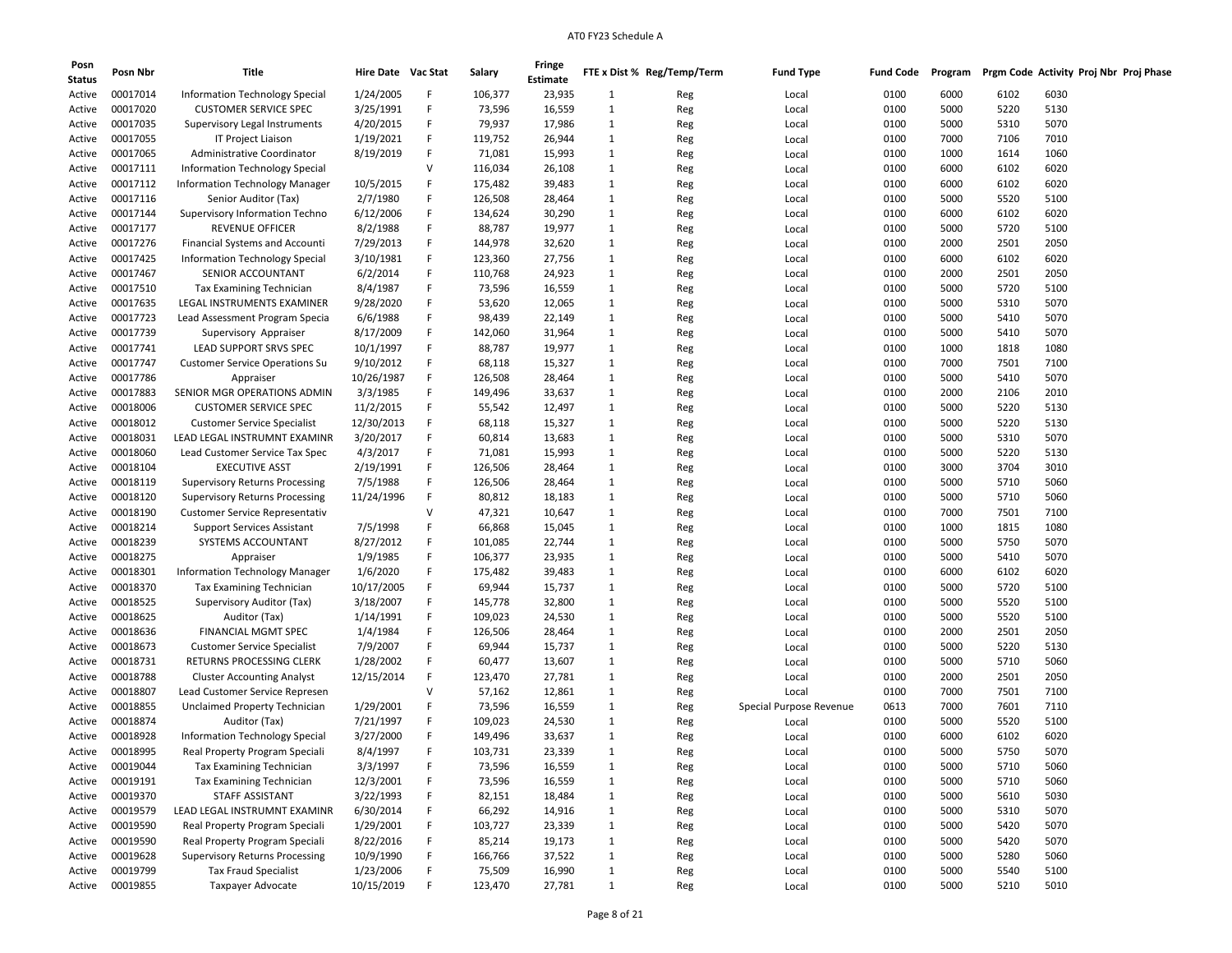| Posn<br><b>Status</b> | Posn Nbr | Title                                     | Hire Date Vac Stat    |   | Salary  | Fringe<br><b>Estimate</b> |              | FTE x Dist % Reg/Temp/Term | <b>Fund Type</b>        | <b>Fund Code</b> | Program |              | Prgm Code Activity Proj Nbr Proj Phase |  |
|-----------------------|----------|-------------------------------------------|-----------------------|---|---------|---------------------------|--------------|----------------------------|-------------------------|------------------|---------|--------------|----------------------------------------|--|
| Active                | 00019960 | Information Technology Special            | 6/12/2006             | F | 109,023 | 24,530                    | $\mathbf{1}$ | Reg                        | Local                   | 0100             | 6000    | 6102         | 6020                                   |  |
| Active                | 00019979 | PAYROLL TECH                              | 2/14/2000             | F | 66,868  | 15,045                    | 1            | Reg                        | Special Purpose Revenue | 0601             | 2000    | 2705         | 2080                                   |  |
| Active                | 00019985 | <b>Unclaimed Property Analyst</b>         | 12/1/2003             | F | 98,438  | 22,149                    | $\mathbf{1}$ | Reg                        | Special Purpose Revenue | 0613             | 7000    | 7601         | 7110                                   |  |
| Active                | 00020148 | <b>Pension Benefits Specialist</b>        |                       | v | 68,870  | 15,496                    | 1            | Reg                        | Special Purpose Revenue | 0601             | 2000    | 2601         | 2080                                   |  |
| Active                | 00020156 | <b>Accounting Technician</b>              | 7/23/2018             | F | 65,211  | 14,672                    | $\mathbf{1}$ | Reg                        | Local                   | 0100             | 100F    | 12FB         | 1040                                   |  |
| Active                | 00020173 | Criminal Investigator                     | 2/24/2014             | F | 130,942 | 29,462                    | $\mathbf{1}$ | Reg                        | Local                   | 0100             | 5000    | 5540         | 5100                                   |  |
| Active                | 00020222 | <b>Investigative Assistant</b>            |                       | v | 57,162  | 12,861                    | $\mathbf{1}$ | Reg                        | Local                   | 0100             | 5000    | 5540         | 5100                                   |  |
| Active                | 00020227 | <b>Information Technology Special</b>     |                       | v | 98,176  | 22,090                    | $\mathbf{1}$ | Reg                        | Local                   | 0100             | 5000    | 5220         | 5130                                   |  |
| Active                | 00020286 | PROGRAM ANALYST                           | 1/5/1998              | F | 126,506 | 28,464                    | 1            | Reg                        | Local                   | 0100             | 5000    | 5710         | 5060                                   |  |
| Active                | 00020327 | INFORMATION TECHNOLOGY SPECIAL            | 1/21/2009             | F | 145,778 | 32,800                    | $\mathbf{1}$ | Reg                        | Local                   | 0100             | 6000    | 6102         | 6020                                   |  |
| Active                | 00020411 | Supervisory Appraiser                     | 9/28/2009             | F | 134,624 | 30,290                    | $\mathbf{1}$ | Reg                        | Local                   | 0100             | 5000    | 5410         | 5070                                   |  |
| Active                | 00020431 | Supervisory Information Techno            | 6/1/1981              | F | 145,778 | 32,800                    | $\mathbf{1}$ | Reg                        | Local                   | 0100             | 6000    | 6102         | 6020                                   |  |
| Active                | 00020494 | Tax Examining Technician                  | 10/19/2015            | F | 71,770  | 16,148                    | $\mathbf{1}$ | Reg                        | Local                   | 0100             | 5000    | 5710         | 5060                                   |  |
| Active                | 00020507 | Accountant                                | 3/1/2021              | F | 64,466  | 14,505                    | 1            | Reg                        | Local                   | 0100             | 2000    | 2502         | 2050                                   |  |
| Active                | 00020538 | Information Technology Special            | 6/7/2010              | F | 166,766 | 37,522                    | 1            | Reg                        | Local                   | 0100             | 6000    | 6102         | 6020                                   |  |
| Active                | 00020543 | <b>SUPV REVENUE OFFICER</b>               | 12/12/2005            | F | 126,506 | 28,464                    | $\mathbf{1}$ |                            | Local                   | 0100             | 5000    | 5720         | 5100                                   |  |
|                       | 00020570 | <b>Accounting Technician</b>              | 4/7/2014              | F | 58,588  |                           | $\mathbf{1}$ | Reg                        |                         | 0100             | 5000    | 5420         | 5070                                   |  |
| Active                | 00020614 |                                           |                       | F |         | 13,182                    | 1            | Reg                        | Local                   |                  |         |              |                                        |  |
| Active                | 00020628 | <b>REVENUE OFFICER</b>                    | 1/20/1998             | F | 88,787  | 19,977                    |              | Reg                        | Local                   | 0100<br>0100     | 5000    | 5720<br>7307 | 5100<br>7020                           |  |
| Active                |          | <b>Accounting &amp; Compliance Manage</b> | 8/5/2019<br>8/21/2007 | F | 149,496 | 33,637                    | 1            | Reg                        | Local                   |                  | 7000    |              |                                        |  |
| Active                | 00020644 | Lead Customer Service Tax Spec            |                       |   | 75,509  | 16,990                    | 1            | Reg                        | Local                   | 0100             | 5000    | 5220         | 5130                                   |  |
| Active                | 00020680 | Criminal Investigator                     | 4/6/2015              | F | 126,506 | 28,464                    | $\mathbf{1}$ | Reg                        | Local                   | 0100             | 8000    | 8301         | 8010                                   |  |
| Active                | 00020685 | <b>Real Property Assessment Manag</b>     | 7/6/2020              | F | 130,906 | 29,454                    | $\mathbf{1}$ | Reg                        | Local                   | 0100             | 5000    | 5410         | 5070                                   |  |
| Active                | 00020687 | <b>Information Technology Special</b>     | 8/25/2014             | F | 149,496 | 33,637                    | $\mathbf{1}$ | Reg                        | Local                   | 0100             | 6000    | 6102         | 6020                                   |  |
| Active                | 00020698 | Chief Information Officer                 | 6/26/2017             | F | 207,003 | 46,576                    | 1            | Reg                        | Local                   | 0100             | 6000    | 6104         | 6010                                   |  |
| Active                | 00020700 | <b>Financial Systems Specialist</b>       | 10/12/1999            | F | 98,439  | 22,149                    | $\mathbf{1}$ | Reg                        | Local                   | 0100             | 2000    | 2502         | 2050                                   |  |
| Active                | 00020740 | DIRECTOR SUPPORT SERVICES                 | 3/12/2001             | F | 149,496 | 33,637                    | $\mathbf{1}$ | Reg                        | Local                   | 0100             | 1000    | 1801         | 1080                                   |  |
| Active                | 00020749 | Real Property Program Speciali            | 12/5/1999             | F | 103,731 | 23,339                    | $\mathbf{1}$ | Reg                        | Local                   | 0100             | 5000    | 5210         | 5070                                   |  |
| Active                | 00020781 | <b>Pension Benefits Specialist</b>        | 12/1/2014             | F | 79,935  | 17,985                    | 1            | Reg                        | Special Purpose Revenue | 0601             | 2000    | 2601         | 2080                                   |  |
| Active                | 00020792 | Office Manager                            | 6/20/1999             | F | 120,211 | 27,047                    | 1            | Reg                        | Local                   | 0100             | 4000    | 4110         | 4010                                   |  |
| Active                | 00020900 | Information Technology Special            | 10/13/2009            | F | 103,731 | 23,339                    | 1            | Reg                        | Local                   | 0100             | 6000    | 6102         | 6020                                   |  |
| Active                | 00020944 | <b>REVENUE OFFICER</b>                    | 5/29/2018             | F | 71,083  | 15,994                    | $\mathbf{1}$ | Reg                        | Local                   | 0100             | 5000    | 5720         | 5100                                   |  |
| Active                | 00020958 | Payroll Technician                        | 8/31/2020             | F | 57,187  | 12,867                    | 1            | Reg                        | Special Purpose Revenue | 0601             | 2000    | 2706         | 2080                                   |  |
| Active                | 00021014 | <b>Returns Processing Assistant</b>       | 8/7/2017              | F | 50,144  | 11,282                    | $\mathbf{1}$ | Reg                        | Local                   | 0100             | 5000    | 5710         | 5060                                   |  |
| Active                | 00021080 | <b>Customer Service Specialist</b>        |                       | v | 57,162  | 12,861                    | 1            | Reg                        | Local                   | 0100             | 5000    | 5220         | 5130                                   |  |
| Active                | 00021082 | PROGRAM ANALYST                           |                       | v | 85,209  | 19,172                    | 1            | Reg                        | Local                   | 0100             | 5000    | 5710         | 5060                                   |  |
| Active                | 00021155 | Senior Financial Reporting and            | 3/5/2001              | F | 149,496 | 33,637                    | 1            | Reg                        | Local                   | 0100             | 3000    | 3401         | 3010                                   |  |
| Active                | 00021170 | Tax Examining Technician                  | 6/6/1988              | F | 73,596  | 16,559                    | $\mathbf{1}$ | Reg                        | Local                   | 0100             | 5000    | 5710         | 5060                                   |  |
| Active                | 00021198 | SENIOR REVENUE OFFICER                    | 9/13/2021             | F | 109,023 | 24,530                    | $\mathbf{1}$ | Reg                        | Local                   | 0100             | 5000    | 5720         | 5100                                   |  |
| Active                | 00021201 | MANAGEMENT ANALYST                        | 6/8/2009              | F | 103,727 | 23,339                    | 1            | Reg                        | Local                   | 0100             | 7000    | 7501         | 7100                                   |  |
| Active                | 00021376 | <b>REVENUE OFFICER</b>                    | 6/6/1999              | F | 88,787  | 19,977                    | 1            | Reg                        | Local                   | 0100             | 5000    | 5720         | 5100                                   |  |
| Active                | 00021412 | IT Specialist (SYSADMIN) & (NE            | 7/3/1990              | F | 145,778 | 32,800                    | $\mathbf{1}$ | Reg                        | Local                   | 0100             | 6000    | 6102         | 6020                                   |  |
| Active                | 00021426 | RETURNS PROCESSING CLERK                  | 7/9/2007              | F | 58,832  | 13,237                    | 1            | Reg                        | Local                   | 0100             | 5000    | 5710         | 5060                                   |  |
| Active                | 00021454 | Assessment Program Specialist             | 4/3/2017              | F | 71,083  | 15,994                    | $\mathbf{1}$ | Reg                        | Local                   | 0100             | 5000    | 5410         | 5070                                   |  |
| Active                | 00021462 | <b>Supervisory Returns Processing</b>     | 8/23/1981             | F | 106,372 | 23,934                    | 1            | Reg                        | Local                   | 0100             | 5000    | 5710         | 5060                                   |  |
| Active                | 00021478 | Revenue Officer                           | 7/15/2001             | F | 110,768 | 24,923                    | 1            | Reg                        | Local                   | 0100             | 5000    | 5720         | 5100                                   |  |
| Active                | 00021514 | Appraiser                                 | 7/8/2019              | F | 85,209  | 19,172                    | $\mathbf{1}$ | Reg                        | Local                   | 0100             | 5000    | 5410         | 5070                                   |  |
| Active                | 00021521 | Cash Modeling/Cash Forecasting            | 3/10/2014             | F | 162,407 | 36,542                    | $\mathbf{1}$ | Reg                        | Local                   | 0100             | 7000    | 7304         | 7030                                   |  |
| Active                | 00021530 | RETURNS PROCESSING CLERK                  | 9/13/1993             | F | 62,122  | 13,977                    | $\mathbf{1}$ | Reg                        | Local                   | 0100             | 5000    | 5710         | 5060                                   |  |
| Active                | 00021535 | <b>Customer Service Representativ</b>     | 4/7/2014              | F | 58,588  | 13,182                    | $\mathbf{1}$ | Reg                        | Local                   | 0100             | 7000    | 7501         | 7100                                   |  |
| Active                | 00021578 | <b>EXECUTIVE ASST</b>                     | 8/14/2000             | F | 106,372 | 23,934                    | $\mathbf{1}$ | Reg                        | Local                   | 0100             | 5000    | 5120         | 5010                                   |  |
| Active                | 00021596 | <b>HR Business Partner</b>                | 5/16/2016             | F | 123,358 | 27,756                    | $\mathbf{1}$ | Reg                        | Local                   | 0100             | 1000    | 1602         | 1060                                   |  |
| Active                | 00021597 | ADMIN MGR                                 | 5/18/1992             | F | 88,792  | 19,978                    | $\mathbf{1}$ | Reg                        | Local                   | 0100             | 7000    | 7107         | 7020                                   |  |
| Active                | 00021600 | <b>ACCOUNTANT</b>                         | 11/9/2009             | F | 103,727 | 23,339                    | $\mathbf{1}$ | Reg                        | Local                   | 0100             | 2000    | 2204         | 2030                                   |  |
| Active                | 00021614 | <b>Supervisory Returns Processing</b>     | 3/26/2000             | F | 101,082 | 22,743                    | $\mathbf{1}$ | Reg                        | Local                   | 0100             | 5000    | 5710         | 5060                                   |  |
|                       |          |                                           |                       |   |         |                           |              |                            |                         |                  |         |              |                                        |  |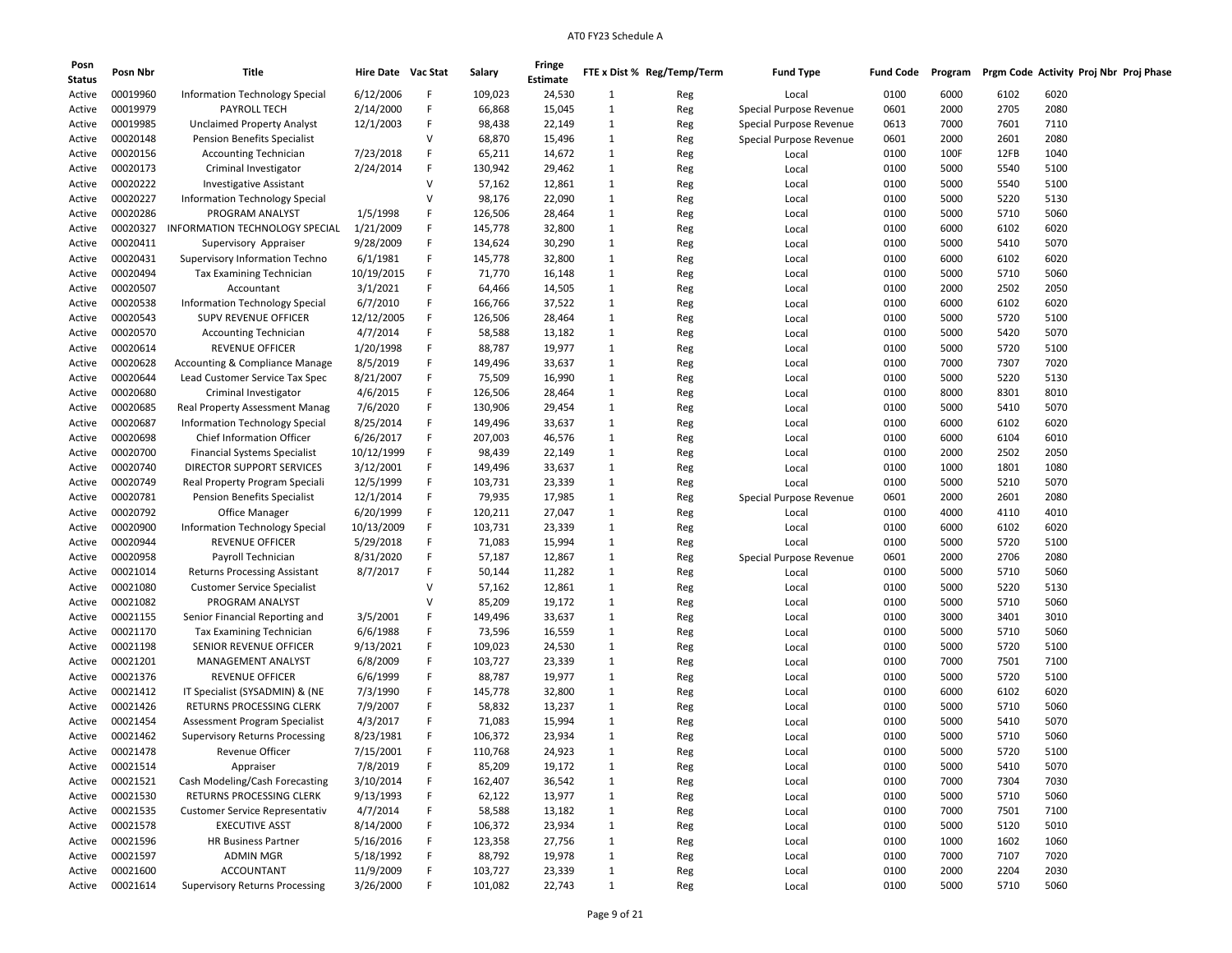| Posn<br><b>Status</b> | Posn Nbr | Title                                 | Hire Date Vac Stat |              | Salary  | Fringe<br><b>Estimate</b> |              | FTE x Dist % Reg/Temp/Term | <b>Fund Type</b>        | <b>Fund Code</b> | Program |      | Prgm Code Activity Proj Nbr Proj Phase |
|-----------------------|----------|---------------------------------------|--------------------|--------------|---------|---------------------------|--------------|----------------------------|-------------------------|------------------|---------|------|----------------------------------------|
| Active                | 00021627 | <b>Customer Service Specialist</b>    |                    | V            | 57,162  | 12,861                    | 1            | Reg                        | Local                   | 0100             | 5000    | 5220 | 5130                                   |
| Active                | 00021652 | <b>Treasury Operations Officer</b>    |                    | V            | 155,871 | 35,071                    | 1            | Reg                        | Local                   | 0100             | 7000    | 7405 | 7060                                   |
| Active                | 00021673 | <b>ACCOUNTANT</b>                     | 1/1/1984           | F            | 88,792  | 19,978                    | 1            | Reg                        | Local                   | 0100             | 2000    | 2202 | 2030                                   |
| Active                | 00021704 | Lead Customer Service Represen        | 10/12/1999         | F            | 73,596  | 16,559                    | 1            | Reg                        | Local                   | 0100             | 7000    | 7501 | 7100                                   |
| Active                | 00021728 | PAYROLL TECH                          | 2/19/2019          | F            | 58,588  | 13,182                    | 1            | Reg                        | Special Purpose Revenue | 0601             | 2000    | 2703 | 2080                                   |
| Active                | 00021743 | <b>REVENUE OFFICER</b>                | 2/17/2009          | F            | 86,574  | 19,479                    | $\mathbf{1}$ | Reg                        | Local                   | 0100             | 5000    | 5720 | 5100                                   |
| Active                | 00021745 | <b>BUDGET ANALYST</b>                 | 10/23/1989         | F            | 126,506 | 28,464                    | $\mathbf{1}$ | Reg                        | Local                   | 0100             | 5000    | 5150 | 5030                                   |
| Active                | 00021838 | <b>Operating Budget Analyst</b>       | 11/27/2017         | F            | 68,867  | 15,495                    | 1            | Term                       | Local                   | 0100             | 3000    | 3704 | 3010                                   |
| Active                | 00021846 | <b>ACCOUNTING TECH</b>                |                    | v            | 57,162  | 12,861                    | 1            | Reg                        | Local                   | 0100             | 5000    | 5610 | 5030                                   |
| Active                | 00021919 | Senior Revenue Accounting Spec        | 4/3/2005           | F            | 117,063 | 26,339                    | 1            | Reg                        | Local                   | 0100             | 5000    | 5730 | 5030                                   |
| Active                | 00021959 | ACCOUNTING TECHNICIAN                 | 5/21/1990          | F            | 73,596  | 16,559                    | $\mathbf{1}$ | Reg                        | Local                   | 0100             | 5000    | 5750 | 5070                                   |
| Active                | 00022039 | Customer Service Representativ        | 4/10/2000          | F            | 66,867  | 15,045                    | $\mathbf{1}$ | Reg                        | Local                   | 0100             | 7000    | 7501 | 7100                                   |
| Active                | 00022175 | <b>Banking Analyst</b>                | 6/25/2018          | F            | 64,466  | 14,505                    | 1            | Reg                        | Local                   | 0100             | 7000    | 7502 | 7030                                   |
| Active                | 00022182 | Real Property Program Speciali        | 7/11/2016          | F            | 60,814  | 13,683                    | 1            | Reg                        | Local                   | 0100             | 5000    | 5410 | 5070                                   |
| Active                | 00022184 | <b>ACCOUNTING TECH</b>                | 3/1/1982           | F            | 73,596  | 16,559                    | 1            | Reg                        | Local                   | 0100             | 2000    | 2204 | 2040                                   |
| Active                | 00022206 | <b>Financial Systems Specialist</b>   | 8/8/2016           | F            | 98,439  | 22,149                    | $\mathbf{1}$ | Reg                        | Local                   | 0100             | 2000    | 2502 | 2050                                   |
| Active                | 00022253 | STAFF ASSISTANT                       | 8/12/2013          | F            | 84,365  | 18,982                    | $\mathbf{1}$ | Reg                        | Local                   | 0100             | 2000    | 2101 | 2010                                   |
|                       | 00022286 | <b>Tax Examining Technician</b>       | 9/17/2007          | F            | 68,118  | 15,327                    | 1            |                            | Local                   | 0100             | 5000    | 5770 | 5060                                   |
| Active                | 00022312 | Real Property Program Speciali        | 3/21/2016          | F            | 75,509  | 16,990                    | 1            | Reg                        |                         | 0100             | 5000    | 5420 | 5070                                   |
| Active                | 00022317 | SENIOR REVENUE OFFICER                |                    | F            | 90,501  |                           |              | Reg                        | Local                   |                  |         |      | 5100                                   |
| Active                | 00022326 | REVENUE OFFICER                       | 3/12/2012          |              |         | 20,363                    | 1            | Reg                        | Local                   | 0100             | 5000    | 5720 |                                        |
| Active                |          |                                       | 3/3/2008           | F            | 82,148  | 18,483                    | $\mathbf{1}$ | Reg                        | Local                   | 0100             | 5000    | 5720 | 5100                                   |
| Active                | 00022354 | <b>Information Technology Special</b> | 7/6/1998           | F            | 109,023 | 24,530                    | $\mathbf{1}$ | Reg                        | Local                   | 0100             | 6000    | 6102 | 6020                                   |
| Active                | 00022454 | <b>Support Services Assistant</b>     | 10/17/2016         | F            | 65,212  | 14,673                    | 1            | Reg                        | Local                   | 0100             | 1000    | 1813 | 1080                                   |
| Active                | 00022474 | <b>Supervisory Returns Processing</b> | 10/1/1994          | F            | 120,211 | 27,047                    | 1            | Reg                        | Local                   | 0100             | 5000    | 5710 | 5060                                   |
| Active                | 00022520 | MANAGEMENT ANALYST                    | 3/16/1998          | F            | 106,372 | 23,934                    | 1            | Reg                        | Local                   | 0100             | 5000    | 5220 | 5130                                   |
| Active                | 00022521 | Supervisory Legal Instruments         | 4/3/2006           | F            | 82,151  | 18,484                    | $\mathbf{1}$ | Reg                        | Local                   | 0100             | 5000    | 5310 | 5070                                   |
| Active                | 00022571 | <b>Payroll Operations Supervisor</b>  | 11/8/1999          | F            | 103,727 | 23,339                    | $\mathbf{1}$ | Reg                        | Special Purpose Revenue | 0601             | 2000    | 2704 | 2080                                   |
| Active                | 00022633 | Director of Information System        | 2/2/2009           | F            | 197,450 | 44,426                    | 1            | Reg                        | Local                   | 0100             | 6000    | 6102 | 6020                                   |
| Active                | 00022712 | Deputy Chief, Assessment Servi        | 10/15/2018         | F            | 134,624 | 30,290                    | 1            | Reg                        | Local                   | 0100             | 5000    | 5410 | 5070                                   |
| Active                | 00022726 | <b>BUDGET ANALYST</b>                 | 7/23/2018          | F            | 109,016 | 24,529                    | 1            | Reg                        | Local                   | 0100             | 100F    | 11FB | 1040                                   |
| Active                | 00022918 | <b>ACCOUNTANT</b>                     | 10/21/2013         | F            | 90,503  | 20,363                    | 1            | Reg                        | Local                   | 0100             | 7000    | 7501 | 7100                                   |
| Active                | 00022932 | <b>Tax Examining Technician</b>       | 8/20/2007          | F            | 69,944  | 15,737                    | 1            | Reg                        | Local                   | 0100             | 5000    | 5710 | 5060                                   |
| Active                | 00022949 | <b>Customer Service Tax Specialis</b> | 8/8/2016           | F            | 62,640  | 14,094                    | 1            | Reg                        | Local                   | 0100             | 5000    | 5220 | 5130                                   |
| Active                | 00022955 | <b>Returns Processing Assistant</b>   | 8/7/2005           | F            | 62,122  | 13,977                    | 1            | Reg                        | Local                   | 0100             | 5000    | 5710 | 5060                                   |
| Active                | 00022987 | <b>Budget Technician</b>              | 11/22/2021         | F            | 57,183  | 12,866                    | 1            | Reg                        | Local                   | 0100             | 3000    | 3804 | 3010                                   |
| Active                | 00023003 | Tax Examining Technician              | 11/7/1988          | F            | 73,596  | 16,559                    | $\mathbf{1}$ | Reg                        | Local                   | 0100             | 5000    | 5710 | 5060                                   |
| Active                | 00023022 | Real Property Program Speciali        | 3/2/2009           | F            | 95,793  | 21,553                    | $\mathbf{1}$ | Reg                        | Local                   | 0100             | 5000    | 5420 | 5070                                   |
| Active                | 00023029 | Internal Controls Manager             | 7/6/2020           | F            | 136,260 | 30,659                    | 1            | Reg                        | Local                   | 0100             | 1000    | 1108 | 1010                                   |
| Active                | 00023034 | Lead Tax Examining Technician         | 8/27/2012          | F            | 70,751  | 15,919                    | 1            | Reg                        | Local                   | 0100             | 5000    | 5720 | 5100                                   |
| Active                | 00023068 | Accountant                            |                    | v            | 68,867  | 15,495                    | 1            | Reg                        | Local                   | 0100             | 100F    | 12FB | 1040                                   |
| Active                | 00023094 | <b>Tax Examining Technician</b>       | 5/7/2012           | F            | 68,118  | 15,327                    | $\mathbf{1}$ | Reg                        | Local                   | 0100             | 5000    | 5710 | 5060                                   |
| Active                | 00023104 | <b>Tax Examining Technician</b>       | 8/17/1987          | F            | 88,787  | 19,977                    | 1            | Reg                        | Local                   | 0100             | 5000    | 5710 | 5060                                   |
| Active                | 00023114 | <b>Accounting Technician</b>          | 8/20/2018          | F            | 60,244  | 13,555                    | 1            | Reg                        | Local                   | 0100             | 100F    | 12FB | 1040                                   |
| Active                | 00023158 | <b>Cluster Accounting Analyst</b>     | 6/16/2014          | F            | 142,060 | 31,964                    | 1            | Reg                        | Local                   | 0100             | 2000    | 2501 | 2050                                   |
| Active                | 00023256 | <b>Returns Processing Assistant</b>   | 6/25/2018          | F            | 51,632  | 11,617                    | 1            | Reg                        | Local                   | 0100             | 5000    | 5710 | 5060                                   |
| Active                | 00023272 | <b>CUSTOMER SERVICE SPEC</b>          |                    | $\mathsf{V}$ | 57,162  | 12,861                    | 1            | Reg                        | Local                   | 0100             | 5000    | 5220 | 5130                                   |
| Active                | 00023319 | Government Information Special        | 5/2/2005           | F            | 126,506 | 28,464                    | 1            | Reg                        | Local                   | 0100             | 5000    | 5120 | 5010                                   |
| Active                | 00023369 | <b>ACCOUNTING TECH</b>                | 3/13/2000          | F            | 73,596  | 16,559                    | $\mathbf{1}$ | Reg                        | Local                   | 0100             | 5000    | 5610 | 5030                                   |
| Active                | 00023377 | <b>Accounting Technician</b>          | 6/8/2020           | F            | 62,114  | 13,976                    | $\mathbf{1}$ | Reg                        | Local                   | 0100             | 100F    | 12FB | 1040                                   |
| Active                | 00023401 | Tax Revenue Technician                | 2/21/2017          | F            | 61,900  | 13,928                    | 1            | Reg                        | Local                   | 0100             | 5000    | 5730 | 5030                                   |
| Active                | 00023432 | IT Manager Security Officer           | 9/28/2009          | F            | 175,482 | 39,483                    | 1            | Reg                        | Local                   | 0100             | 6000    | 6102 | 6020                                   |
| Active                | 00023445 | Tax Examining Technician              | 11/13/2006         | F            | 68,118  | 15,327                    | 1            | Reg                        | Local                   | 0100             | 5000    | 5720 | 5100                                   |
| Active                | 00023461 | Program Analyst                       | 10/6/2003          | F            | 109,016 | 24,529                    | $\mathbf{1}$ | Reg                        | Local                   | 0100             | 7000    | 7405 | 7060                                   |
| Active                | 00023475 | <b>Support Services Assistant</b>     | 6/12/2006          | F            | 66,868  | 15,045                    | $\mathbf{1}$ | Reg                        | Local                   | 0100             | 1000    | 1813 | 1080                                   |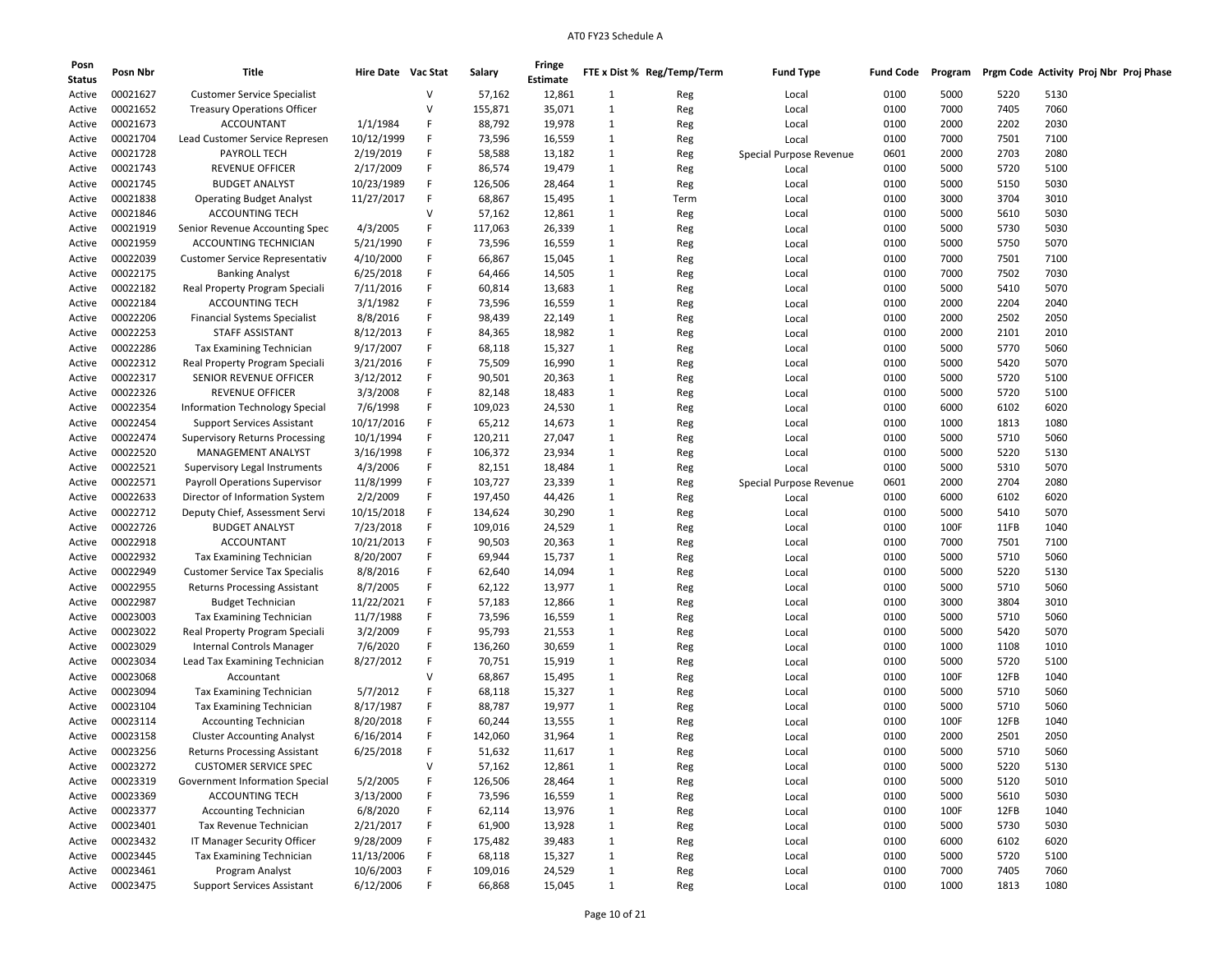| Posn<br><b>Status</b> | Posn Nbr        | Title                                             | Hire Date Vac Stat |        | Salary  | Fringe<br><b>Estimate</b> |              | FTE x Dist % Reg/Temp/Term | <b>Fund Type</b>        | <b>Fund Code</b> | Program |      | Prgm Code Activity Proj Nbr Proj Phase |  |
|-----------------------|-----------------|---------------------------------------------------|--------------------|--------|---------|---------------------------|--------------|----------------------------|-------------------------|------------------|---------|------|----------------------------------------|--|
| Active                | 00023604        | <b>EXECUTIVE ASST</b>                             | 1/13/1992          | F      | 145,778 | 32,800                    | 1            | Reg                        | Local                   | 0100             | 1000    | 1108 | 1010                                   |  |
| Active                | 00023626        | Program Analyst                                   | 1/6/1986           | F      | 120,211 | 27,047                    | $\mathbf{1}$ | Reg                        | Local                   | 0100             | 5000    | 5710 | 5060                                   |  |
| Active                | 00023683        | Program Analyst                                   | 3/2/2009           | F      | 117,063 | 26,339                    | 1            | Reg                        | Local                   | 0100             | 5000    | 5710 | 5060                                   |  |
| Active                | 00023707        | <b>Tax Examining Technician</b>                   | 6/30/1986          | F      | 73,596  | 16,559                    | 1            | Reg                        | Local                   | 0100             | 5000    | 5710 | 5060                                   |  |
| Active                | 00023716        | Tax Examining Technician                          | 10/20/2014         | F      | 68,118  | 15,327                    | 1            | Reg                        | Local                   | 0100             | 5000    | 5710 | 5060                                   |  |
| Active                | 00023902        | <b>Tax Fraud Technician</b>                       |                    | v      | 57,162  | 12,861                    | $\mathbf{1}$ | Reg                        | Local                   | 0100             | 5000    | 5540 | 5100                                   |  |
| Active                | 00024008        | ASST GEN COUNSEL                                  | 8/8/2016           | F      | 175,482 | 39,483                    | 1            | Reg                        | Local                   | 0100             | 5000    | 5120 | 5010                                   |  |
| Active                | 00024168        | Special Pay Officer                               | 6/22/1998          | F      | 130,906 | 29,454                    | $\mathbf{1}$ |                            | Special Purpose Revenue | 0601             | 2000    | 2706 | 2080                                   |  |
| Active                | 00024229        | Supervisor Revenue Officer                        | 1/23/2006          | F      | 110,768 | 24,923                    | 1            | Reg                        | Local                   | 0100             | 5000    | 5540 | 5100                                   |  |
|                       | 00024251        |                                                   | 10/16/2006         | F      | 117,063 | 26,339                    | 1            | Reg                        |                         | 0100             | 5000    | 5740 | 5060                                   |  |
| Active                | 00024346        | Program Analyst<br>Customer Service Representativ | 4/18/2017          | F      |         |                           |              | Reg                        | Local                   |                  |         |      |                                        |  |
| Active                |                 |                                                   |                    | F      | 53,896  | 12,127                    | $\mathbf{1}$ | Reg                        | Local                   | 0100             | 7000    | 7501 | 7100                                   |  |
| Active                | 00024391        | Criminal Investigator                             | 1/8/2018           | F      | 130,942 | 29,462                    | 1            | Reg                        | Local                   | 0100             | 5000    | 5540 | 5100                                   |  |
| Active                | 00024442        | Unit Manager                                      | 5/24/2021          |        | 95,793  | 21,553                    | 1            | Reg                        | Local                   | 0100             | 5000    | 5750 | 5070                                   |  |
| Active                | 00024484        | Criminal Investigator                             | 2/21/2017          | F      | 130,942 | 29,462                    | 1            | Reg                        | Local                   | 0100             | 5000    | 5520 | 5100                                   |  |
| Active                | 00024546        | <b>Operations Analyst</b>                         | 10/9/2012          | F      | 110,768 | 24,923                    | 1            | Reg                        | Local                   | 0100             | 5000    | 5210 | 5010                                   |  |
| Active                | 00024586        | Auditor (Tax)                                     | 3/23/1992          | F      | 109,023 | 24,530                    | $\mathbf{1}$ | Reg                        | Local                   | 0100             | 5000    | 5520 | 5100                                   |  |
| Active                | 00024634        | ASSOC DEPUTY CFO OBP                              | 10/16/2000         | F      | 207,003 | 46,576                    | 1            | Reg                        | Local                   | 0100             | 3000    | 3101 | 3010                                   |  |
| Active                | 00024678        | Director Financial Management                     | 5/10/2010          | F      | 193,952 | 43,639                    | 1            | Reg                        | Local                   | 0100             | 6000    | 6102 | 6030                                   |  |
| Active                | 00024707        | <b>Returns Processing Assistant</b>               | 1/29/2001          | F      | 62,122  | 13,977                    | 1            | Reg                        | Local                   | 0100             | 5000    | 5710 | 5060                                   |  |
| Active                | 00024732        | <b>AUDITOR</b>                                    |                    | v      | 112,342 | 25,277                    | 1            | Reg                        | Local                   | 0100             | 8000    | 8101 | 8010                                   |  |
| Active                | 00024778        | Appraiser                                         | 12/5/2011          | F      | 95,793  | 21,553                    | $\mathbf{1}$ | Reg                        | Local                   | 0100             | 5000    | 5410 | 5070                                   |  |
| Active                | 00024786        | Information Technology Special                    | 5/13/2019          | F      | 142,060 | 31,964                    | 1            | Reg                        | Local                   | 0100             | 6000    | 6102 | 6020                                   |  |
| Active                | 00024801        | <b>Staff Assistant</b>                            | 3/16/1998          | F      | 84,365  | 18,982                    | 1            | Reg                        | Local                   | 0100             | 5000    | 5710 | 5060                                   |  |
| Active                | 00024855        | STAFF ASSISTANT                                   | 5/26/2015          | F      | 64,466  | 14,505                    | 1            | Reg                        | Local                   | 0100             | 5000    | 5110 | 5010                                   |  |
| Active                | 00025053        | <b>EXECUTIVE ASST</b>                             | 7/27/2009          | F      | 117,063 | 26,339                    | 1            | Reg                        | Local                   | 0100             | 6000    | 6102 | 6020                                   |  |
| Active                | 00025066        | <b>Supervisory Returns Processing</b>             | 6/13/1988          | F      | 117,063 | 26,339                    | $\mathbf{1}$ | Reg                        | Local                   | 0100             | 5000    | 5710 | 5060                                   |  |
| Active                | 00025195        | MANAGEMENT ANALYST                                | 1/13/1992          | F      | 106,377 | 23,935                    | 1            | Reg                        | Local                   | 0100             | 5000    | 5730 | 5030                                   |  |
| Active                | 00025315        | Appraiser                                         | 3/17/1981          | F      | 103,731 | 23,339                    | 1            | Reg                        | Local                   | 0100             | 5000    | 5410 | 5070                                   |  |
| Active                | 00025392        | Auditor (Tax)                                     | 3/16/1998          | F      | 109,023 | 24,530                    | 1            | Reg                        | Local                   | 0100             | 5000    | 5520 | 5100                                   |  |
| Active                | 00025434        | PAYROLL TECH                                      | 8/8/2016           | F      | 65,212  | 14,673                    | 1            | Reg                        | Special Purpose Revenue | 0601             | 2000    | 2704 | 2080                                   |  |
| Active                | 00025492        | Tax Examining Technician                          | 9/6/2016           | F      | 53,897  | 12,127                    | 1            | Reg                        | Local                   | 0100             | 5000    | 5710 | 5060                                   |  |
| Active                | 00025527        | Auditor (Tax)                                     | 2/11/1980          | F      | 126,508 | 28,464                    | 1            | Reg                        | Local                   | 0100             | 5000    | 5520 | 5100                                   |  |
| Active                | 00025591        | Director of Audit and Criminal                    | 8/3/2020           | F      | 188,746 | 42,468                    | 1            | Reg                        | Local                   | 0100             | 5000    | 5520 | 5100                                   |  |
| Active                | 00025645        | <b>COMPUTER OPERATOR</b>                          | 11/13/1989         | F      | 66,868  | 15,045                    | 1            | Reg                        | Special Purpose Revenue | 0601             | 2000    | 2703 | 2080                                   |  |
| Active                | 00025721        | <b>Supervisory Customer Service T</b>             |                    | v      | 112,342 | 25,277                    | 1            | Reg                        | Local                   | 0100             | 5000    | 5220 | 5130                                   |  |
| Active                | 00025764        | Management & Program Analyst -                    | 6/1/2015           | F      | 109,023 | 24,530                    | $\mathbf{1}$ | Reg                        | Local                   | 0100             | 5000    | 5710 | 5060                                   |  |
| Active                | 00025771        | Lead Customer Service Tax Spec                    | 5/1/2017           | F      | 77,723  | 17,488                    | 1            | Reg                        | Local                   | 0100             | 5000    | 5220 | 5130                                   |  |
| Active                | 00025898        | Real Property Program Speciali                    | 10/11/1987         | F      | 109,023 | 24,530                    | 1            | Reg                        | Local                   | 0100             | 5000    | 5290 | 5070                                   |  |
| Active                | 00025965        | SENIOR REVENUE OFFICER                            | 1/8/2009           | F      | 90,501  | 20,363                    | 1            | Reg                        | Local                   | 0100             | 5000    | 5720 | 5100                                   |  |
| Active                | 00025970        | SENIOR REVENUE OFFICER                            | 4/12/1999          | F      | 106,377 | 23,935                    | 1            | Reg                        | Local                   | 0100             | 5000    | 5720 | 5100                                   |  |
| Active                | 00026066        | Senior Pension Benefits Specia                    | 4/18/1991          | F      | 113,915 | 25,631                    | $\mathbf{1}$ | Reg                        | Special Purpose Revenue | 0601             | 2000    | 2601 | 2080                                   |  |
| Active                | 00026081        | Tax Examining Technician                          | 4/20/2015          | F      | 64,466  | 14,505                    | 1            | Reg                        | Local                   | 0100             | 5000    | 5710 | 5060                                   |  |
| Active                | 00026107        | <b>Recordation Tax Specialist</b>                 | 6/1/2015           | F      | 71,083  | 15,994                    | 1            | Reg                        | Local                   | 0100             | 5000    | 5310 | 5070                                   |  |
| Active                | 00026150        | <b>PGM DIR</b>                                    | 1/9/2017           | F      | 162,407 | 36,542                    | 1            | Reg                        | Special Purpose Revenue | 0614             | 7000    | 7604 | 7030                                   |  |
| Active                | 00026199        | Criminal Investigator                             |                    | $\vee$ | 100,711 | 22,660                    | 1            | Reg                        | Local                   | 0100             | 5000    | 5540 | 5100                                   |  |
| Active                | 00026202        | <b>Budget Administration Analyst</b>              | 3/6/2006           | F      | 149,496 | 33,637                    | $\mathbf{1}$ | Reg                        | Local                   | 0100             | 3000    | 3701 | 3010                                   |  |
| Active                | 00026258        | <b>REVENUE OFFICER</b>                            | 11/9/2020          | F      | 84,361  | 18,981                    | 1            | Reg                        | Local                   | 0100             | 5000    | 5720 | 5100                                   |  |
| Active                | 00026324        | SENIOR REVENUE OFFICER                            | 1/17/1984          | F      | 103,731 | 23,339                    | $\mathbf{1}$ | Reg                        | Local                   | 0100             | 5000    | 5720 | 5100                                   |  |
| Active                | 00026329        | <b>REVENUE OFFICER</b>                            | 8/30/1987          | F      | 88,787  | 19,977                    | $\mathbf{1}$ | Reg                        | Local                   | 0100             | 5000    | 5720 | 5100                                   |  |
| Active                | 00026333        | <b>Supervisory Customer Service T</b>             | 3/3/1997           | F      | 104,472 | 23,506                    | $\mathbf{1}$ | Reg                        | Local                   | 0100             | 5000    | 5220 | 5130                                   |  |
| Active                | 00026341        | <b>STAFF ASSISTANT</b>                            | 12/15/1997         | F      | 73,596  | 16,559                    | $\mathbf{1}$ | Reg                        | Local                   | 0100             | 7000    | 7107 | 7010                                   |  |
| Active                | 00026342        | ACCOUNTANT                                        | 5/24/1993          | F      | 126,506 | 28,464                    | $\mathbf{1}$ | Reg                        | Local                   | 0100             | 2000    | 2202 | 2030                                   |  |
| Active                | 00026349        | MANAGEMENT ANALYST                                | 11/18/1985         | F      | 117,063 | 26,339                    | $\mathbf{1}$ | Reg                        | Local                   | 0100             | 5000    | 5720 | 5100                                   |  |
|                       | Active 00026362 | <b>FINANCIAL ANALYST</b>                          | 12/1/1997          | F      | 103,727 | 23,339                    | $\mathbf{1}$ | Reg                        | Local                   | 0100             | 7000    | 7504 | 7080                                   |  |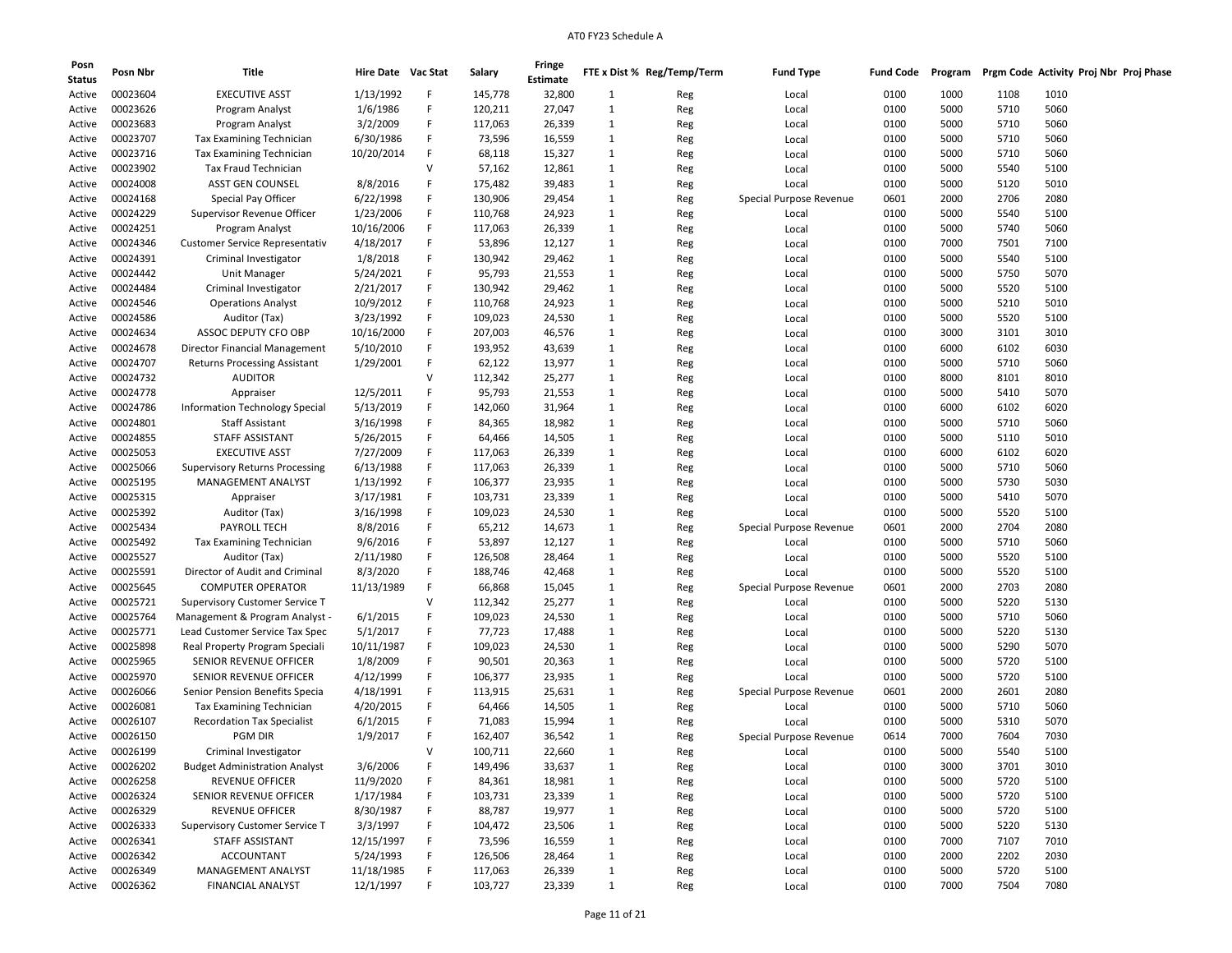| Posn<br><b>Status</b> | Posn Nbr | Title                                 | Hire Date Vac Stat |   | Salary  | Fringe<br>Estimate |                              | FTE x Dist % Reg/Temp/Term | <b>Fund Type</b>        | <b>Fund Code</b> | Program |      | Prgm Code Activity Proj Nbr Proj Phase |  |
|-----------------------|----------|---------------------------------------|--------------------|---|---------|--------------------|------------------------------|----------------------------|-------------------------|------------------|---------|------|----------------------------------------|--|
| Active                | 00026429 | Supervisory Legal Instruments         |                    | v | 68,867  | 15,495             | 1                            | Reg                        | Local                   | 0100             | 5000    | 5310 | 5070                                   |  |
| Active                | 00026431 | RETURNS PROCESSING CLERK              | 10/1/1994          | F | 62,122  | 13,977             | 1                            | Reg                        | Local                   | 0100             | 5000    | 5710 | 5060                                   |  |
| Active                | 00026487 | <b>EXECUTIVE ASST</b>                 | 11/12/1985         | F | 126,506 | 28,464             | 1                            | Reg                        | Local                   | 0100             | 5000    | 5110 | 5010                                   |  |
| Active                | 00026519 | <b>ACCOUNTING TECH</b>                | 1/5/1987           | F | 73,596  | 16,559             | 1                            | Reg                        | Local                   | 0100             | 5000    | 5610 | 5030                                   |  |
| Active                | 00026591 | <b>EXECUTIVE ASST</b>                 | 1/21/2009          | F | 106,372 | 23,934             | $\mathbf{1}$                 | Reg                        | Local                   | 0100             | 7000    | 7106 | 7010                                   |  |
| Active                | 00026605 | <b>REVENUE OFFICER</b>                | 3/10/1986          | F | 88,787  | 19,977             | $\mathbf{1}$                 | Reg                        | Local                   | 0100             | 5000    | 5720 | 5100                                   |  |
| Active                | 00026634 | STAFF ASSISTANT                       | 1/25/1993          | F | 84,365  | 18,982             | $\mathbf{1}$                 | Reg                        | Local                   | 0100             | 5000    | 5220 | 5070                                   |  |
| Active                | 00026712 | Special Pay Analyst                   | 11/3/2014          | F | 82,148  | 18,483             | $\mathbf{1}$                 | Reg                        | Special Purpose Revenue | 0601             | 2000    | 2706 | 2080                                   |  |
| Active                | 00026788 | Director, Revenue Accounting A        | 10/12/1999         | F | 197,450 | 44,426             | $\mathbf{1}$                 | Reg                        | Local                   | 0100             | 5000    | 5610 | 5030                                   |  |
| Active                | 00026805 | LEGAL INSTRUMENTS EXAMINER            | 6/26/2006          | F | 66,868  | 15,045             | 1                            | Reg                        | Local                   | 0100             | 5000    | 5310 | 5070                                   |  |
| Active                | 00026843 | <b>Operations Support Specialist</b>  | 5/25/1997          | F | 88,792  | 19,978             | $\mathbf{1}$                 | Reg                        | Local                   | 0100             | 1000    | 1818 | 1080                                   |  |
| Active                | 00026856 | Lead Customer Service Represen        |                    | v | 57,162  | 12,861             | 1                            | Reg                        | Local                   | 0100             | 7000    | 7501 | 7100                                   |  |
| Active                | 00027010 | Associate Treasurer, Operation        | 1/6/2020           | F | 167,926 | 37,783             | $\mathbf{1}$                 | Term                       | Local                   | 0100             | 7000    | 7202 | 7020                                   |  |
| Active                | 00027056 | SENIOR REVENUE OFFICER                | 9/2/1997           | F | 106,377 | 23,935             | $\mathbf{1}$                 | Reg                        | Local                   | 0100             | 5000    | 5720 | 5100                                   |  |
| Active                | 00027083 | <b>Accounting Technician</b>          | 6/16/2014          | F | 60,244  | 13,555             | 1                            | Reg                        | Local                   | 0100             | 2000    | 2202 | 2040                                   |  |
| Active                | 00027110 | <b>Financial Analyst</b>              | 1/3/2011           | F | 87,859  | 19,768             | $\mathbf{1}$                 | Reg                        | Local                   | 0100             | 7000    | 7407 | 7090                                   |  |
| Active                | 00027212 | <b>Customer Service Tax Specialis</b> | 12/10/2018         | F | 60,814  | 13,683             | $\mathbf{1}$                 | Reg                        | Local                   | 0100             | 5000    | 5220 | 5130                                   |  |
| Active                | 00027255 | <b>CUSTOMER SERVICE SPEC</b>          | 6/29/2015          | F | 64,466  | 14,505             | $\mathbf{1}$                 | Reg                        | Local                   | 0100             | 5000    | 5220 | 5130                                   |  |
| Active                | 00027311 | <b>CONTRACT SPECIALIST</b>            | 1/5/2015           | F | 126,506 | 28,464             | $\mathbf{1}$                 | Reg                        | Local                   | 0100             | 1000    | 1501 | 1050                                   |  |
| Active                | 00027426 | Capital Budget Administration         | 1/14/2013          | F | 126,506 | 28,464             | 1                            | Reg                        | Local                   | 0100             | 3000    | 3804 | 3010                                   |  |
| Active                | 00027456 | <b>PAYROLL TECH</b>                   | 6/29/2015          | F | 66,868  | 15,045             | $\mathbf{1}$                 | Reg                        | Special Purpose Revenue | 0602             | 2000    | 2706 | 2080                                   |  |
| Active                | 00027472 | <b>Payroll Specialist</b>             | 8/11/2014          | F | 75,509  | 16,990             | $\mathbf{1}$                 | Reg                        | Special Purpose Revenue | 0601             | 2000    | 2706 | 2080                                   |  |
| Active                | 00027510 | Senior Auditor (Tax)                  | 8/17/1992          | F | 126,508 | 28,464             | $\mathbf{1}$                 |                            | Local                   | 0100             | 5000    | 5520 | 5100                                   |  |
| Active                | 00027513 | Senior Systems Accountant             | 11/14/2005         | F | 126,508 | 28,464             | $\mathbf{1}$                 | Reg<br>Reg                 | Local                   | 0100             | 5000    | 5610 | 5030                                   |  |
|                       | 00027522 |                                       | 1/3/2022           | F | 142,060 | 31,964             | $\mathbf{1}$                 |                            |                         | 0100             | 7000    | 7301 | 7070                                   |  |
| Active                | 00027529 | <b>Banking Operations Manager</b>     |                    | F |         |                    |                              | Reg                        | Local                   |                  |         |      |                                        |  |
| Active                |          | <b>Financial Analyst</b>              | 4/23/1988          | F | 85,214  | 19,173             | $\mathbf{1}$<br>$\mathbf{1}$ | Reg                        | Local                   | 0100             | 7000    | 7303 | 7030                                   |  |
| Active                | 00027536 | Unit Manager                          | 3/30/2009          |   | 107,620 | 24,215             |                              | Reg                        | Local                   | 0100             | 5000    | 5210 | 5070                                   |  |
| Active                | 00027596 | DEPUTY CONTROLLER                     | 6/18/2001          | F | 207,003 | 46,576             | $\mathbf{1}$                 | Reg                        | Local                   | 0100             | 2000    | 2102 | 2010                                   |  |
| Active                | 00027671 | Director, Operating Budget            | 4/25/2011          | F | 183,542 | 41,297             | $\mathbf{1}$                 | Reg                        | Local                   | 0100             | 3000    | 3704 | 3010                                   |  |
| Active                | 00027682 | Manager, Financial Planning an        |                    | v | 155,871 | 35,071             | 1                            | Reg                        | Local                   | 0100             | 3000    | 3401 | 3010                                   |  |
| Active                | 00027685 | <b>Customer Service Specialist</b>    | 3/2/2009           | F | 69,944  | 15,737             | $\mathbf{1}$                 | Reg                        | Local                   | 0100             | 5000    | 5220 | 5130                                   |  |
| Active                | 00027717 | <b>Accounting Manager</b>             | 12/22/2008         | F | 153,693 | 34,581             | $\mathbf{1}$                 | Reg                        | Local                   | 0100             | 2000    | 2501 | 2050                                   |  |
| Active                | 00027746 | <b>Information Technology Special</b> | 10/26/2009         | F | 149,496 | 33,637             | $\mathbf{1}$                 | Reg                        | Local                   | 0100             | 6000    | 6102 | 6020                                   |  |
| Active                | 00027753 | OFFICE MGR                            | 12/18/1989         | F | 149,496 | 33,637             | $\mathbf{1}$                 | Reg                        | Local                   | 0100             | 3000    | 3102 | 3010                                   |  |
| Active                | 00027779 | <b>Fiscal Analyst</b>                 | 7/17/2000          | F | 149,496 | 33,637             | 1                            | Reg                        | Local                   | 0100             | 4000    | 4305 | 4010                                   |  |
| Active                | 00027813 | MANAGEMENT ANALYST                    | 3/16/1998          | F | 103,727 | 23,339             | $\mathbf{1}$                 | Reg                        | Local                   | 0100             | 5000    | 5220 | 5130                                   |  |
| Active                | 00027853 | <b>Returns Processing Assistant</b>   | 1/29/2001          | F | 60,477  | 13,607             | $\mathbf{1}$                 | Reg                        | Local                   | 0100             | 5000    | 5710 | 5060                                   |  |
| Active                | 00028071 | Chief, Collections Division           | 6/3/2013           | F | 162,407 | 36,542             | $\mathbf{1}$                 | Reg                        | Local                   | 0100             | 5000    | 5720 | 5100                                   |  |
| Active                | 00028072 | CLERICAL ASSISTANT                    | 7/19/1999          | F | 62,122  | 13,977             | $\mathbf{1}$                 | Reg                        | Local                   | 0100             | 5000    | 5720 | 5100                                   |  |
| Active                | 00028078 | Auditor (Tax)                         |                    | v | 85,209  | 19,172             | 1                            | Reg                        | Local                   | 0100             | 5000    | 5520 | 5100                                   |  |
| Active                | 00028079 | Deputy Recorder of Deeds              | 4/23/2012          | F | 138,342 | 31,127             | $\mathbf{1}$                 | Reg                        | Local                   | 0100             | 5000    | 5310 | 5070                                   |  |
| Active                | 00028080 | Director, Real Property Tax Ad        |                    | v | 162,722 | 36,612             | $\mathbf{1}$                 | Reg                        | Local                   | 0100             | 5000    | 5410 | 5070                                   |  |
| Active                | 00028081 | <b>Tax Fraud Specialist</b>           | 11/19/2012         | F | 93,147  | 20,958             | $\mathbf{1}$                 | Reg                        | Local                   | 0100             | 5000    | 5540 | 5100                                   |  |
| Active                | 00028084 | <b>Customer Service Specialist</b>    | 4/18/2016          | F | 64,466  | 14,505             | $\mathbf{1}$                 | Reg                        | Local                   | 0100             | 5000    | 5220 | 5130                                   |  |
| Active                | 00028085 | Auditor (Tax)                         | 3/30/2009          | F | 103,731 | 23,339             | 1                            | Reg                        | Local                   | 0100             | 5000    | 5520 | 5100                                   |  |
| Active                | 00028086 | <b>Financial Analyst</b>              | 4/4/2016           | F | 85,214  | 19,173             | $\mathbf{1}$                 | Reg                        | Local                   | 0100             | 7000    | 7501 | 7100                                   |  |
| Active                | 00028087 | INFORMATION TECHNOLOGY SPECIAL        | 8/3/2020           | F | 123,360 | 27,756             | $\mathbf{1}$                 | Reg                        | Local                   | 0100             | 6000    | 6102 | 6020                                   |  |
| Active                | 00028088 | Appraiser                             | 5/1/2005           | F | 117,064 | 26,339             | $\mathbf{1}$                 | Reg                        | Local                   | 0100             | 5000    | 5410 | 5070                                   |  |
| Active                | 00028089 | <b>Customer Service Specialist</b>    | 12/22/2008         | F | 66,292  | 14,916             | $\mathbf{1}$                 | Reg                        | Local                   | 0100             | 5000    | 5220 | 5130                                   |  |
| Active                | 00028090 | Appraiser                             | 7/8/2019           | F | 73,296  | 16,492             | 1                            | Reg                        | Local                   | 0100             | 5000    | 5410 | 5070                                   |  |
| Active                | 00028091 | Appraiser                             | 12/26/2006         | F | 103,731 | 23,339             | $\mathbf{1}$                 | Reg                        | Local                   | 0100             | 5000    | 5410 | 5070                                   |  |
| Active                | 00028096 | <b>CUSTOMER SERVICE SPEC</b>          | 9/2/1997           | F | 88,792  | 19,978             | $\mathbf{1}$                 | Reg                        | Local                   | 0100             | 5000    | 5220 | 5130                                   |  |
| Active                | 00028097 | Revenue Accounting Specialist         | 1/9/2006           | F | 93,147  | 20,958             | $\mathbf{1}$                 | Reg                        | Local                   | 0100             | 5000    | 5730 | 5030                                   |  |
| Active                | 00028098 | ASST GEN COUNSEL                      | 10/31/2016         | F | 153,693 | 34,581             | $\mathbf{1}$                 | Reg                        | Local                   | 0100             | 5000    | 5120 | 5010                                   |  |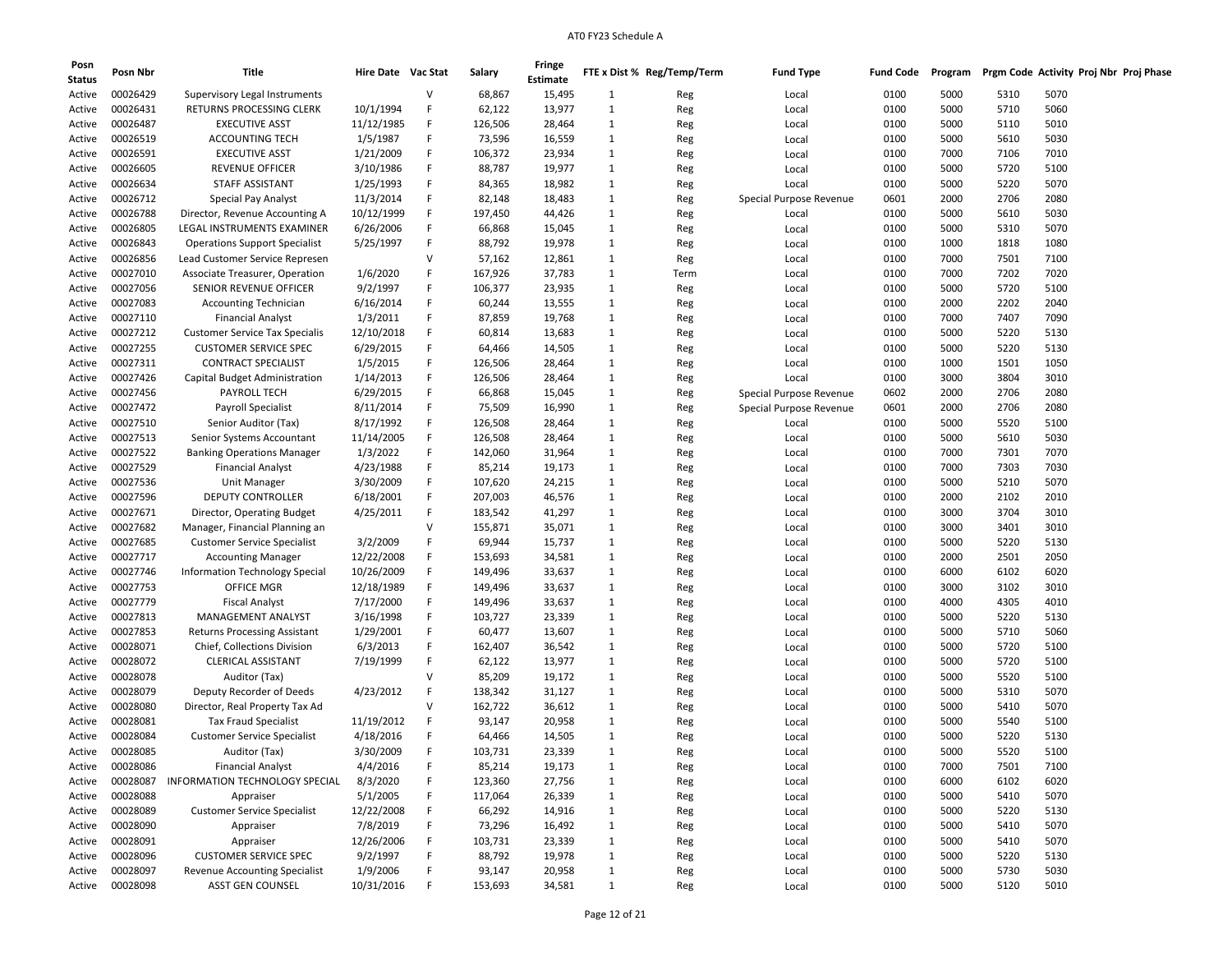| Posn<br><b>Status</b> | Posn Nbr | <b>Title</b>                          | Hire Date Vac Stat |   | Salary  | Fringe<br>Estimate |                   | FTE x Dist % Reg/Temp/Term | <b>Fund Type</b>        | <b>Fund Code</b> | Program |      | Prgm Code Activity Proj Nbr Proj Phase |
|-----------------------|----------|---------------------------------------|--------------------|---|---------|--------------------|-------------------|----------------------------|-------------------------|------------------|---------|------|----------------------------------------|
| Active                | 00028099 | Auditor (Tax)                         | 4/3/2005           | F | 106,377 | 23,935             | 1                 | Reg                        | Local                   | 0100             | 5000    | 5520 | 5100                                   |
| Active                | 00028100 | <b>Assistant General Counsel</b>      | 6/24/2007          | F | 166,766 | 37,522             | 1                 | Reg                        | Local                   | 0100             | 5000    | 5120 | 5010                                   |
| Active                | 00028102 | <b>Customer Service Specialist</b>    | 3/3/2008           | F | 73,596  | 16,559             | 1                 | Reg                        | Local                   | 0100             | 5000    | 5220 | 5130                                   |
| Active                | 00028103 | Supervisory Auditor (Tax)             | 4/3/2005           | F | 134,624 | 30,290             | 1                 | Reg                        | Local                   | 0100             | 5000    | 5520 | 5100                                   |
| Active                | 00028106 | Tax Academy Specialist                |                    | v | 85,209  | 19,172             | 1                 | Reg                        | Local                   | 0100             | 5000    | 5720 | 5100                                   |
| Active                | 00028110 | <b>REVENUE OFFICER</b>                | 7/17/2000          | F | 88,787  | 19,977             | 1                 | Reg                        | Local                   | 0100             | 5000    | 5720 | 5100                                   |
| Active                | 00028111 | Senior Supervisory Auditor            | 7/3/2000           | F | 145,778 | 32,800             | 1                 | Reg                        | Local                   | 0100             | 5000    | 5520 | 5100                                   |
| Active                | 00028114 | <b>Fiscal Analyst</b>                 | 7/25/2005          | F | 158,050 | 35,561             | $\mathbf{1}$      | Reg                        | Local                   | 0100             | 4000    | 4303 | 4010                                   |
| Active                | 00028119 | Tax Examining Technician              | 8/8/2005           | F | 71,770  | 16,148             | 1                 | Reg                        | Local                   | 0100             | 5000    | 5710 | 5060                                   |
| Active                | 00028121 | Geographic Information Systems        | 12/12/2016         | F | 110,768 | 24,923             | $\mathbf{1}$      |                            |                         | 0100             | 5000    | 5410 | 5070                                   |
|                       | 00028122 | <b>Real Property Market Analyst</b>   | 8/25/2014          | F | 110,768 | 24,923             |                   | Reg                        | Local                   | 0100             | 5000    | 5410 | 5070                                   |
| Active                | 00028123 | <b>Information Technology Special</b> |                    | F | 120,212 | 27,048             | 1<br>$\mathbf{1}$ | Reg                        | Local                   | 0100             | 6000    | 6102 | 6020                                   |
| Active                |          |                                       | 10/26/2009         |   |         |                    |                   | Reg                        | Local                   |                  |         |      |                                        |
| Active                | 00028124 | <b>Revenue Officer</b>                | 7/20/2020          | F | 101,324 | 22,798             | $\mathbf{1}$      | Reg                        | Local                   | 0100             | 5000    | 5720 | 5100                                   |
| Active                | 00028126 | Administrative Assistant              | 6/12/2005          | F | 86,579  | 19,480             | 1                 | Reg                        | Local                   | 0100             | 5000    | 5540 | 5100                                   |
| Active                | 00028127 | <b>Customer Service Tax Specialis</b> | 4/26/2021          | F | 50,607  | 11,387             | 1                 | Reg                        | Local                   | 0100             | 5000    | 5220 | 5130                                   |
| Active                | 00028128 | Auditor (Tax)                         | 4/17/2005          | F | 109,023 | 24,530             | 1                 | Reg                        | Local                   | 0100             | 5000    | 5520 | 5100                                   |
| Active                | 00028129 | <b>Tax Fraud Manager</b>              | 10/1/1997          | F | 134,624 | 30,290             | $\mathbf{1}$      | Reg                        | Local                   | 0100             | 5000    | 5540 | 5100                                   |
| Active                | 00028130 | <b>Customer Service System Analys</b> | 2/16/2010          | F | 109,016 | 24,529             | $\mathbf{1}$      | Reg                        | Local                   | 0100             | 5000    | 5220 | 5130                                   |
| Active                | 00028131 | Senior Auditor (Tax)                  | 2/17/2009          | F | 113,916 | 25,631             | 1                 | Reg                        | Local                   | 0100             | 5000    | 5520 | 5100                                   |
| Active                | 00028135 | Tax Examining Technician              | 3/1/1999           | F | 73,596  | 16,559             | $\mathbf{1}$      | Reg                        | Local                   | 0100             | 5000    | 5710 | 5060                                   |
| Active                | 00028139 | <b>REVENUE OFFICER</b>                |                    | v | 68,870  | 15,496             | 1                 | Reg                        | Local                   | 0100             | 5000    | 5720 | 5100                                   |
| Active                | 00028146 | <b>Accountant (Capital Assets)</b>    | 10/26/2020         | F | 98,438  | 22,149             | $\mathbf{1}$      | Term                       | Local                   | 0100             | 2000    | 2502 | 2050                                   |
| Active                | 00028148 | Supervisory Auditor (Tax)             | 11/13/2007         | F | 134,624 | 30,290             | $\mathbf{1}$      | Reg                        | Local                   | 0100             | 5000    | 5520 | 5100                                   |
| Active                | 00028149 | <b>Tax Examining Technician</b>       | 12/31/2001         | F | 71,770  | 16,148             | 1                 | Reg                        | Local                   | 0100             | 5000    | 5740 | 5060                                   |
| Active                | 00028150 | Information Technology Special        | 9/14/2009          | F | 149,496 | 33,637             | 1                 | Reg                        | Local                   | 0100             | 6000    | 6102 | 6020                                   |
| Active                | 00028151 | <b>REVENUE OFFICER</b>                | 1/20/1998          | F | 88,787  | 19,977             | $\mathbf{1}$      | Reg                        | Local                   | 0100             | 5000    | 5720 | 5100                                   |
| Active                | 00028152 | Tax Examining Technician              | 2/20/2006          | F | 69,944  | 15,737             | $\mathbf{1}$      | Reg                        | Local                   | 0100             | 5000    | 5710 | 5060                                   |
| Active                | 00028153 | <b>Customer Service Representativ</b> |                    | v | 47,321  | 10,647             | $\mathbf{1}$      | Reg                        | Local                   | 0100             | 7000    | 7501 | 7100                                   |
| Active                | 00028156 | <b>Business Analyst</b>               | 6/7/2021           | F | 107,620 | 24,215             | 1                 | Reg                        | Local                   | 0100             | 6000    | 6102 | 6020                                   |
| Active                | 00028160 | SPECIAL ASST                          |                    | v | 155,871 | 35,071             | 1                 | Reg                        | Local                   | 0100             | 5000    | 5110 | 5010                                   |
| Active                | 00028164 | <b>Policy Analyst</b>                 | 2/28/2022          | F | 106,372 | 23,934             | $\mathbf{1}$      | Reg                        | Local                   | 0100             | 7000    | 7801 | 7130                                   |
| Active                | 00028165 | <b>Fiscal Analyst</b>                 | 12/2/2013          | F | 138,342 | 31,127             | $\mathbf{1}$      | Reg                        | Local                   | 0100             | 4000    | 4301 | 4010                                   |
| Active                | 00028168 | OPERATING BUDGET MANAGER              | 1/4/2010           | F | 153,693 | 34,581             | 1                 | Reg                        | Local                   | 0100             | 3000    | 3704 | 3010                                   |
| Active                | 00028170 | Information Technology Special        | 3/3/2008           | F | 149,496 | 33,637             | 1                 | Reg                        | Local                   | 0100             | 6000    | 6102 | 6020                                   |
| Active                | 00028171 | Paralegal Specialist                  | 2/28/2000          | F | 123,358 | 27,756             | $\mathbf{1}$      | Reg                        | Local                   | 0100             | 5000    | 5120 | 5010                                   |
| Active                | 00028174 | <b>CUSTOMER SERVICE SPEC</b>          | 3/2/2009           | F | 79,937  | 17,986             | 1                 | Reg                        | Local                   | 0100             | 5000    | 5220 | 5130                                   |
| Active                | 00028175 | <b>Customer Service Tax Specialis</b> | 6/21/2021          | F | 52,252  | 11,757             | $\mathbf{1}$      | Reg                        | Local                   | 0100             | 5000    | 5220 | 5130                                   |
| Active                | 00028178 | Supervisory Auditor (Tax)             | 10/1/1994          | F | 142,060 | 31,964             | $\mathbf{1}$      | Reg                        | Local                   | 0100             | 5000    | 5520 | 5100                                   |
| Active                | 00028183 | SENIOR FINANCIAL POLICY ADVISO        | 2/9/2015           | F | 178,336 | 40,126             | 1                 | Reg                        | Special Purpose Revenue | 0619             | 1000    | 1108 | 1010                                   |
| Active                | 00028187 | Auditor (Tax)                         | 7/1/2013           | F | 98,439  | 22,149             | 1                 | Reg                        | Local                   | 0100             | 5000    | 5520 | 5100                                   |
| Active                | 00028188 | Criminal Investigator                 | 1/27/2014          | F | 130,942 | 29,462             | 1                 | Reg                        | Local                   | 0100             | 5000    | 5540 | 5100                                   |
| Active                | 00028191 | Auditor (Tax)                         | 4/4/2005           | F | 106,377 | 23,935             | $\mathbf{1}$      | Reg                        | Local                   | 0100             | 5000    | 5510 | 5100                                   |
| Active                | 00028192 | DIR MGMT & ADMIN                      | 5/12/1986          |   | 207,003 | 46,576             | $\mathbf{1}$      | Reg                        | Local                   | 0100             | 1000    | 1108 | 1010                                   |
| Active                | 00032412 | HR Specialist, Employee Benefi        | 6/21/2021          | F | 85,214  | 19,173             | $\mathbf{1}$      | Reg                        | Local                   | 0100             | 1000    | 1614 | 1060                                   |
| Active                | 00032462 | <b>Information Technology Special</b> | 6/22/2020          |   | 142,060 | 31,964             | 1                 | Reg                        | Local                   | 0100             | 6000    | 6102 | 6020                                   |
| Active                | 00032488 | Capital Budget Advisor                | 8/15/1999          | F | 130,906 | 29,454             | $\mathbf{1}$      | Reg                        | Local                   | 0100             | 3000    | 3804 | 3010                                   |
| Active                | 00032523 | <b>Budget Technician</b>              | 10/1/2018          | F | 58,588  | 13,182             | $\mathbf{1}$      | Reg                        | Local                   | 0100             | 3000    | 3701 | 3010                                   |
| Active                | 00032581 | <b>Financial Systems Advisor</b>      |                    | V | 116,034 | 26,108             | $\mathbf 1$       | Reg                        | Local                   | 0100             | 2000    | 2501 | 2050                                   |
| Active                | 00032695 | Auditor (Tax)                         | 10/3/2004          | F | 106,377 | 23,935             | $\mathbf{1}$      | Reg                        | Local                   | 0100             | 5000    | 5520 | 5100                                   |
| Active                | 00032736 | Appraiser                             | 4/29/2019          | F | 90,501  | 20,363             | $\mathbf{1}$      | Reg                        | Local                   | 0100             | 5000    | 5410 | 5070                                   |
| Active                | 00032739 | REVENUE OFFICER                       | 10/30/2006         | F | 82,148  | 18,483             | $\mathbf{1}$      | Reg                        | Local                   | 0100             | 5000    | 5720 | 5100                                   |
| Active                | 00032875 | Senior Operating Budget Analys        | 11/9/2009          | F | 126,506 | 28,464             | $\mathbf{1}$      | Reg                        | Local                   | 0100             | 3000    | 3704 | 3010                                   |
| Active                | 00032965 | Technology & Innovation Office        | 3/30/2020          | F | 197,450 | 44,426             | $\mathbf 1$       | Reg                        | Local                   | 0100             | 6000    | 6102 | 6020                                   |
| Active                | 00033050 | SUPVY CONTRACT SPEC                   | 7/5/2011           | F | 162,407 | 36,542             | $\mathbf{1}$      | Reg                        | Local                   | 0100             | 1000    | 1501 | 1050                                   |
|                       |          |                                       |                    |   |         |                    |                   |                            |                         |                  |         |      |                                        |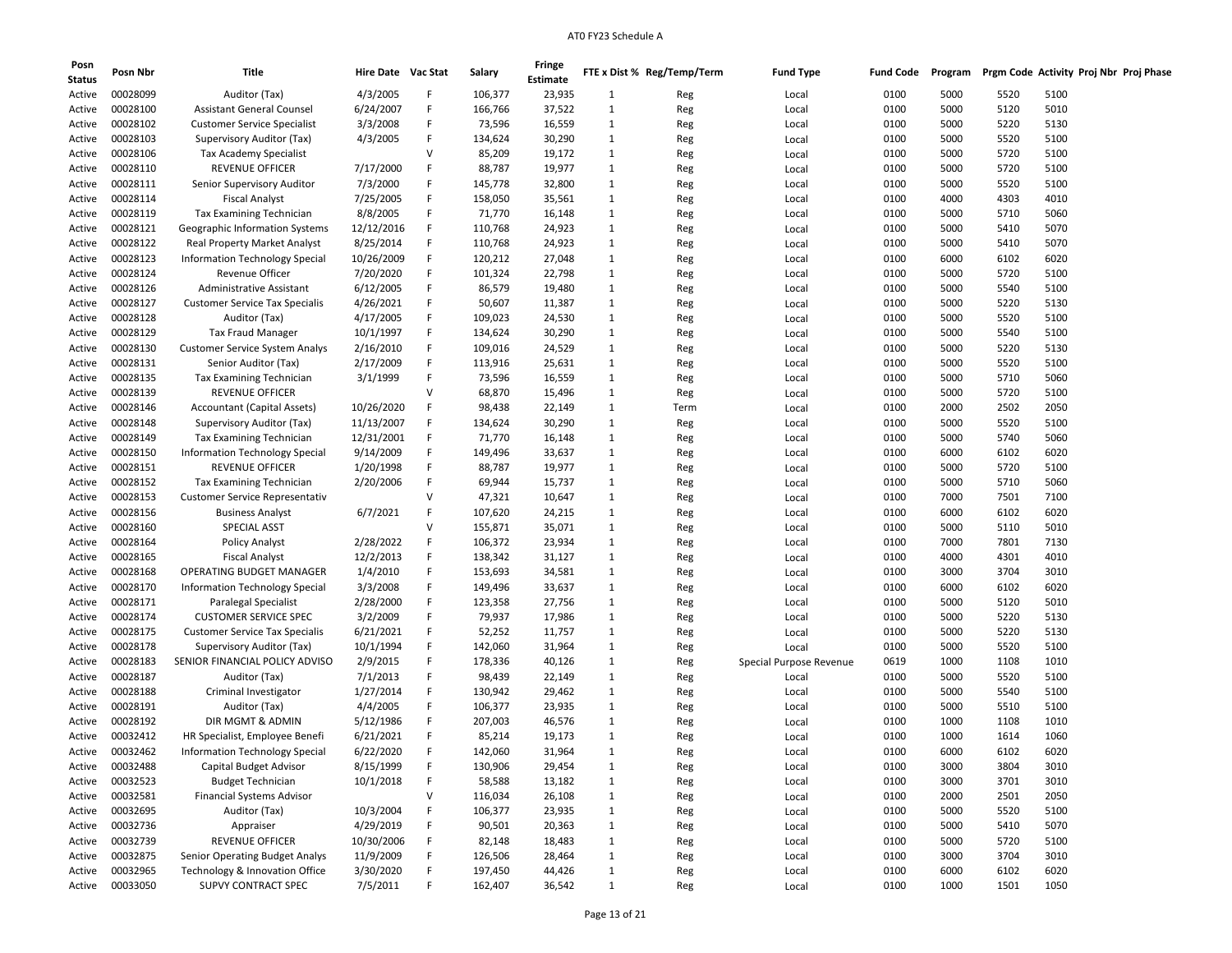| Posn<br><b>Status</b> | Posn Nbr | Title                                                      | Hire Date Vac Stat |   | Salary  | Fringe<br>Estimate |              | FTE x Dist % Reg/Temp/Term | <b>Fund Type</b>        | <b>Fund Code</b> | Program |      | Prgm Code Activity Proj Nbr Proj Phase |
|-----------------------|----------|------------------------------------------------------------|--------------------|---|---------|--------------------|--------------|----------------------------|-------------------------|------------------|---------|------|----------------------------------------|
|                       |          |                                                            |                    |   |         |                    |              |                            |                         |                  |         |      |                                        |
| Active                | 00033150 | Senior Operating Budget Analys<br><b>ASSOC GEN COUNSEL</b> |                    | V | 112,342 | 25,277             | 1            | Reg                        | Local                   | 0100             | 3000    | 3704 | 3010                                   |
| Active                | 00033200 |                                                            | 4/17/2006          | F | 197,450 | 44,426             | 1            | Reg                        | Local                   | 0100             | 5000    | 5120 | 5010                                   |
| Active                | 00033216 | DEPUTY ASSOC GEN COUNSEL                                   | 3/2/1998           | F | 197,450 | 44,426             | 1            | Reg                        | Local                   | 0100             | 5000    | 5120 | 5010                                   |
| Active                | 00033234 | <b>EDUCATION SPEC</b>                                      | 11/4/2013          | F | 126,506 | 28,464             | 1            | Reg                        | Local                   | 0100             | 1000    | 1701 | 1070                                   |
| Active                | 00033241 | <b>EXECUTIVE ASST</b>                                      | 10/1/2002          | F | 145,778 | 32,800             | 1            | Reg                        | Local                   | 0100             | 1000    | 1108 | 1010                                   |
| Active                | 00033524 | <b>Financial Systems Analyst</b>                           | 10/28/2019         | F | 113,915 | 25,631             | 1            | Reg                        | Local                   | 0100             | 3000    | 3401 | 3010                                   |
| Active                | 00033798 | Auditor (Tax)                                              | 3/13/1997          | F | 109,023 | 24,530             | 1            | Reg                        | Local                   | 0100             | 5000    | 5520 | 5100                                   |
| Active                | 00033951 | STAFF ASSISTANT                                            | 10/2/2006          | F | 88,792  | 19,978             | 1            | Reg                        | Local                   | 0100             | 5000    | 5220 | 5130                                   |
| Active                | 00033952 | SUPV INFO TECH SPEC                                        | 10/30/2006         | F | 175,482 | 39,483             | 1            | Reg                        | Local                   | 0100             | 6000    | 6102 | 6020                                   |
| Active                | 00033953 | SUPV REVENUE OFFICER                                       | 8/18/1997          | F | 123,358 | 27,756             | 1            | Reg                        | Local                   | 0100             | 5000    | 5720 | 5100                                   |
| Active                | 00033954 | <b>Customer Service Tax Specialis</b>                      | 12/10/2018         | F | 58,988  | 13,272             | 1            | Reg                        | Local                   | 0100             | 5000    | 5220 | 5130                                   |
| Active                | 00033955 | MANAGEMENT ANALYST                                         | 1/23/2006          | F | 98,439  | 22,149             | 1            | Reg                        | Local                   | 0100             | 5000    | 5730 | 5030                                   |
| Active                | 00033959 | Information Technology Speciai                             | 8/6/2007           | F | 145,778 | 32,800             | 1            | Reg                        | Local                   | 0100             | 6000    | 6102 | 6020                                   |
| Active                | 00033961 | <b>Fiscal Analyst</b>                                      | 2/9/2015           | F | 130,906 | 29,454             | 1            | Reg                        | Local                   | 0100             | 4000    | 4701 | 4010                                   |
| Active                | 00033965 | <b>Assistant Operations Manager (</b>                      | 8/20/2007          | F | 138,342 | 31,127             | 1            | Reg                        | Local                   | 0100             | 5000    | 5710 | 5060                                   |
| Active                | 00033966 | <b>Tax Specialist</b>                                      |                    | V | 57,162  | 12,861             | 1            | Reg                        | Local                   | 0100             | 5000    | 5510 | 5100                                   |
| Active                | 00033968 | Senior Auditor (Tax)                                       | 3/20/2005          | F | 126,508 | 28,464             | 1            | Reg                        | Local                   | 0100             | 5000    | 5520 | 5100                                   |
| Active                | 00033969 | Auditor (Tax)                                              | 8/5/2007           | F | 101,085 | 22,744             | 1            | Reg                        | Local                   | 0100             | 5000    | 5520 | 5100                                   |
| Active                | 00033970 | <b>Deputy Director</b>                                     |                    | V | 155,871 | 35,071             | 1            | Reg                        | Local                   | 0100             | 5000    | 5710 | 5060                                   |
| Active                | 00034856 | <b>Fiscal Analyst</b>                                      |                    | V | 155,871 | 35,071             | 1            | Reg                        | Local                   | 0100             | 4000    | 4303 | 4010                                   |
| Active                | 00035093 | <b>Financial Database Analyst</b>                          | 12/27/2004         | F | 149,496 | 33,637             | 1            | Reg                        | Local                   | 0100             | 2000    | 2501 | 2050                                   |
| Active                | 00035494 | <b>ASSOC GEN COUNSEL</b>                                   | 2/7/2005           | F | 197,450 | 44,426             | 1            | Reg                        | Special Purpose Revenue | 0619             | 1000    | 1305 | 1030                                   |
| Active                | 00035580 | Associate General Counsel (Pub                             | 11/9/2020          | F | 197,450 | 44,426             | 1            | Reg                        | Local                   | 0100             | 1000    | 1305 | 1030                                   |
| Active                | 00035599 | <b>Operations Manager</b>                                  | 2/19/2008          | F | 119,752 | 26,944             | 1            | Reg                        | Local                   | 0100             | 5000    | 5220 | 5130                                   |
| Active                | 00035808 | ASST GEN COUNSEL                                           | 3/12/2001          | F | 171,123 | 38,503             | 1            | Reg                        | Special Purpose Revenue | 0619             | 1000    | 1305 | 1030                                   |
| Active                | 00035940 | <b>ASST GEN COUNSEL</b>                                    | 4/30/2018          | F | 175,482 | 39,483             | 1            | Reg                        | Special Purpose Revenue | 0619             | 1000    | 1318 | 1030                                   |
| Active                | 00035944 | <b>Assistant General Counsel</b>                           | 11/24/2008         | F | 162,407 | 36,542             | 1            | Reg                        | Local                   | 0100             | 5000    | 5120 | 5010                                   |
| Active                | 00036393 | Human Resources Assistant                                  | 6/24/2019          | F | 61,900  | 13,928             | 1            | Reg                        | Special Purpose Revenue | 0619             | 1000    | 1616 | 1060                                   |
| Active                | 00037343 | SENIOR ACCOUNTANT                                          | 7/23/2018          | F | 101,325 | 22,798             | 1            | Term                       | Local                   | 0100             | 2000    | 2204 | 2040                                   |
|                       | 00037369 | SYSTEMS ACCOUNTANT                                         | 8/20/2007          | F | 103,731 | 23,339             | 1            |                            |                         | 0100             | 5000    | 5610 | 5030                                   |
| Active                | 00037373 |                                                            | 2/18/2020          |   |         |                    |              | Reg                        | Local                   |                  | 5000    |      |                                        |
| Active                |          | Appraiser                                                  |                    | F | 90,501  | 20,363             | 1            | Reg                        | Local                   | 0100             |         | 5410 | 5070                                   |
| Active                | 00037375 | Assessment Program Specialist                              | 9/5/2017           | F | 75,509  | 16,990             | 1            | Reg                        | Local                   | 0100             | 5000    | 5410 | 5070                                   |
| Active                | 00037376 | LEAD LEGAL INSTRUMNT EXAMINR                               | 5/29/2007          | F | 68,118  | 15,327             | 1            | Reg                        | Local                   | 0100             | 5000    | 5310 | 5070                                   |
| Active                | 00037377 | Supervisory Appraiser                                      | 10/1/2007          | F | 130,906 | 29,454             | 1            | Reg                        | Local                   | 0100             | 5000    | 5410 | 5070                                   |
| Active                | 00037378 | Appraiser                                                  | 7/14/2014          | F | 110,768 | 24,923             | 1            | Reg                        | Local                   | 0100             | 5000    | 5410 | 5070                                   |
| Active                | 00037380 | Appraiser                                                  |                    | V | 68,870  | 15,496             | 1            | Reg                        | Local                   | 0100             | 5000    | 5410 | 5070                                   |
| Active                | 00037381 | Appraiser                                                  | 6/12/2006          | F | 113,916 | 25,631             | 1            | Reg                        | Local                   | 0100             | 5000    | 5410 | 5070                                   |
| Active                | 00037382 | Appraiser                                                  | 3/29/2021          | F | 57,162  | 12,861             | 1            | Reg                        | Local                   | 0100             | 5000    | 5410 | 5070                                   |
| Active                | 00037383 | <b>AUDITOR</b>                                             | 10/16/2017         | F | 109,016 | 24,529             | 1            | Reg                        | Special Purpose Revenue | 0619             | 8000    | 8101 | 8010                                   |
| Active                | 00037384 | <b>Exemption Specialist</b>                                | 6/6/1983           | F | 123,360 | 27,756             | 1            | Reg                        | Local                   | 0100             | 5000    | 5201 | 5070                                   |
| Active                | 00037386 | Assessment Technician                                      | 3/24/2014          | F | 63,556  | 14,300             | 1            | Reg                        | Local                   | 0100             | 5000    | 5410 | 5070                                   |
| Active                | 00037387 | Continuous Improvement Officer                             | 11/27/2017         | F | 171,123 | 38,503             | 1            | Reg                        | Local                   | 0100             | 1000    | 1108 | 1010                                   |
| Active                | 00037389 | Appraiser                                                  | 2/14/2022          | F | 85,209  | 19,172             | 1            | Reg                        | Local                   | 0100             | 5000    | 5410 | 5070                                   |
| Active                | 00038611 | Appraiser                                                  | 8/13/2001          | F | 149,496 | 33,637             | 1            | Reg                        | Local                   | 0100             | 5000    | 5410 | 5070                                   |
| Active                | 00038612 | Inormation Technology Manager/                             | 3/30/2008          | F | 162,407 | 36,542             | 1            | Reg                        | Local                   | 0100             | 6000    | 6102 | 6010                                   |
| Active                | 00038774 | Information Technology Special                             | 2/16/2010          | F | 127,188 | 28,617             | 1            | Reg                        | Local                   | 0100             | 6000    | 6102 | 6020                                   |
| Active                | 00039094 | Appraiser                                                  | 12/12/2005         | F | 126,508 | 28,464             | 1            | Reg                        | Local                   | 0100             | 5000    | 5410 | 5070                                   |
| Active                | 00039261 | Cash and Investment Manager                                |                    | V | 155,871 | 35,071             | 1            | Reg                        | Local                   | 0100             | 7000    | 7306 | 7060                                   |
| Active                | 00039371 | <b>Budget Controller</b>                                   | 10/19/2015         | F | 123,470 | 27,781             | $\mathbf{1}$ | Reg                        | Local                   | 0100             | 3000    | 3704 | 3010                                   |
| Active                | 00040052 | Capital Budget/Cap Improv Prog                             | 10/17/2005         | F | 149,335 | 33,600             | 1            | Term                       | Local                   | 0100             | 3000    | 3804 | 3010                                   |
| Active                | 00040146 | <b>Financial Analyst</b>                                   | 11/17/2014         | F | 85,214  | 19,173             | 1            | Reg                        | Local                   | 0100             | 7000    | 7501 | 7100                                   |
| Active                | 00040317 | <b>Tax Fraud Specialist</b>                                | 12/31/2012         | F | 95,793  | 21,553             | 1            | Reg                        | Local                   | 0100             | 5000    | 5540 | 5100                                   |
| Active                | 00040318 | <b>CLERICAL ASSISTANT</b>                                  | 4/20/2015          | F | 54,608  | 12,287             | $\mathbf{1}$ | Reg                        | Local                   | 0100             | 5000    | 5720 | 5100                                   |
| Active                | 00040320 | <b>CLERICAL ASSISTANT</b>                                  | 5/2/2016           | F | 56,096  | 12,622             | $\mathbf{1}$ | Reg                        | Local                   | 0100             | 5000    | 5720 | 5100                                   |
|                       |          |                                                            |                    |   |         |                    |              |                            |                         |                  |         |      |                                        |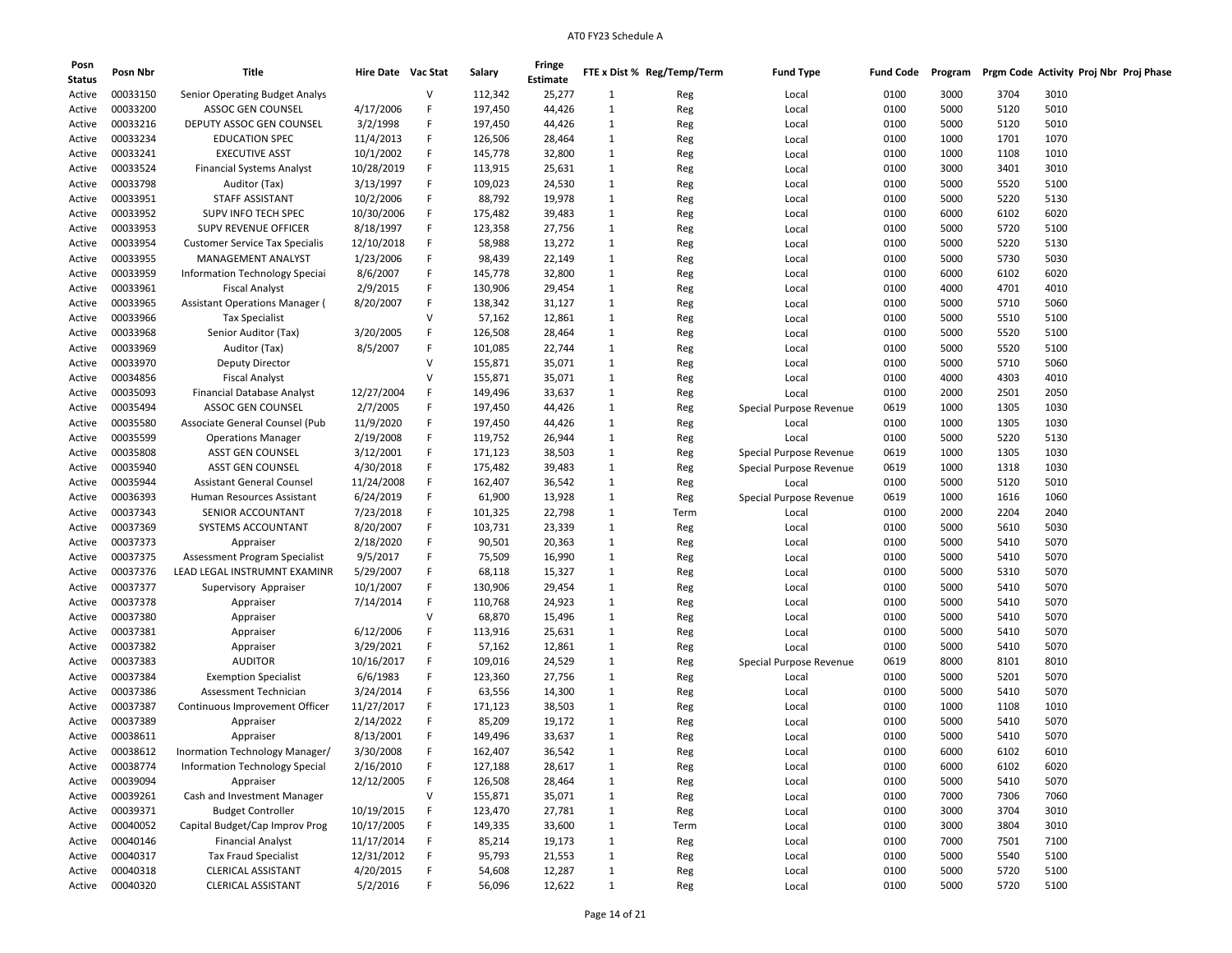| Posn<br><b>Status</b> | Posn Nbr | Title                                 | Hire Date Vac Stat |              | Salary  | Fringe<br><b>Estimate</b> |              | FTE x Dist % Reg/Temp/Term | <b>Fund Type</b>        | <b>Fund Code</b> | Program |      | Prgm Code Activity Proj Nbr Proj Phase |  |
|-----------------------|----------|---------------------------------------|--------------------|--------------|---------|---------------------------|--------------|----------------------------|-------------------------|------------------|---------|------|----------------------------------------|--|
| Active                | 00040324 | <b>CLERICAL ASSISTANT</b>             | 9/19/2016          | F            | 56,096  | 12,622                    | 1            | Reg                        | Local                   | 0100             | 5000    | 5720 | 5100                                   |  |
| Active                | 00040326 | <b>Supervisory Revenue Accounting</b> | 10/30/2006         | F            | 138,342 | 31,127                    | 1            | Reg                        | Local                   | 0100             | 5000    | 5730 | 5030                                   |  |
| Active                | 00040327 | Revenue Officer                       |                    | $\vee$       | 98,176  | 22,090                    | 1            | Reg                        | Local                   | 0100             | 5000    | 5720 | 5100                                   |  |
| Active                | 00040328 | Tax Examining Technician              | 4/12/2021          | F            | 71,770  | 16,148                    | 1            | Reg                        | Local                   | 0100             | 5000    | 5720 | 5100                                   |  |
| Active                | 00040329 | <b>REVENUE OFFICER</b>                | 5/21/1991          | F            | 88,787  | 19,977                    | 1            | Reg                        | Local                   | 0100             | 5000    | 5720 | 5100                                   |  |
| Active                | 00040331 | <b>REVENUE OFFICER</b>                | 12/17/2001         | F            | 88,787  | 19,977                    | $\mathbf{1}$ | Reg                        | Local                   | 0100             | 5000    | 5720 | 5100                                   |  |
| Active                | 00040333 | SENIOR REVENUE OFFICER                | 9/17/2007          | F            | 90,501  | 20,363                    | 1            | Reg                        | Local                   | 0100             | 5000    | 5720 | 5100                                   |  |
| Active                | 00040335 | <b>MGMT &amp; PGM ANALYST</b>         | 5/14/2007          | F            | 134,624 | 30,290                    | 1            |                            | Local                   | 0100             | 5000    | 5510 | 5100                                   |  |
|                       | 00040336 |                                       | 1/30/1989          | F            |         |                           | 1            | Reg                        |                         | 0100             | 5000    | 5520 | 5100                                   |  |
| Active                |          | Senior Auditor (Tax)                  |                    |              | 126,508 | 28,464                    |              | Reg                        | Local                   |                  |         |      |                                        |  |
| Active                | 00040337 | MANAGEMENT ANALYST                    |                    | V            | 112,342 | 25,277                    | 1            | Reg                        | Local                   | 0100             | 5000    | 5510 | 5100                                   |  |
| Active                | 00040339 | Auditor (Tax)                         | 6/8/2009           | F            | 117,064 | 26,339                    | $\mathbf{1}$ | Reg                        | Special Purpose Revenue | 0626             | 5000    | 5560 | 5100                                   |  |
| Active                | 00040342 | <b>Tax Fraud Specialist</b>           | 12/14/2015         | F            | 71,083  | 15,994                    | 1            | Reg                        | Local                   | 0100             | 5000    | 5520 | 5100                                   |  |
| Active                | 00040345 | <b>REVENUE OFFICER</b>                | 1/9/2006           | F            | 88,787  | 19,977                    | 1            | Reg                        | Local                   | 0100             | 5000    | 5720 | 5100                                   |  |
| Active                | 00040350 | <b>REVENUE OFFICER</b>                | 4/17/2005          | F            | 86,574  | 19,479                    | 1            | Reg                        | Local                   | 0100             | 5000    | 5720 | 5100                                   |  |
| Active                | 00040352 | <b>Tax Fraud Specialist</b>           |                    | v            | 68,870  | 15,496                    | 1            | Reg                        | Local                   | 0100             | 5000    | 5520 | 5100                                   |  |
| Active                | 00040353 | <b>REVENUE OFFICER</b>                | 8/4/1997           | F            | 84,361  | 18,981                    | $\mathbf{1}$ | Reg                        | Local                   | 0100             | 5000    | 5720 | 5100                                   |  |
| Active                | 00040354 | Auditor (Tax)                         | 2/6/2006           | F            | 101,085 | 22,744                    | 1            | Reg                        | Local                   | 0100             | 5000    | 5510 | 5100                                   |  |
| Active                | 00040359 | <b>CUSTOMER SERVICE SPEC</b>          | 5/13/2019          | F            | 50,607  | 11,387                    | 1            | Reg                        | Local                   | 0100             | 5000    | 5220 | 5130                                   |  |
| Active                | 00040360 | Supervisory Information Techno        | 6/1/2015           | F            | 149,496 | 33,637                    | 1            | Reg                        | Local                   | 0100             | 6000    | 6102 | 6020                                   |  |
| Active                | 00040363 | <b>Information Technology Special</b> |                    | v            | 116,034 | 26,108                    | 1            | Reg                        | Local                   | 0100             | 6000    | 6102 | 6020                                   |  |
| Active                | 00040364 | Information Technology Special        | 8/25/2014          | F            | 149,496 | 33,637                    | $\mathbf{1}$ | Reg                        | Local                   | 0100             | 6000    | 6102 | 6020                                   |  |
| Active                | 00040365 | Information Technology Special        | 10/26/2009         | F            | 126,508 | 28,464                    | 1            | Reg                        | Local                   | 0100             | 6000    | 6102 | 6020                                   |  |
| Active                | 00040366 | Information Technology Special        |                    | $\vee$       | 116,034 | 26,108                    | 1            | Reg                        | Local                   | 0100             | 6000    | 6102 | 6020                                   |  |
| Active                | 00040371 | Revenue Accounting Manager            | 7/15/2002          | F            | 153,693 | 34,581                    | 1            | Reg                        | Local                   | 0100             | 5000    | 5610 | 5030                                   |  |
| Active                | 00040373 | Lead Tax Fraud Specialist             | 1/21/2005          | F            | 113,916 | 25,631                    | 1            | Reg                        | Local                   | 0100             | 5000    | 5540 | 5100                                   |  |
| Active                | 00040374 | Real Property Program Speciali        | 5/19/2014          | F            | 95,793  | 21,553                    | $\mathbf{1}$ | Reg                        | Local                   | 0100             | 5000    | 5420 | 5070                                   |  |
| Active                | 00040375 | Real Property Program Speciali        | 8/10/2015          | F            | 85,209  | 19,172                    | 1            | Reg                        | Local                   | 0100             | 5000    | 5420 | 5070                                   |  |
| Active                | 00040376 | Real Property Program Speciali        | 4/18/1983          | F            | 106,377 | 23,935                    | 1            | Reg                        | Local                   | 0100             | 5000    | 5420 | 5070                                   |  |
| Active                | 00040377 | <b>Accounting Technician</b>          |                    | v            | 51,964  | 11,692                    | 1            | Reg                        | Local                   | 0100             | 5000    | 5420 | 5070                                   |  |
| Active                | 00040379 | Director, Accounting Policies         | 10/27/1997         | F            | 162,407 | 36,542                    | 1            | Reg                        | Local                   | 0100             | 2000    | 2301 | 2060                                   |  |
| Active                | 00040380 | Appraiser                             | 9/17/2007          | F            | 109,023 | 24,530                    | $\mathbf{1}$ | Reg                        | Local                   | 0100             | 5000    | 5410 | 5070                                   |  |
| Active                | 00040381 | <b>Tax Fraud Specialist</b>           | 7/27/2015          | F            | 95,793  | 21,553                    | 1            | Reg                        | Local                   | 0100             | 5000    | 5540 | 5100                                   |  |
| Active                | 00040382 | Appraiser                             | 9/28/2020          | F            | 109,023 | 24,530                    | 1            | Reg                        | Local                   | 0100             | 5000    | 5410 | 5070                                   |  |
| Active                | 00040383 | Appraiser                             | 7/10/2017          | F            | 95,793  | 21,553                    | 1            | Reg                        | Local                   | 0100             | 5000    | 5410 | 5070                                   |  |
| Active                | 00042707 | ASST GEN COUNSEL                      | 5/10/2021          | F            | 175,482 | 39,483                    | 1            | Reg                        | Local                   | 0100             | 1000    | 1305 | 1030                                   |  |
| Active                | 00043797 | <b>Audit Assistant</b>                | 8/6/2007           | F            | 71,770  | 16,148                    | $\mathbf{1}$ | Reg                        | Local                   | 0100             | 5000    | 5520 | 5100                                   |  |
| Active                | 00044035 | Auditor (Tax)                         | 11/13/2007         | F            | 103,731 | 23,339                    | 1            |                            |                         | 0100             | 5000    | 5520 | 5100                                   |  |
| Active                | 00044453 | Training & Development Special        | 10/12/2021         | F            | 101,082 | 22,743                    | 1            | Reg                        | Local<br>Local          | 0100             | 1000    | 1701 | 1070                                   |  |
| Active                | 00044567 | ASSOC GEN COUNSEL PERS PROC           | 1/20/2008          | F            | 197,450 | 44,426                    | 1            | Reg                        |                         | 0100             | 1000    | 1305 | 1030                                   |  |
|                       | 00045563 |                                       |                    | v            |         |                           |              | Reg                        | Local                   |                  |         |      | 4010                                   |  |
| Active                |          | <b>Financial Economist</b>            |                    |              | 162,722 | 36,612                    | 1            | Reg                        | Local                   | 0100             | 4000    | 4804 |                                        |  |
| Active                | 00048166 | Senior Auditor (Tax)                  | 3/30/2009          | F            | 126,508 | 28,464                    | $\mathbf{1}$ | Reg                        | Local                   | 0100             | 5000    | 5520 | 5100                                   |  |
| Active                | 00048167 | Supervisory Revenue Officer           | 10/28/2019         | F            | 104,472 | 23,506                    | 1            | Reg                        | Local                   | 0100             | 5000    | 5720 | 5100                                   |  |
| Active                | 00048168 | SUPV REVENUE OFFICER                  | 7/24/2005          | F            | 120,211 | 27,047                    | 1            | Reg                        | Local                   | 0100             | 5000    | 5720 | 5100                                   |  |
| Active                | 00048169 | Program Analyst                       | 8/29/1988          | F            | 149,496 | 33,637                    | $\mathbf{1}$ | Reg                        | Local                   | 0100             | 5000    | 5640 | 5070                                   |  |
| Active                | 00048170 | Research Assistant                    | 7/20/2020          | F            | 75,509  | 16,990                    | 1            | Reg                        | Local                   | 0100             | 4000    | 4701 | 4010                                   |  |
| Active                | 00048171 | Senior Auditor (Tax)                  |                    | $\mathsf{V}$ | 98,176  | 22,090                    | $\mathbf{1}$ | Reg                        | Local                   | 0100             | 5000    | 5520 | 5100                                   |  |
| Active                | 00048172 | Auditor (Tax)                         | 10/13/2020         | F            | 95,793  | 21,553                    | $\mathbf{1}$ | Reg                        | Local                   | 0100             | 5000    | 5520 | 5100                                   |  |
| Active                | 00048173 | Lead Tax Fraud Specialist             | 5/14/2007          | F            | 113,916 | 25,631                    | $\mathbf{1}$ | Reg                        | Local                   | 0100             | 5000    | 5540 | 5100                                   |  |
| Active                | 00048174 | REVENUE OFFICER                       | 9/6/2005           | F            | 88,787  | 19,977                    | $\mathbf{1}$ | Reg                        | Local                   | 0100             | 5000    | 5720 | 5100                                   |  |
| Active                | 00048175 | <b>Tax Fraud Specialist</b>           | 4/17/2005          | F            | 98,439  | 22,149                    | $\mathbf{1}$ | Reg                        | Local                   | 0100             | 5000    | 5540 | 5100                                   |  |
| Active                | 00048176 | Criminal Investigator                 | 2/6/2017           | F            | 130,942 | 29,462                    | $\mathbf{1}$ | Reg                        | Local                   | 0100             | 5000    | 5540 | 5100                                   |  |
| Active                | 00048177 | REVENUE OFFICER                       | 2/3/1997           | F            | 86,574  | 19,479                    | $\mathbf{1}$ | Reg                        | Local                   | 0100             | 5000    | 5720 | 5100                                   |  |
| Active                | 00048178 | REVENUE OFFICER                       |                    | V            | 68,870  | 15,496                    | $\mathbf{1}$ | Reg                        | Local                   | 0100             | 5000    | 5720 | 5100                                   |  |
| Active                | 00048179 | REVENUE OFFICER                       | 7/25/2016          | F            | 68,870  | 15,496                    | $\mathbf{1}$ | Reg                        | Local                   | 0100             | 5000    | 5720 | 5100                                   |  |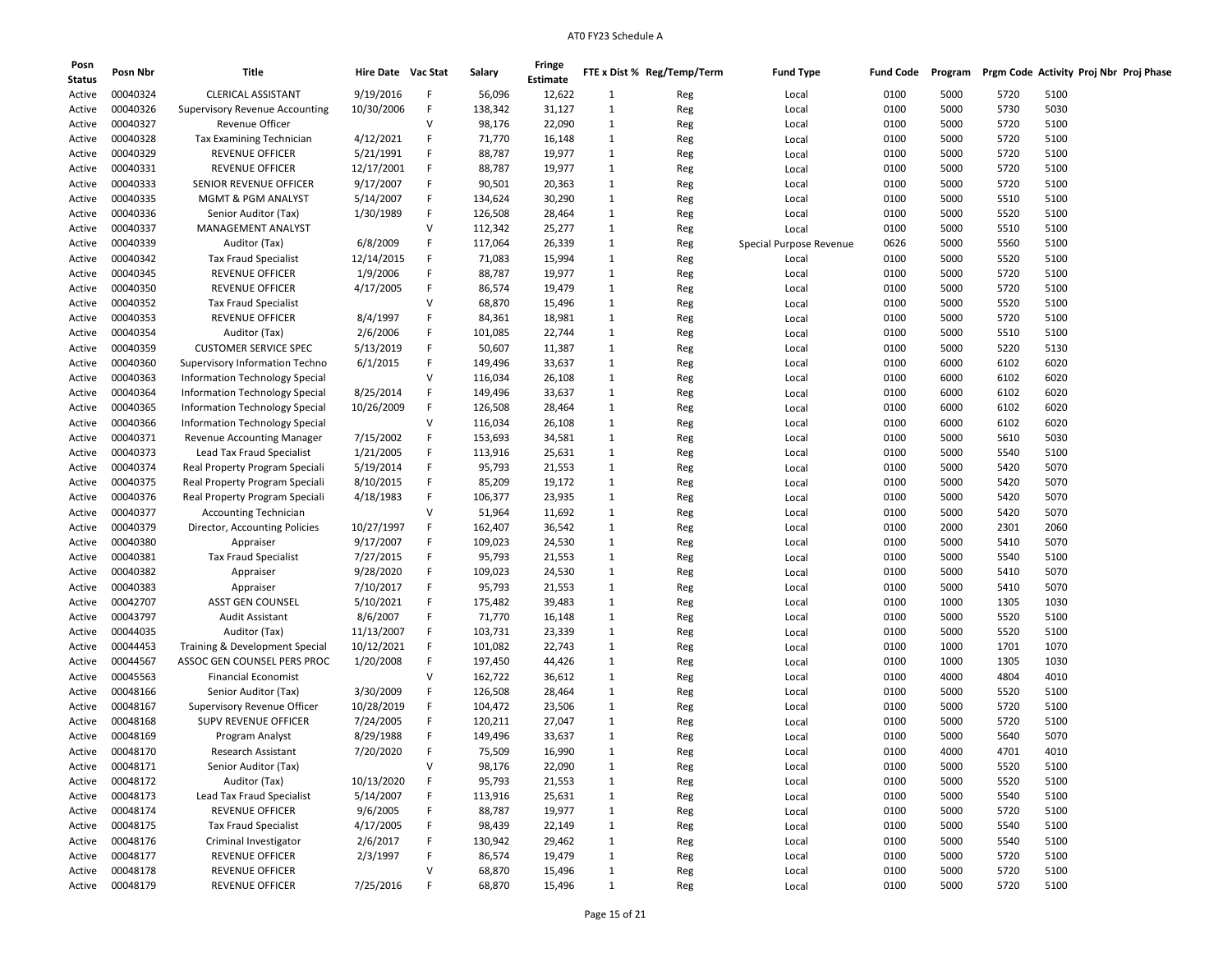| Posn<br><b>Status</b> | Posn Nbr | Title                                 | Hire Date Vac Stat |        | Salary  | Fringe<br><b>Estimate</b> |              | FTE x Dist % Reg/Temp/Term | <b>Fund Type</b>        | <b>Fund Code</b> | Program |      | Prgm Code Activity Proj Nbr Proj Phase |  |
|-----------------------|----------|---------------------------------------|--------------------|--------|---------|---------------------------|--------------|----------------------------|-------------------------|------------------|---------|------|----------------------------------------|--|
| Active                | 00048180 | Tax Examining Technician              | 4/17/2005          | F      | 73,596  | 16,559                    | 1            | Reg                        | Local                   | 0100             | 5000    | 5720 | 5100                                   |  |
| Active                | 00048182 | <b>REVENUE OFFICER</b>                | 7/14/2014          | F      | 71,083  | 15,994                    | $\mathbf{1}$ | Reg                        | Local                   | 0100             | 5000    | 5720 | 5100                                   |  |
| Active                | 00048185 | <b>CLERICAL ASSISTANT</b>             | 2/22/2016          | F      | 48,656  | 10,948                    | $\mathbf{1}$ | Reg                        | Local                   | 0100             | 5000    | 5720 | 5100                                   |  |
| Active                | 00048186 | AUDIT ASSISTANT                       | 11/2/2015          | F      | 66,868  | 15,045                    | 1            | Reg                        | Local                   | 0100             | 5000    | 5520 | 5100                                   |  |
| Active                | 00048187 | <b>CLERICAL ASSISTANT</b>             |                    | v      | 42,704  | 9,608                     | 1            | Reg                        | Local                   | 0100             | 5000    | 5720 | 5100                                   |  |
| Active                | 00048188 | Auditor (Tax)                         | 1/21/2009          | F      | 103,731 | 23,339                    | $\mathbf{1}$ | Reg                        | Local                   | 0100             | 5000    | 5520 | 5100                                   |  |
| Active                | 00048189 | Auditor (Tax)                         |                    | v      | 68,870  | 15,496                    | 1            | Reg                        | Local                   | 0100             | 5000    | 5520 | 5100                                   |  |
| Active                | 00048190 | Program Manager                       | 9/14/2009          | F      | 162,407 | 36,542                    | $\mathbf{1}$ | Reg                        | Local                   | 0100             | 5000    | 5110 | 5010                                   |  |
| Active                | 00048192 | Auditor (Tax)                         | 3/28/2022          | V      | 103,731 | 23,339                    | 1            | Reg                        | Local                   | 0100             | 5000    | 5520 | 5100                                   |  |
| Active                | 00048193 | Chief Risk Officer                    | 7/15/2013          | F      | 188,746 | 42,468                    | $\mathbf{1}$ | Reg                        | Local                   | 0100             | 1000    | 1108 | 1010                                   |  |
| Active                | 00050909 | <b>Customer Service Representativ</b> | 1/24/2005          | F      | 66,867  | 15,045                    | $\mathbf{1}$ |                            | Local                   | 0100             | 7000    | 7501 | 7100                                   |  |
| Active                | 00063434 | <b>Fiscal Analyst</b>                 | 2/6/2006           | F      | 162,407 | 36,542                    | 1            | Reg                        | Local                   | 0100             | 4000    | 4701 | 4010                                   |  |
|                       | 00070277 | <b>CONTRACT SPEC</b>                  | 3/31/2008          | F      | 145,778 | 32,800                    | 1            | Reg                        | Local                   | 0100             | 1000    | 1501 | 1050                                   |  |
| Active                | 00073608 |                                       | 9/13/2021          | F      | 69,944  |                           | 1            | Reg                        |                         | 0601             | 2000    | 2601 | 2080                                   |  |
| Active                |          | Lead Payroll Technician               |                    | F      |         | 15,737                    |              | Reg                        | Special Purpose Revenue |                  |         |      |                                        |  |
| Active                | 00075254 | Revenue Accounting Manager            | 5/15/1995          |        | 153,693 | 34,581                    | 1            | Reg                        | Local                   | 0100             | 5000    | 5610 | 5030                                   |  |
| Active                | 00075255 | <b>Policy Analyst</b>                 | 9/13/2021          | F<br>F | 109,016 | 24,529                    | 1            | Reg                        | Local                   | 0100             | 7000    | 7801 | 7130                                   |  |
| Active                | 00075265 | Accountant                            | 12/9/2019          |        | 71,081  | 15,993                    | 1            | Reg                        | Local                   | 0100             | 5000    | 5610 | 5030                                   |  |
| Active                | 00077045 | <b>ACCOUNTANT</b>                     | 4/4/2016           | F      | 93,147  | 20,958                    | $\mathbf{1}$ | Reg                        | Local                   | 0100             | 5000    | 5730 | 5030                                   |  |
| Active                | 00077047 | Senior Appraiser                      | 10/7/2013          | F      | 123,360 | 27,756                    | 1            | Reg                        | Local                   | 0100             | 5000    | 5410 | 5070                                   |  |
| Active                | 00077048 | Senior Appraiser                      | 4/22/2013          | F      | 126,508 | 28,464                    | $\mathbf{1}$ | Reg                        | Local                   | 0100             | 5000    | 5410 | 5070                                   |  |
| Active                | 00077049 | Program Analyst                       | 6/17/2013          | F      | 126,506 | 28,464                    | $\mathbf{1}$ | Reg                        | Local                   | 0100             | 5000    | 5710 | 5060                                   |  |
| Active                | 00077050 | <b>Assistant General Counsel</b>      | 3/14/2022          | F      | 95,391  | 21,463                    | 1            | Reg                        | Local                   | 0100             | 5000    | 5120 | 5010                                   |  |
| Active                | 00077052 | Auditor (Tax)                         |                    | $\vee$ | 85,209  | 19,172                    | $\mathbf{1}$ | Reg                        | Local                   | 0100             | 5000    | 5520 | 5100                                   |  |
| Active                | 00077053 | Human Resources Specialist            | 12/16/2013         | F      | 110,768 | 24,923                    | 1            | Reg                        | Local                   | 0100             | 1000    | 1614 | 1060                                   |  |
| Active                | 00077055 | <b>Collections Supervisor</b>         | 1/21/2020          | F      | 109,016 | 24,529                    | 1            | Reg                        | Special Purpose Revenue | 6115             | 7000    | 7701 | 7120                                   |  |
| Active                | 00077057 | <b>Central Collections Unit Manag</b> | 5/13/2019          | F      | 127,188 | 28,617                    | $\mathbf{1}$ | Reg                        | Special Purpose Revenue | 6115             | 7000    | 7701 | 7120                                   |  |
| Active                | 00077058 | PROGRAM ANALYST                       | 12/30/2013         | F      | 109,016 | 24,529                    | 1            | Reg                        | Special Purpose Revenue | 6115             | 7000    | 7701 | 7120                                   |  |
| Active                | 00077059 | <b>ACCOUNTANT</b>                     | 8/26/2013          | F      | 109,016 | 24,529                    | 1            | Reg                        | Special Purpose Revenue | 6115             | 7000    | 7701 | 7120                                   |  |
| Active                | 00077062 | Lead Collections Representativ        | 5/1/2006           | F      | 78,800  | 17,730                    | 1            | Reg                        | Special Purpose Revenue | 6115             | 7000    | 7701 | 7120                                   |  |
| Active                | 00077980 | <b>Operating Budget Advisor</b>       | 3/4/2019           | F      | 134,624 | 30,290                    | 1            | Reg                        | Local                   | 0100             | 3000    | 3701 | 3010                                   |  |
| Active                | 00078203 | <b>Talent Acquisition Advisor</b>     | 7/17/2017          | F      | 120,211 | 27,047                    | 1            | Reg                        | Local                   | 0100             | 1000    | 1614 | 1060                                   |  |
| Active                | 00078270 | <b>REVENUE OFFICER</b>                | 4/23/2001          | F      | 82,148  | 18,483                    | 1            | Reg                        | Local                   | 0100             | 5000    | 5720 | 5100                                   |  |
| Active                | 00078271 | <b>Tax Examining Technician</b>       | 11/13/2006         | F      | 68,118  | 15,327                    | $\mathbf{1}$ | Reg                        | Local                   | 0100             | 5000    | 5720 | 5100                                   |  |
| Active                | 00078272 | Revenue Accounting Specialist         | 4/17/2005          | F      | 98,439  | 22,149                    | 1            | Reg                        | Local                   | 0100             | 5000    | 5730 | 5030                                   |  |
| Active                | 00078277 | Lead Tax Examining Technician         | 1/5/1998           | F      | 76,784  | 17,276                    | $\mathbf{1}$ | Reg                        | Local                   | 0100             | 5000    | 5710 | 5060                                   |  |
| Active                | 00078278 | <b>Revenue Officer</b>                | 10/25/2021         | F      | 57,162  | 12,861                    | $\mathbf{1}$ | Reg                        | Local                   | 0100             | 5000    | 5720 | 5100                                   |  |
| Active                | 00078279 | Tax Examining Technician              | 3/3/2008           | F      | 71,770  | 16,148                    | 1            | Reg                        | Local                   | 0100             | 5000    | 5710 | 5060                                   |  |
| Active                | 00078280 | Appraiser                             | 5/5/2014           | F      | 93,147  | 20,958                    | 1            | Reg                        | Local                   | 0100             | 5000    | 5410 | 5070                                   |  |
| Active                | 00078282 | Senior Appraiser                      | 11/27/2006         | F      | 117,064 | 26,339                    | 1            | Reg                        | Local                   | 0100             | 5000    | 5410 | 5070                                   |  |
| Active                | 00078283 | Senior Appraiser                      | 8/3/2009           | F      | 120,212 | 27,048                    | 1            | Reg                        | Local                   | 0100             | 5000    | 5410 | 5070                                   |  |
| Active                | 00078284 | Appraiser                             | 5/29/2005          | F      | 123,360 | 27,756                    | $\mathbf{1}$ | Reg                        | Local                   | 0100             | 5000    | 5410 | 5070                                   |  |
| Active                | 00078285 | Senior Appraiser                      | 4/17/2012          | F      | 117,064 | 26,339                    | 1            | Reg                        | Local                   | 0100             | 5000    | 5410 | 5070                                   |  |
| Active                | 00078286 | Appraiser                             | 10/31/2016         | F      | 104,472 | 23,506                    | $\mathbf{1}$ | Reg                        | Local                   | 0100             | 5000    | 5410 | 5070                                   |  |
| Active                | 00078287 | Appraiser                             | 10/28/2019         | F      | 98,176  | 22,090                    | 1            | Reg                        | Local                   | 0100             | 5000    | 5410 | 5070                                   |  |
| Active                | 00078288 | Assessment Technician                 | 2/16/2021          | F      | 48,962  | 11,016                    | 1            | Reg                        | Local                   | 0100             | 5000    | 5410 | 5070                                   |  |
| Active                | 00078289 | Assessment Technician                 | 12/10/2018         | F      | 55,276  | 12,437                    | $\mathbf{1}$ | Reg                        | Local                   | 0100             | 5000    | 5410 | 5070                                   |  |
| Active                | 00078290 | Assessment Technician                 | 1/9/2006           | F      | 66,868  | 15,045                    | $\mathbf{1}$ | Reg                        | Local                   | 0100             | 5000    | 5410 | 5070                                   |  |
| Active                | 00078291 | Clerical Assistant - Union            |                    | V      | 38,538  | 8,671                     | $\mathbf{1}$ | Reg                        | Local                   | 0100             | 5000    | 5420 | 5070                                   |  |
| Active                | 00078292 | <b>Tax Fraud Specialist</b>           | 12/15/2014         | F      | 93,147  | 20,958                    | $\mathbf{1}$ | Reg                        | Local                   | 0100             | 5000    | 5540 | 5100                                   |  |
| Active                | 00078293 | REVENUE OFFICER                       | 11/5/2012          | F      | 82,148  | 18,483                    | $\mathbf{1}$ | Reg                        | Local                   | 0100             | 5000    | 5720 | 5100                                   |  |
| Active                | 00078294 | <b>REVENUE OFFICER</b>                |                    | V      | 68,870  | 15,496                    | $\mathbf{1}$ | Reg                        | Local                   | 0100             | 5000    | 5720 | 5100                                   |  |
| Active                | 00078295 | <b>REVENUE OFFICER</b>                | 1/12/2015          | F      | 79,935  | 17,985                    | $\mathbf{1}$ | Reg                        | Local                   | 0100             | 5000    | 5720 | 5100                                   |  |
| Active                | 00078296 | Supervisor Revenue Officer            | 4/1/1997           | F      | 117,063 | 26,339                    | $\mathbf{1}$ | Reg                        | Local                   | 0100             | 5000    | 5720 | 5100                                   |  |
| Active                | 00078297 | Tax Examining Technician              | 7/24/2006          |        | 69,944  | 15,737                    | $\mathbf{1}$ | Reg                        | Local                   | 0100             | 5000    | 5720 | 5100                                   |  |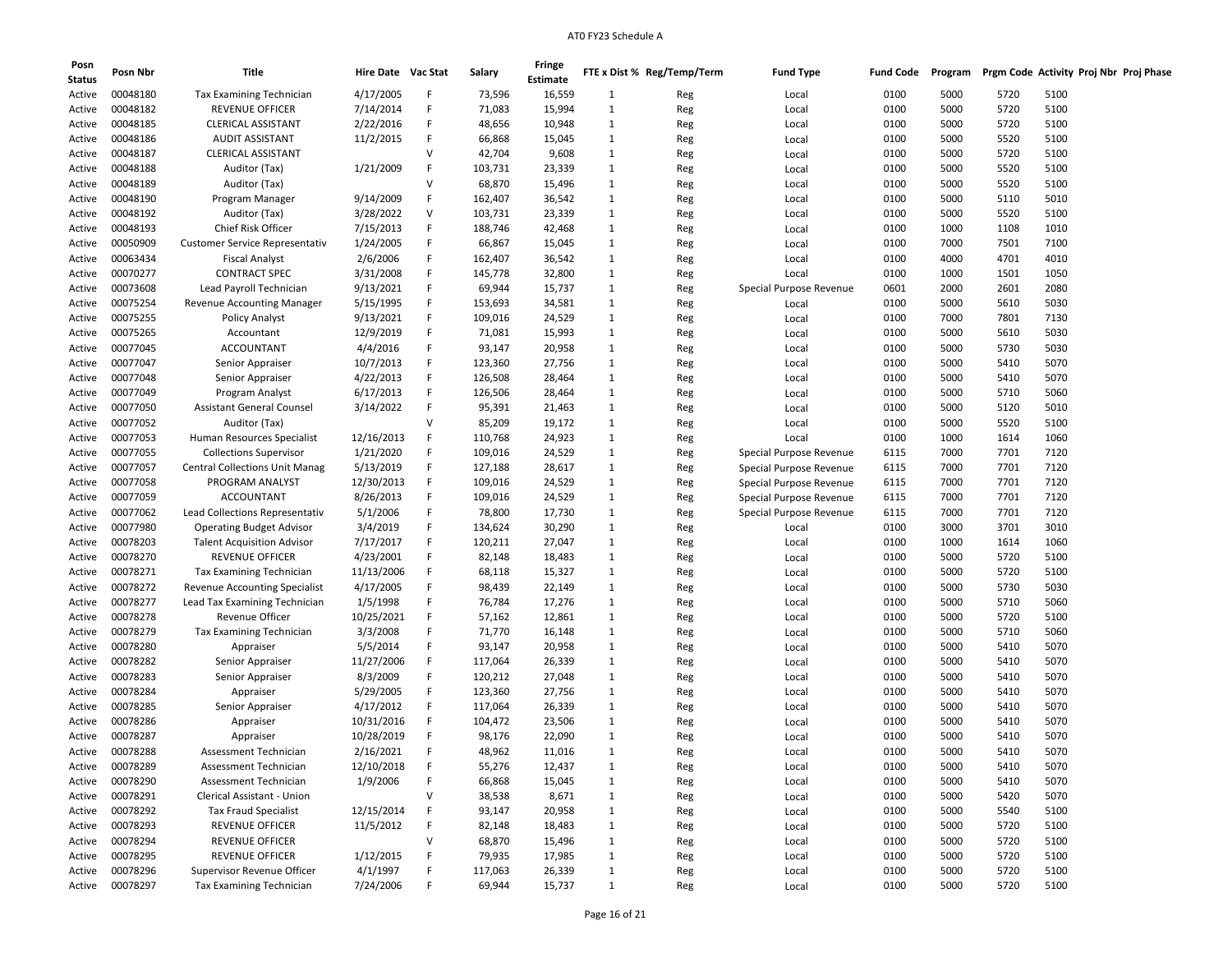| Posn             | Posn Nbr             | Title                                                          | Hire Date Vac Stat      |        | Salary             | Fringe           |                   | FTE x Dist % Reg/Temp/Term | <b>Fund Type</b>        | <b>Fund Code</b> | Program      | Prgm Code Activity Proj Nbr Proj Phase |      |        |    |
|------------------|----------------------|----------------------------------------------------------------|-------------------------|--------|--------------------|------------------|-------------------|----------------------------|-------------------------|------------------|--------------|----------------------------------------|------|--------|----|
| <b>Status</b>    |                      |                                                                |                         |        |                    | Estimate         |                   |                            |                         |                  |              |                                        |      |        |    |
| Active           | 00078298             | Lead Tax Examining Technician                                  | 1/21/2009               | F      | 74,773             | 16,824           | $\mathbf{1}$      | Reg                        | Local                   | 0100             | 5000         | 5710                                   | 5060 |        |    |
| Active           | 00078299             | <b>Tax Examining Technician</b>                                |                         | V      | 51,964             | 11,692           | 1                 | Reg                        | Local                   | 0100             | 5000         | 5710                                   | 5060 |        |    |
| Active           | 00078300             | <b>Tax Examining Technician</b>                                | 10/5/2015               | F      | 64,466             | 14,505           | 1                 | Reg                        | Local                   | 0100             | 5000         | 5710                                   | 5060 |        |    |
| Active           | 00078301             | <b>CONTRACT SPECIALIST</b>                                     | 4/14/2008               | F      | 113,915            | 25,631           | 1                 | Reg                        | Local                   | 0100             | 1000         | 1501                                   | 1050 |        |    |
| Active           | 00078337             | REVENUE OFFICER                                                | 5/8/2000                | F      | 82,148             | 18,483           | $\mathbf{1}$      | Reg                        | Local                   | 0100             | 5000         | 5720                                   | 5100 |        |    |
| Active           | 00082519             | <b>ACCOUNTANT</b>                                              | 11/18/2013              | F      | 101,085            | 22,744           | 1                 | Reg                        | Local                   | 0100             | 5000         | 5640                                   | 5030 |        |    |
| Active           | 00082532             | SENIOR ACCOUNTANT                                              |                         | V      | 112,342            | 25,277           | $\mathbf{1}$      | Reg                        | Local                   | 0100             | 2000         | 2501                                   | 2050 |        |    |
| Active           | 00082533             | <b>ACCOUNTANT</b>                                              | 10/15/2019              | F      | 88,792             | 19,978           | $\mathbf{1}$      | Term                       | Local                   | 0100             | 2000         | 2501                                   | 2050 |        |    |
| Active           | 00082534             | SENIOR ACCOUNTANT                                              | 12/11/2017              | F      | 101,325            | 22,798           | $\mathbf{1}$      | Reg                        | Local                   | 0100             | 2000         | 2501                                   | 2050 |        |    |
| Active           | 00082535             | <b>ACCOUNTANT</b>                                              | 6/29/2015               | F      | 109,016            | 24,529           | $\mathbf{1}$      | Reg                        | Local                   | 0100             | 2000         | 2501                                   | 2050 |        |    |
| Active           | 00082824             | ASST GEN COUNSEL                                               |                         | v      | 155,871            | 35,071           | $\mathbf{1}$      | Reg                        | Special Purpose Revenue | 0619             | 1000         | 1305                                   | 1030 |        |    |
| Active           | 00083703             | <b>Customer Service Tax Specialis</b>                          | 4/26/2021               | F      | 28,592             | 6,433            | 1                 | Temp                       | Local                   | 0100             | 5000         | 5220                                   | 5130 |        |    |
| Active           | 00083704             | <b>Quality Assurance Specialist</b>                            |                         | V      | 68,870             | 15,496           | $\mathbf{1}$      | Reg                        | Local                   | 0100             | 5000         | 5220                                   | 5130 |        |    |
| Active           | 00083705             | <b>Tax Fraud Specialist</b>                                    | 3/31/2009               | F      | 95,793             | 21,553           | $\mathbf{1}$      | Reg                        | Local                   | 0100             | 5000         | 5540                                   | 5100 |        |    |
| Active           | 00083706             | <b>Quality Assurance Specialist</b>                            | 10/28/2019              | F      | 88,787             | 19,977           | 1                 | Reg                        | Local                   | 0100             | 5000         | 5220                                   | 5130 |        |    |
| Active           | 00084761             | <b>Customer Service Tax Specialis</b>                          | 9/13/2021               | F      | 23,661             | 5,324            | 1                 | Temp                       | Local                   | 0100             | 5000         | 5220                                   | 5130 |        |    |
| Active           | 00084762             | <b>Accounting Technician</b>                                   | 10/28/2019              | F      | 53,620             | 12,065           | $\mathbf{1}$      | Reg                        | Local                   | 0100             | 5000         | 5420                                   | 5070 |        |    |
| Active           | 00084765             | <b>Customer Service Tax Specialis</b>                          | 12/9/2019               | F      | 57,162             | 12,861           | $\mathbf{1}$      | Reg                        | Local                   | 0100             | 5000         | 5220                                   | 5130 |        |    |
| Active           | 00085158             | Taxpayer Advocate Specialist                                   | 2/3/2020                | F      | 71,083             | 15,994           | 1                 | Reg                        |                         | 0100             | 5000         | 5210                                   | 5010 |        |    |
| Active           | 00085231             | HUMAN RESOURCES SPEC                                           | 9/30/2019               | F      | 123,470            | 27,781           | $\mathbf{1}$      |                            | Local                   | 0100             | 1000         | 1605                                   | 1060 |        |    |
|                  | 00085428             | <b>Supervisory Customer Service T</b>                          | 2/22/2016               | F      | 107,620            | 24,215           | 1                 | Reg                        | Local                   | 0100             | 5000         | 5220                                   | 5130 |        |    |
| Active           | 00085429             | Real Property Program Speciali                                 | 9/22/2014               | F      | 87,855             | 19,767           | 1                 | Reg                        | Local                   | 0100             | 5000         | 5420                                   | 5070 |        |    |
| Active           | 00085430             |                                                                | 11/24/2008              | F      | 95,793             | 21,553           | 1                 | Reg                        | Local<br>Local          | 0100             | 5000         | 5420                                   | 5070 |        |    |
| Active<br>Active | 00085431             | Real Property Program Speciali<br><b>Accounting Technician</b> | 8/8/2016                | F      | 58,588             | 13,182           | 1                 | Reg<br>Reg                 |                         | 0100             | 5000         | 5420                                   | 5070 |        |    |
|                  | 00085432             | Risk and Compliance Specialist                                 |                         | v      | 116,034            | 26,108           | 1                 |                            | Local                   | 0100             | 1000         | 1108                                   | 1010 |        |    |
| Active           | 00085433             | Supervisory Revenue Officer                                    | 8/31/2020               | F      | 119,752            | 26,944           | $\mathbf{1}$      | Reg                        | Local                   | 0100             | 5000         | 5720                                   | 5100 |        |    |
| Active           | 00085434             | Tax Examining Technician                                       | 5/14/2007               | F      | 68,118             | 15,327           | 1                 | Reg                        | Local                   | 0100             | 5000         | 5720                                   | 5100 |        |    |
| Active           |                      |                                                                | 8/7/2005                | F      |                    |                  |                   | Reg                        | Local                   |                  |              |                                        | 5100 |        |    |
| Active           | 00085435<br>00085436 | <b>Tax Examining Technician</b>                                | 4/13/2009               | F      | 73,596<br>69,944   | 16,559<br>15,737 | 1<br>1            | Reg                        | Local                   | 0100<br>0100     | 5000<br>5000 | 5720<br>5720                           | 5100 |        |    |
| Active           | 00085437             | <b>Tax Examining Technician</b>                                |                         | F      |                    | 33,637           | $\mathbf{1}$      | Reg                        | Local                   | 0100             | 7000         | 7301                                   | 7030 |        |    |
| Active           | 00085438             | <b>Financial Investments Manager</b>                           | 3/14/2022<br>4/3/2006   | F      | 149,496            |                  |                   | Reg                        | Local                   |                  | 5000         |                                        | 5070 |        |    |
| Active           | 00085439             | Real Property Program Speciali<br>LEGAL INSTRUMENTS EXAMINER   |                         | F      | 109,023<br>66,868  | 24,530           | 1<br>$\mathbf{1}$ | Reg                        | Local                   | 0100<br>0100     | 5000         | 5420<br>5420                           | 5070 |        |    |
| Active           | 00085441             |                                                                | 2/25/2002<br>12/15/2014 | F      |                    | 15,045           | $\mathbf{1}$      | Reg                        | Local                   |                  |              |                                        | 4010 |        |    |
| Active           | 00085442             | <b>Fiscal Analyst</b><br><b>Fiscal Analyst</b>                 | 6/15/2015               | F      | 166,766<br>138,342 | 37,522           | 1                 | Reg                        | Local                   | 0100<br>0100     | 4000<br>4000 | 4804<br>4804                           | 4010 |        |    |
| Active           |                      |                                                                |                         | F      |                    | 31,127           |                   | Reg                        | Local                   |                  |              |                                        |      |        |    |
| Active           | 00085443             | <b>Fiscal Analyst</b>                                          | 6/29/2015               |        | 130,906            | 29,454           | 1                 | Reg                        | Local                   | 0100             | 4000         | 4804                                   | 4010 |        |    |
| Active           | 00085549             | <b>HR Specialist</b>                                           | 12/1/2014               | F      | 101,205            | 22,771           | $\mathbf{1}$      | Reg                        | Local                   | 0100             | 1000         | 1614                                   | 1060 |        |    |
| Active           | 00085586             | <b>Tax Examining Technician</b>                                | 12/29/2014              | F<br>F | 68,118             | 15,327           | 1                 | Reg                        | Local                   | 0100             | 5000         | 5710                                   | 5060 |        |    |
| Active           | 00085587<br>00085632 | <b>Tax Examining Technician</b>                                | 12/15/2014              | F      | 68,118             | 15,327           | $\mathbf{1}$      | Reg                        | Local                   | 0100             | 5000         | 5710                                   | 5060 |        |    |
| Active           | 00085633             | <b>REVENUE OFFICER</b>                                         | 1/9/2006                |        | 79,935             | 17,985           | $\mathbf{1}$      | Reg                        | Local                   | 0100             | 5000         | 5720                                   | 5100 |        |    |
| Active           |                      | Unclaimed Property Technician                                  | 2/18/2020               | F      | 65,211             | 14,672           | 1                 | Reg                        | Special Purpose Revenue | 0613             | 7000         | 7601                                   | 7110 |        |    |
| Active           | 00085664             | <b>Risk and Compliance Specialist</b>                          | 2/9/2015                | F      | 143,359            | 32,256           | <b>DIFS</b>       | Reg                        | Capital                 | 0304             | 1000         | 1000                                   | 6010 | IFSMPC | 05 |
| Active           | 00085800             | Risk and Compliance Specialist                                 | 3/9/2015                | F      | 134,624            | 30,290           | 1                 | Reg                        | Local                   | 0100             | 1000         | 1108                                   | 1010 |        |    |
| Active           | 00085872             | FINANCIAL ANALYST                                              | 3/23/2015               | F      | 95,793             | 21,553           | $\mathbf{1}$      | Reg                        | Special Purpose Revenue | 0623             | 7000         | 7604                                   | 7030 |        |    |
| Active           | 00085937             | Tax Examining Technician                                       | 12/31/2000              | F      | 73,596             | 16,559           | 1                 | Reg                        | Local                   | 0100             | 5000         | 5710                                   | 5060 |        |    |
| Active           | 00085943             | <b>Tax Examining Technician</b>                                | 12/26/2006              | F      | 71,770             | 16,148           | 1                 | Reg                        | Local                   | 0100             | 5000         | 5710                                   | 5060 |        |    |
| Active           | 00085969             | <b>Customer Service Tax Specialis</b>                          | 9/13/2021               | F      | 23,661             | 5,324            | 1                 | Temp                       | Local                   | 0100             | 5000         | 5220                                   | 5130 |        |    |
| Active           | 00085970             | <b>Customer Service Tax Specialis</b>                          |                         | V      | 57,162             | 12,861           | $\mathbf{1}$      | Reg                        | Local                   | 0100             | 5000         | 5220                                   | 5130 |        |    |
| Active           | 00086062             | <b>Unit Manager</b>                                            | 8/4/1997                | F      | 110,768            | 24,923           | $\mathbf{1}$      | Reg                        | Local                   | 0100             | 5000         | 5420                                   | 5070 |        |    |
| Active           | 00086188             | Human Resource Executive Advis                                 | 3/19/2018               | F      | 158,050            | 35,561           | $\mathbf{1}$      | Reg                        | Local                   | 0100             | 1000         | 1608                                   | 1060 |        |    |
| Active           | 00086207             | <b>Unclaimed Property Specialist</b>                           | 1/19/2021               | F      | 58,988             | 13,272           | $\mathbf{1}$      | Reg                        | Special Purpose Revenue | 0613             | 7000         | 7601                                   | 7110 |        |    |
| Active           | 00086210             | LEGAL INSTRUMENTS EXAMINER                                     | 10/15/2019              | F      | 58,588             | 13,182           | $\mathbf{1}$      | Reg                        | Local                   | 0100             | 5000         | 5310                                   | 5070 |        |    |
| Active           | 00086234             | Program Analyst                                                | 2/4/2008                | F      | 113,915            | 25,631           | $\mathbf{1}$      | Reg                        | Local                   | 0100             | 5000         | 5710                                   | 5060 |        |    |
| Active           | 00087259             | <b>Accounting Technician</b>                                   | 12/21/1998              | F      | 66,868             | 15,045           | $\mathbf{1}$      | Reg                        | Local                   | 0100             | 5000         | 5750                                   | 5070 |        |    |
| Active           | 00088307             | Customer Service Representativ                                 | 11/4/2013               | F      | 58,588             | 13,182           | $\mathbf{1}$      | Reg                        | Local                   | 0100             | 7000         | 7501                                   | 7100 |        |    |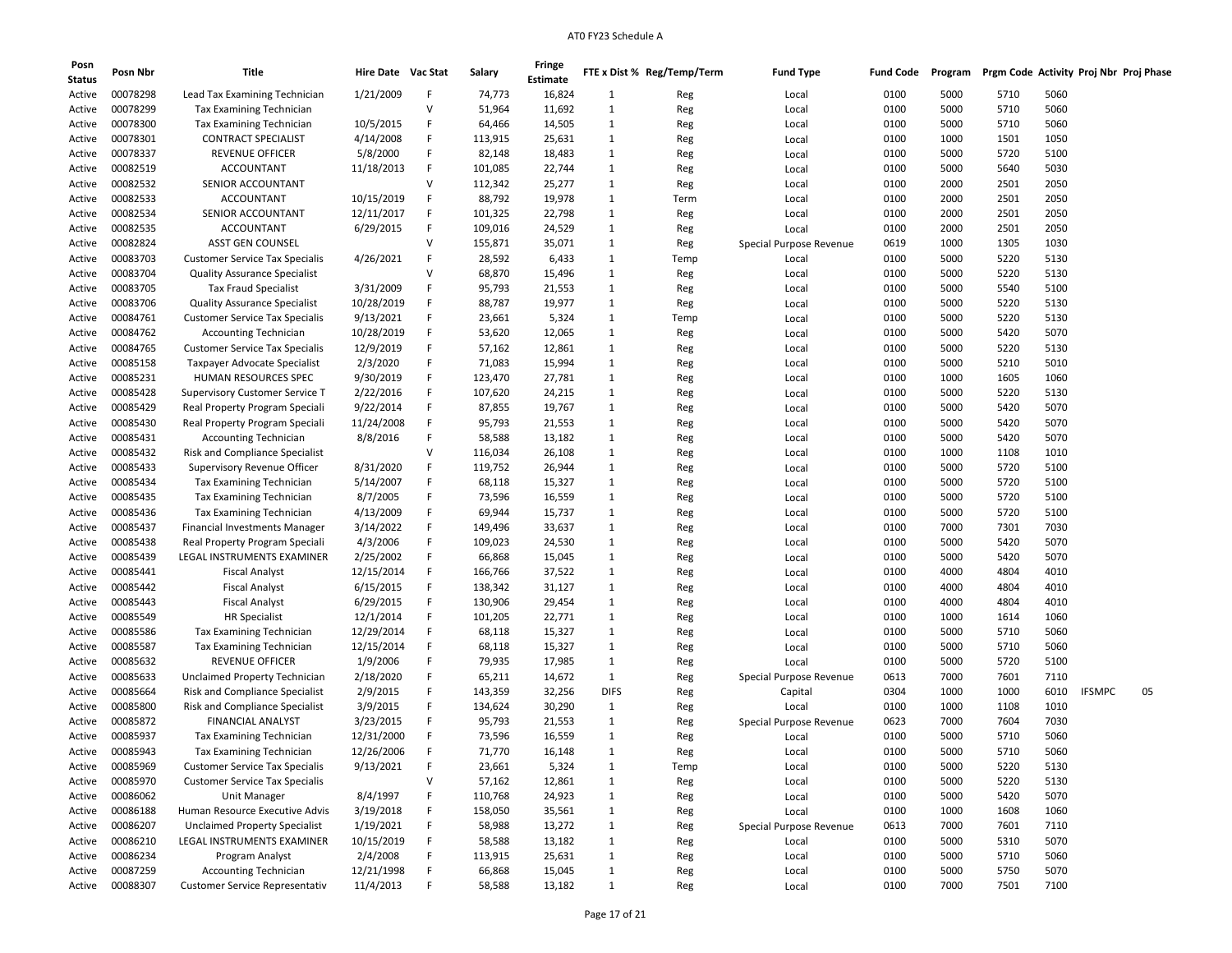| Posn<br><b>Status</b> | Posn Nbr             | Title                                                          | Hire Date Vac Stat     |              | Salary            | Fringe<br>Estimate |                              | FTE x Dist % Reg/Temp/Term | <b>Fund Type</b>        | <b>Fund Code</b> | Program      | Prgm Code Activity Proj Nbr Proj Phase |              |  |
|-----------------------|----------------------|----------------------------------------------------------------|------------------------|--------------|-------------------|--------------------|------------------------------|----------------------------|-------------------------|------------------|--------------|----------------------------------------|--------------|--|
| Active                | 00088470             | Senior Policy Analyst                                          | 3/7/2016               | F            | 175,482           | 39,483             | $\mathbf{1}$                 | Reg                        | Local                   | 0100             | 7000         | 7801                                   | 7130         |  |
| Active                | 00088519             | <b>HR Business Partner</b>                                     | 7/23/2018              | F            | 104,472           | 23,506             | $\mathbf{1}$                 | Reg                        | Special Purpose Revenue | 0619             | 1000         | 1616                                   | 1060         |  |
| Active                | 00088583             | Real Property Program Speciali                                 | 2/24/2014              | F            | 64,466            | 14,505             | $\mathbf{1}$                 | Reg                        | Local                   | 0100             | 5000         | 5750                                   | 5070         |  |
| Active                | 00090860             | <b>CONTRACT SPECIALIST</b>                                     | 11/12/2013             | F            | 117,063           | 26,339             | $\mathbf{1}$                 | Reg                        | Local                   | 0100             | 1000         | 1501                                   | 1050         |  |
| Active                | 00091366             | Assessment Technician                                          | 9/19/2016              | F            | 56,932            | 12,810             | $\mathbf{1}$                 | Reg                        | Local                   | 0100             | 5000         | 5410                                   | 5070         |  |
| Active                | 00091424             | <b>Customer Service Tax Specialis</b>                          | 6/30/2014              | F            | 64,466            | 14,505             | $\mathbf{1}$                 | Reg                        | Local                   | 0100             | 5000         | 5220                                   | 5130         |  |
| Active                | 00091425             | <b>Customer Service Tax Specialis</b>                          |                        | <b>V</b>     | 57,162            | 12,861             | $\mathbf{1}$                 | Reg                        | Local                   | 0100             | 5000         | 5220                                   | 5130         |  |
| Active                | 00091426             | <b>Customer Service Tax Specialis</b>                          | 10/2/2017              | F            | 66,292            | 14,916             | $\mathbf{1}$                 | Reg                        | Local                   | 0100             | 5000         | 5220                                   | 5130         |  |
| Active                | 00091427             | <b>Customer Service Tax Specialis</b>                          |                        | $\vee$       | 57,162            | 12,861             | 1                            | Reg                        | Local                   | 0100             | 5000         | 5220                                   | 5130         |  |
| Active                | 00091428             | <b>Customer Service Tax Specialis</b>                          | 11/14/2016             | F            | 73,596            | 16,559             | $\mathbf{1}$                 | Reg                        | Local                   | 0100             | 5000         | 5220                                   | 5130         |  |
| Active                | 00091429             | <b>Customer Service Tax Specialis</b>                          |                        | V            | 57,162            | 12,861             | $\mathbf{1}$                 | Reg                        | Local                   | 0100             | 5000         | 5220                                   | 5130         |  |
| Active                | 00091430             | <b>Customer Service Tax Specialis</b>                          | 12/12/2016             | F            | 64,466            | 14,505             | $\mathbf{1}$                 | Reg                        | Local                   | 0100             | 5000         | 5220                                   | 5130         |  |
| Active                | 00091431             | <b>Customer Service Tax Specialis</b>                          | 9/30/2019              | F            | 64,466            | 14,505             | $\mathbf{1}$                 | Reg                        | Local                   | 0100             | 5000         | 5220                                   | 5130         |  |
| Active                | 00091432             | <b>Customer Service Tax Specialis</b>                          | 9/14/2020              | F            | 57,162            | 12,861             | $\mathbf{1}$                 | Reg                        | Local                   | 0100             | 5000         | 5220                                   | 5130         |  |
| Active                | 00091434             | <b>Customer Service Tax Specialis</b>                          | 2/21/2017              | F            | 60,814            | 13,683             | $\mathbf{1}$                 | Reg                        | Local                   | 0100             | 5000         | 5220                                   | 5130         |  |
| Active                | 00091435             | <b>Customer Service Tax Specialis</b>                          | 5/1/2017               | F            | 62,640            | 14,094             | $\mathbf{1}$                 | Reg                        | Local                   | 0100             | 5000         | 5220                                   | 5130         |  |
| Active                | 00091436             | <b>Customer Service Tax Specialis</b>                          |                        | $\vee$       | 57,162            | 12,861             | $\mathbf{1}$                 | Reg                        | Local                   | 0100             | 5000         | 5220                                   | 5130         |  |
| Active                | 00091437             | Lead Customer Service Tax Spec                                 | 2/23/2015              | F            | 75,509            | 16,990             | $\mathbf{1}$                 | Reg                        | Local                   | 0100             | 5000         | 5220                                   | 5130         |  |
| Active                | 00091438             | Supervisory Customer Service T                                 | 7/19/2021              | F            | 123,358           | 27,756             | $\mathbf{1}$                 | Reg                        | Local                   | 0100             | 5000         | 5220                                   | 5130         |  |
| Active                | 00091439             | Appraiser                                                      |                        | V            | 98,176            | 22,090             | $\mathbf{1}$                 | Reg                        | Local                   | 0100             | 5000         | 5410                                   | 5070         |  |
| Active                | 00091440             | Appraiser                                                      | 3/20/2017              | F            | 107,620           | 24,215             | $\mathbf{1}$                 | Reg                        | Local                   | 0100             | 5000         | 5410                                   | 5070         |  |
| Active                | 00091442             | Assessment Technician                                          |                        | $\vee$       | 51,964            | 11,692             | $\mathbf{1}$                 | Reg                        | Local                   | 0100             | 5000         | 5410                                   | 5070         |  |
| Active                | 00091443             | Appraiser                                                      | 5/1/2017               | F            | 107,620           | 24,215             | $\mathbf{1}$                 | Reg                        | Local                   | 0100             | 5000         | 5410                                   | 5070         |  |
| Active                | 00091444             | Real Property Assessment Appea                                 | 10/1/2018              | F            | 90,501            | 20,363             | $\mathbf{1}$                 | Reg                        | Local                   | 0100             | 5000         | 5420                                   | 5070         |  |
| Active                | 00091445             | <b>Unclaimed Property Specialist</b>                           | 1/13/2014              | F            | 82,151            | 18,484             | $\mathbf{1}$                 | Reg                        | Special Purpose Revenue | 0613             | 7000         | 7601                                   | 7110         |  |
| Active                | 00091446             | <b>Unclaimed Property Specialist</b>                           | 1/19/2021              | F            | 77,723            | 17,488             | $\mathbf{1}$                 | Reg                        | Special Purpose Revenue | 0613             | 7000         | 7601                                   | 7110         |  |
| Active                | 00091447             | <b>Unclaimed Property Specialist</b>                           | 4/12/2021              | F            | 57,162            | 12,861             | $\mathbf{1}$                 | Reg                        | Special Purpose Revenue | 0613             | 7000         | 7601                                   | 7110         |  |
| Active                | 00091448             | Unclaimed Property Technician                                  | 9/19/2016              | F            | 58,588            | 13,182             | $\mathbf{1}$                 | Reg                        | Special Purpose Revenue | 0613             | 7000         | 7601                                   | 7110         |  |
| Active                | 00091449             | <b>Collections Representative</b>                              | 2/21/2017              | F            | 62,640            | 14,094             | 1                            | Reg                        | Special Purpose Revenue | 6115             | 7000         | 7701                                   | 7120         |  |
| Active                | 00091450             | <b>Collections Representative</b>                              | 3/16/2020              | F            | 53,896            | 12,127             | $\mathbf{1}$                 | Reg                        | Special Purpose Revenue | 6115             | 7000         | 7701                                   | 7120         |  |
| Active                | 00092305             | SENIOR REVENUE OFFICER                                         | 9/9/2013               | F            | 93,148            | 20,958             | $\mathbf{1}$                 | Reg                        | Local                   | 0100             | 5000         | 5720                                   | 5100         |  |
| Active                | 00093456             | <b>Collections Representative</b>                              | 4/13/2020              | F            | 48,965            | 11,017             | $\mathbf{1}$                 | Reg                        | Special Purpose Revenue | 6115             | 7000         | 7701                                   | 7120         |  |
| Active                | 00093457             | <b>Collections Representative</b>                              | 2/2/2020               | F            | 69,944            | 15,737             | $\mathbf{1}$                 | Reg                        | Special Purpose Revenue | 6115             | 7000         | 7701                                   | 7120         |  |
| Active                | 00094594             | <b>Accounting Technician</b>                                   | 11/13/2017             | F            | 60,244            | 13,555             | 1                            | Reg                        | Local                   | 0100             | 7000         | 7301                                   | 7030         |  |
| Active                | 00094850             | <b>Banking Analyst</b>                                         | 7/9/2018               | F            | 109,016           | 24,529             | $\mathbf{1}$                 | Reg                        | Local                   | 0100             | 7000         | 7301                                   | 7070         |  |
| Active                | 00094851             | <b>FINANCIAL MGR</b>                                           |                        | V            | 116,034           | 26,108             | $\mathbf{1}$                 | Reg                        | Special Purpose Revenue | 0623             | 7000         | 7604                                   | 7030         |  |
| Active                | 00094852             | <b>Financial Analyst</b>                                       |                        | $\mathsf{V}$ | 85,214            | 19,173             | $\mathbf{1}$                 | Reg                        | Special Purpose Revenue | 0623             | 7000         | 7604                                   | 7030         |  |
| Active                | 00094853             | <b>ACCOUNTANT</b>                                              | 10/1/2018              | F            | 62,640            | 14,094             | $\mathbf{1}$                 | Reg                        | Special Purpose Revenue | 6115             | 7000         | 7701                                   | 7120         |  |
| Active                | 00094854             | <b>Revenue Operations Manager</b>                              | 11/13/2007             | F            | 123,470           | 27,781             | $\mathbf{1}$                 | Reg                        | Special Purpose Revenue | 6115             | 7000         | 7701                                   | 7120         |  |
| Active                | 00094857             | <b>Collections Representative</b>                              | 8/5/2019               | F            | 55,539            | 12,496             | 1                            | Reg                        | Special Purpose Revenue | 6115             | 7000         | 7701                                   | 7120         |  |
| Active                | 00094858             | <b>Collections Representative</b>                              | 8/5/2019               | F            | 50,608            | 11,387             | $\mathbf{1}$                 |                            | Special Purpose Revenue | 6115             | 7000         | 7701                                   | 7120         |  |
| Active                | 00094864             | <b>REVENUE OFFICER</b>                                         | 9/4/2007               | F            | 79,935            | 17,985             | $\mathbf{1}$                 | Reg                        | Local                   | 0100             | 5000         | 5720                                   | 5100         |  |
| Active                | 00094865             | <b>REVENUE OFFICER</b>                                         | 7/23/2001              | F            | 82,148            | 18,483             | $\mathbf{1}$                 | Reg                        | Local                   | 0100             | 5000         | 5720                                   | 5100         |  |
| Active                | 00094866             | <b>REVENUE OFFICER</b>                                         | 7/23/2018              | F            | 71,083            | 15,994             | $\mathbf{1}$                 | Reg<br>Reg                 | Local                   | 0100             | 5000         | 5720                                   | 5100         |  |
| Active                | 00094867             | <b>REVENUE OFFICER</b>                                         | 3/30/2009              | F            | 77,722            | 17,487             | 1                            |                            | Local                   | 0100             | 5000         | 5720                                   | 5100         |  |
|                       |                      |                                                                |                        |              |                   |                    |                              | Reg                        |                         |                  |              |                                        |              |  |
| Active                | 00094868<br>00094869 | <b>CONTRACT SPECIALIST</b>                                     | 2/19/2019<br>6/11/2018 | F<br>F       | 126,506<br>61,900 | 28,464<br>13,928   | $\mathbf{1}$<br>$\mathbf{1}$ | Reg                        | Local                   | 0100<br>0100     | 1000<br>5000 | 1505<br>5420                           | 1050<br>5070 |  |
| Active                | 00094870             | <b>Accounting Technician</b><br>Real Property Program Speciali |                        | F            |                   |                    |                              | Reg                        | Local                   | 0100             | 5000         |                                        | 5070         |  |
| Active                |                      |                                                                | 1/9/2006               |              | 90,501            | 20,363             | $\mathbf{1}$                 | Reg                        | Local                   |                  |              | 5420                                   |              |  |
| Active                | 00094871<br>00096949 | Real Property Program Speciali<br>Lien Specialist              | 7/19/2010              | F<br>F       | 90,501            | 20,363             | $\mathbf{1}$                 | Reg                        | Local                   | 0100             | 5000         | 5420                                   | 5070         |  |
| Active                |                      |                                                                | 5/7/2012               |              | 73,296            | 16,492             | 1                            | Reg                        | Local                   | 0100             | 5000         | 5720                                   | 5100         |  |
| Active                | 00096950             | Lien Specialist<br>Data Analyst                                | 3/6/2017               | F<br>F       | 73,296            | 16,492             | $\mathbf{1}$                 | Reg                        | Local                   | 0100             | 5000         | 5720                                   | 5100         |  |
| Active                | 00096951<br>00096952 |                                                                | 8/19/2019              | $\mathsf{V}$ | 113,916           | 25,631             | $\mathbf{1}$                 | Reg                        | Local                   | 0100             | 5000         | 5720                                   | 5100         |  |
| Active                |                      | Data Analyst                                                   |                        |              | 98,176            | 22,090             | $\mathbf{1}$                 | Reg                        | Local                   | 0100             | 5000         | 5720                                   | 5100         |  |
| Active                | 00096954             | Management & Program Analyst -                                 | 12/14/2015             | F            | 109,023           | 24,530             | $\mathbf{1}$                 | Reg                        | Local                   | 0100             | 5000         | 5710                                   | 5060         |  |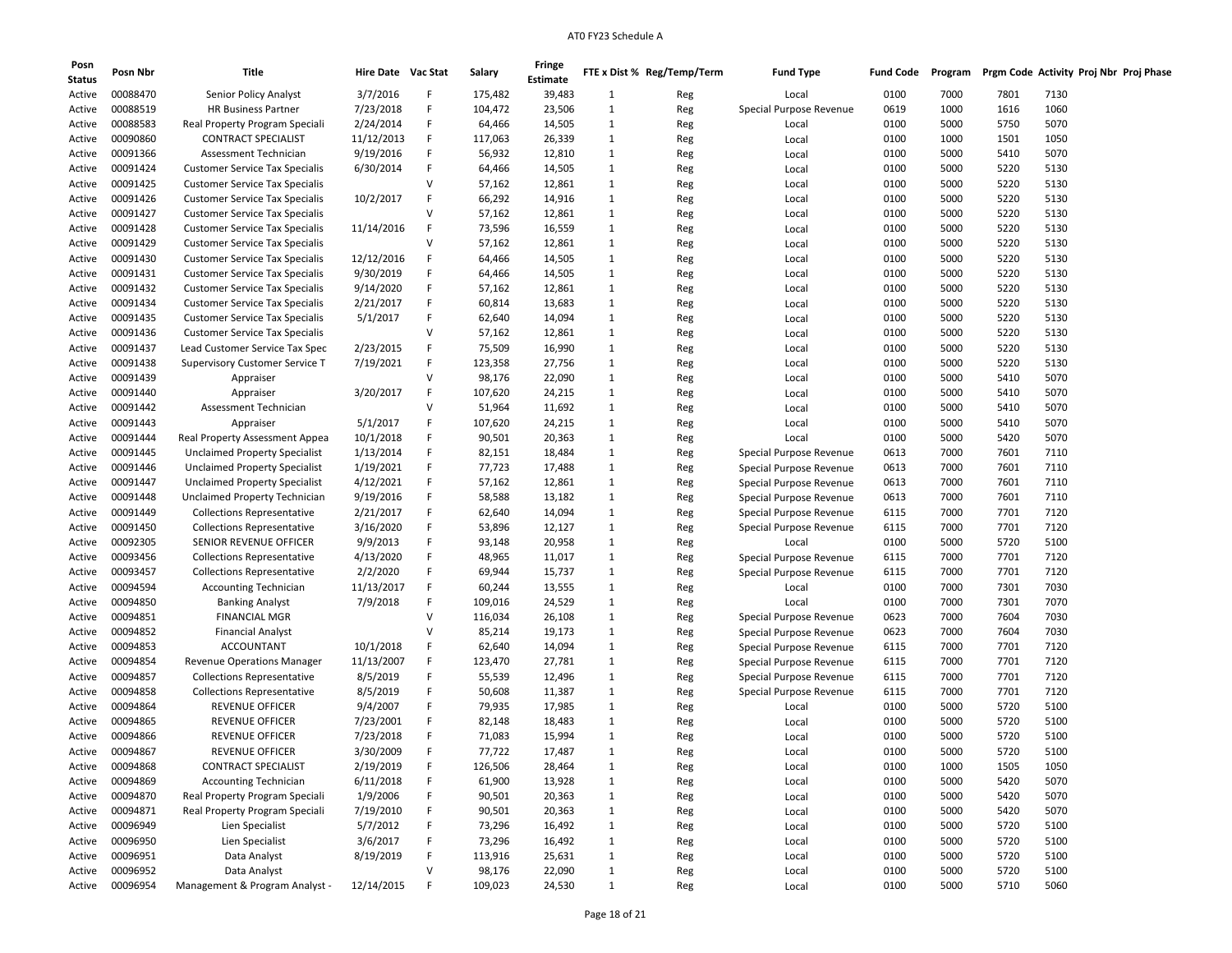| Posn          | Posn Nbr | Title                                     | Hire Date Vac Stat |        | Salary  | Fringe   |              | FTE x Dist % Reg/Temp/Term | <b>Fund Type</b>        | <b>Fund Code</b> | Program | Prgm Code Activity Proj Nbr Proj Phase |      |               |    |
|---------------|----------|-------------------------------------------|--------------------|--------|---------|----------|--------------|----------------------------|-------------------------|------------------|---------|----------------------------------------|------|---------------|----|
| <b>Status</b> |          |                                           |                    |        |         | Estimate |              |                            |                         |                  |         |                                        |      |               |    |
| Active        | 00096955 | <b>Tax Policy Specialist</b>              | 10/15/2018         | F      | 107,620 | 24,215   | 1            | Reg                        | Local                   | 0100             | 5000    | 5710                                   | 5060 |               |    |
| Active        | 00096956 | Director of Collection and Enf            | 9/14/2020          | F      | 193,952 | 43,639   | 1            | Reg                        | Local                   | 0100             | 5000    | 5710                                   | 5060 |               |    |
| Active        | 00096957 | Program Analyst                           |                    | v      | 112,342 | 25,277   | 1            | Reg                        | Local                   | 0100             | 5000    | 5710                                   | 5060 |               |    |
| Active        | 00096958 | Management & Program Analyst -            | 8/19/2019          | F      | 95,793  | 21,553   | 1            | Reg                        | Local                   | 0100             | 5000    | 5710                                   | 5060 |               |    |
| Active        | 00096959 | Tax Examining Technician                  | 11/16/2015         | F      | 62,640  | 14,094   | 1            | Reg                        | Local                   | 0100             | 5000    | 5710                                   | 5060 |               |    |
| Active        | 00096960 | <b>Unclaimed Property Coordinator</b>     | 4/15/2019          | F      | 88,792  | 19,978   | 1            | Reg                        | Special Purpose Revenue | 0613             | 7000    | 7601                                   | 7110 |               |    |
| Active        | 00096961 | <b>Unclaimed Property Supervisor</b>      | 2/6/2017           | F      | 101,325 | 22,798   | $\mathbf{1}$ | Reg                        | Special Purpose Revenue | 0613             | 7000    | 7601                                   | 7110 |               |    |
| Active        | 00097775 | <b>Project Coordinator</b>                | 4/29/2019          | F      | 73,295  | 16,491   | <b>DIFS</b>  | Reg                        | Capital                 | 0304             | 1000    | 1000                                   | 6010 | <b>IFSMPC</b> | 05 |
| Active        | 00097848 | <b>Customer Service Tax Specialis</b>     | 4/2/2018           | F      | 66,292  | 14,916   | 1            | Reg                        | Local                   | 0100             | 5000    | 5220                                   | 5130 |               |    |
| Active        | 00097911 | <b>Cash Operations Manager</b>            | 6/10/2019          | F      | 104,472 | 23,506   | <b>DIFS</b>  | Term                       | Capital                 | 0304             | 7000    | 1000                                   | 6010 | <b>IFSMPC</b> | 05 |
| Active        | 00098087 | DEPUTY DIRECTOR FOR BUDGET ADM            | 11/19/2000         | F      | 158,050 | 35,561   | <b>DIFS</b>  | Reg                        | Capital                 | 0304             | 3000    | 1000                                   | 6010 | <b>IFSMPC</b> | 05 |
| Active        | 00098089 | Capital Budget Administration             | 1/2/2012           | F      | 113,915 | 25,631   | <b>DIFS</b>  | Reg                        | Capital                 | 0304             | 3000    | 1000                                   | 6010 | <b>IFSMPC</b> | 05 |
| Active        | 00098091 | Financial Systems Analyst III             | 5/10/1999          | F      | 149,496 | 33,637   | <b>DIFS</b>  | Reg                        | Capital                 | 0304             | 3000    | 1000                                   | 6010 | <b>IFSMPC</b> | 05 |
| Active        | 00098094 | FINANCIAL SYSTEMS SPEC                    | 1/4/1997           | F      | 175,482 | 39,483   | <b>DIFS</b>  | Reg                        | Capital                 | 0304             | 1000    | 1000                                   | 6010 | <b>IFSMPC</b> | 05 |
| Active        | 00098095 | Director Financial Control & R            | 5/7/2001           | F      | 197,450 | 44,426   | <b>DIFS</b>  | Reg                        | Capital                 | 0304             | 2000    | 1000                                   | 6010 | <b>IFSMPC</b> | 05 |
| Active        | 00098096 | Director, Capital Budgets/Capi            | 1/21/2009          | F      | 197,450 | 44,426   | <b>DIFS</b>  | Reg                        | Capital                 | 0304             | 3000    | 1000                                   | 6010 | <b>IFSMPC</b> | 05 |
| Active        | 00098098 | <b>CLUSTER CONTROLLER</b>                 | 7/20/2009          | F      | 193,952 | 43,639   | <b>DIFS</b>  | Reg                        | Capital                 | 0304             | 1000    | 1000                                   | 6010 | <b>IFSMPC</b> | 05 |
| Active        | 00098100 | <b>BUDGET DIR (CLUSTER)</b>               | 9/2/1997           | F      | 197,450 | 44,426   | <b>DIFS</b>  | Reg                        | Capital                 | 0304             | 1000    | 1000                                   | 6010 | <b>IFSMPC</b> | 05 |
| Active        | 00098104 | <b>Cluster Accounting Analyst</b>         |                    | v      | 116,034 | 26,108   | <b>DIFS</b>  | Reg                        | Capital                 | 0304             | 2000    | 1000                                   | 6010 | <b>IFSMPC</b> | 05 |
| Active        | 00098105 | <b>Cluster Accounting Analyst</b>         |                    | v      | 116,034 | 26,108   | <b>DIFS</b>  | Reg                        | Capital                 | 0304             | 2000    | 1000                                   | 6010 | <b>IFSMPC</b> | 05 |
| Active        | 00098106 | Financial Systems & Accounting            | 4/18/2011          | F      | 153,693 | 34,581   | <b>DIFS</b>  | Reg                        | Capital                 | 0304             | 2000    | 1000                                   | 6010 | <b>IFSMPC</b> | 05 |
| Active        | 00098107 | <b>Financial Database Analyst</b>         |                    | $\vee$ | 116,034 | 26,108   | <b>DIFS</b>  | Reg                        | Capital                 | 0304             | 2000    | 1000                                   | 6010 | <b>IFSMPC</b> | 05 |
| Active        | 00098109 | Director of Policy & Procedure            | 6/9/1997           | F      | 197,450 | 44,426   | <b>DIFS</b>  | Reg                        | Capital                 | 0304             | 2000    | 1000                                   | 6010 | <b>IFSMPC</b> | 05 |
| Active        | 00098110 | <b>Financial Systems Advisor</b>          | 11/12/2019         | F      | 134,624 | 30,290   | <b>DIFS</b>  | Reg                        | Capital                 | 0304             | 2000    | 1000                                   | 6010 | <b>IFSMPC</b> | 05 |
| Active        | 00098111 | <b>ACCOUNTANT</b>                         | 3/15/1999          | F      | 126,506 | 28,464   | <b>DIFS</b>  | Reg                        | Capital                 | 0304             | 2000    | 1000                                   | 6010 | <b>IFSMPC</b> | 05 |
| Active        | 00098112 | <b>Financial Systems Specialist</b>       |                    | v      | 85,209  | 19,172   | <b>DIFS</b>  | Reg                        | Capital                 | 0304             | 2000    | 1000                                   | 6010 | <b>IFSMPC</b> | 05 |
| Active        | 00098113 | SENIOR ACCOUNTANT                         | 11/3/2014          | F      | 117,063 | 26,339   | <b>DIFS</b>  | Reg                        | Capital                 | 0304             | 2000    | 1000                                   | 6010 | <b>IFSMPC</b> | 05 |
| Active        | 00098114 | Cash and Investment Manager               |                    | v      | 155,871 | 35,071   | <b>DIFS</b>  | Reg                        | Capital                 | 0304             | 7000    | 1000                                   | 6010 | <b>IFSMPC</b> | 05 |
| Active        | 00098115 | <b>Information Technology Special</b>     | 6/19/2000          | F      | 149,496 | 33,637   | <b>DIFS</b>  | Reg                        | Capital                 | 0304             | 6000    | 1000                                   | 6010 | <b>IFSMPC</b> | 05 |
| Active        | 00098116 | SUPV INFO TECH SPEC                       | 1/5/2009           | F      | 171,123 | 38,503   | <b>DIFS</b>  | Reg                        | Capital                 | 0304             | 6000    | 1000                                   | 6010 | <b>IFSMPC</b> | 05 |
| Active        | 00098117 | Revenue Accounting Manager                | 9/24/2012          | F      | 166,766 | 37,522   | <b>DIFS</b>  | Reg                        | Capital                 | 0304             | 5000    | 1000                                   | 6010 | <b>IFSMPC</b> | 05 |
| Active        | 00098118 | <b>AGENCY FISCAL OFFICER</b>              | 10/1/2006          | F      | 183,542 | 41,297   | <b>DIFS</b>  | Reg                        | Capital                 | 0304             | 1000    | 1000                                   | 6010 | <b>IFSMPC</b> | 05 |
| Active        | 00098119 | <b>CONTROLLER</b>                         | 3/31/1997          | F      | 197,450 | 44,426   | <b>DIFS</b>  | Reg                        | Capital                 | 0304             | 1000    | 1000                                   | 6010 | <b>IFSMPC</b> | 05 |
| Active        | 00098120 | <b>Accounting Manager</b>                 | 12/19/2011         | F      | 145,778 | 32,800   | <b>DIFS</b>  | Reg                        | Capital                 | 0304             | 1000    | 1000                                   | 6010 | <b>IFSMPC</b> | 05 |
| Active        | 00098121 | <b>AGENCY FISCAL OFFICER</b>              | 1/5/1998           | F      | 197,450 | 44,426   | <b>DIFS</b>  | Reg                        | Capital                 | 0304             | 1000    | 1000                                   | 6010 | <b>IFSMPC</b> | 05 |
| Active        | 00098122 | <b>Grants Program Manager</b>             | 1/3/2012           | F      | 113,915 | 25,631   | <b>DIFS</b>  | Reg                        | Capital                 | 0304             | 1000    | 1000                                   | 6010 | <b>IFSMPC</b> | 05 |
| Active        | 00098123 | AGENCY FISCAL OFFICER                     | 4/8/2013           | F      | 197,450 | 44,426   | <b>DIFS</b>  | Reg                        | Capital                 | 0304             | 1000    | 1000                                   | 6010 | <b>IFSMPC</b> | 05 |
| Active        | 00098124 | ACCOUNTS PAYABLE SUPV                     | 10/13/1998         | F      | 149,496 | 33,637   | <b>DIFS</b>  | Reg                        | Capital                 | 0304             | 1000    | 1000                                   | 6010 | <b>IFSMPC</b> | 05 |
| Active        | 00098125 | ACCOUNTING OFFICER                        |                    | v      | 158,050 | 35,561   | <b>DIFS</b>  | Reg                        | Capital                 | 0304             | 1000    | 1000                                   | 6010 | <b>IFSMPC</b> | 05 |
| Active        | 00098126 | <b>AGENCY FISCAL OFFICER</b>              | 4/17/2007          | F      | 188,746 | 42,468   | <b>DIFS</b>  | Reg                        | Capital                 | 0304             | 1000    | 1000                                   | 6010 | <b>IFSMPC</b> | 05 |
| Active        | 00098127 | <b>ACCOUNTING OFFICER</b>                 | 1/7/2008           | F      | 162,407 | 36,542   | <b>DIFS</b>  | Reg                        | Capital                 | 0304             | 1000    | 1000                                   | 6010 | <b>IFSMPC</b> | 05 |
| Active        | 00098128 | <b>BUDGET OFFICER</b>                     | 3/2/1996           | F      | 166,766 | 37,522   | <b>DIFS</b>  | Reg                        | Capital                 | 0304             | 1000    | 1000                                   | 6010 | <b>IFSMPC</b> | 05 |
| Active        | 00098129 | ACCOUNTING OFFICER                        | 7/6/1998           | F      | 166,766 | 37,522   | <b>DIFS</b>  | Reg                        | Capital                 | 0304             | 1000    | 1000                                   | 6010 | <b>IFSMPC</b> | 05 |
| Active        | 00098134 | <b>Financial Analyst</b>                  | 6/24/2019          | F      | 68,118  | 15,327   | <b>DIFS</b>  | Term                       |                         | 0304             | 7000    | 1000                                   | 6010 | <b>IFSMPC</b> | 05 |
| Active        | 00099294 | Unit Manager                              | 3/10/2014          | F      | 113,915 | 25,631   | 1            |                            | Capital                 | 0100             | 5000    | 5210                                   | 5070 |               |    |
|               |          |                                           |                    | F      |         |          |              | Reg                        | Local                   |                  |         |                                        |      |               |    |
| Active        | 00099295 | Accountant                                | 12/11/2017         | $\vee$ | 109,023 | 24,530   | $\mathbf{1}$ | Reg                        | Local                   | 0100             | 5000    | 5610                                   | 5030 |               |    |
| Active        | 00099830 | Financial Investments Manager             |                    |        | 116,034 | 26,108   | <b>DIFS</b>  | Reg                        | Capital                 | 0304             | 7000    | 1000                                   | 6010 | <b>IFSMPC</b> | 05 |
| Active        | 00099868 | <b>Fiscal Analyst</b>                     | 11/12/2019         | F      | 149,496 | 33,637   | $\mathbf{1}$ | Reg                        | Local                   | 0100             | 4000    | 4809                                   | 4010 |               |    |
| Active        | 00099876 | <b>Talent Acquisition Advisor</b>         | 10/15/2019         | F      | 90,503  | 20,363   | $\mathbf{1}$ | Reg                        | Local                   | 0100             | 1000    | 1614                                   | 1060 |               |    |
| Active        | 00099959 | <b>FINANCIAL MGR</b>                      |                    | $\vee$ | 116,034 | 26,108   | 1            | Reg                        | Special Purpose Revenue | 0623             | 7000    | 7604                                   | 7030 |               |    |
| Active        | 00099960 | <b>Accounting &amp; Compliance Manage</b> |                    | $\vee$ | 116,034 | 26,108   | $\mathbf{1}$ | Reg                        | Special Purpose Revenue | 0623             | 7000    | 7604                                   | 7030 |               |    |
| Active        | 00099961 | <b>Budget Analyst</b>                     | 3/14/2022          | F      | 101,085 | 22,744   | $\mathbf{1}$ | Reg                        | Special Purpose Revenue | 0605             | 5000    | 5610                                   | 5030 |               |    |
| Active        | 00099962 | Accountant                                |                    | V      | 85,209  | 19,172   | $\mathbf 1$  | Reg                        | Special Purpose Revenue | 605              | 5000    | 5610                                   | 5030 |               |    |
| Active        | 00099963 | <b>Unclaimed Property Specialist</b>      | 1/12/2015          |        | 71,081  | 15,993   | $\mathbf{1}$ | Reg                        | Special Purpose Revenue | 0613             | 7000    | 7601                                   | 7110 |               |    |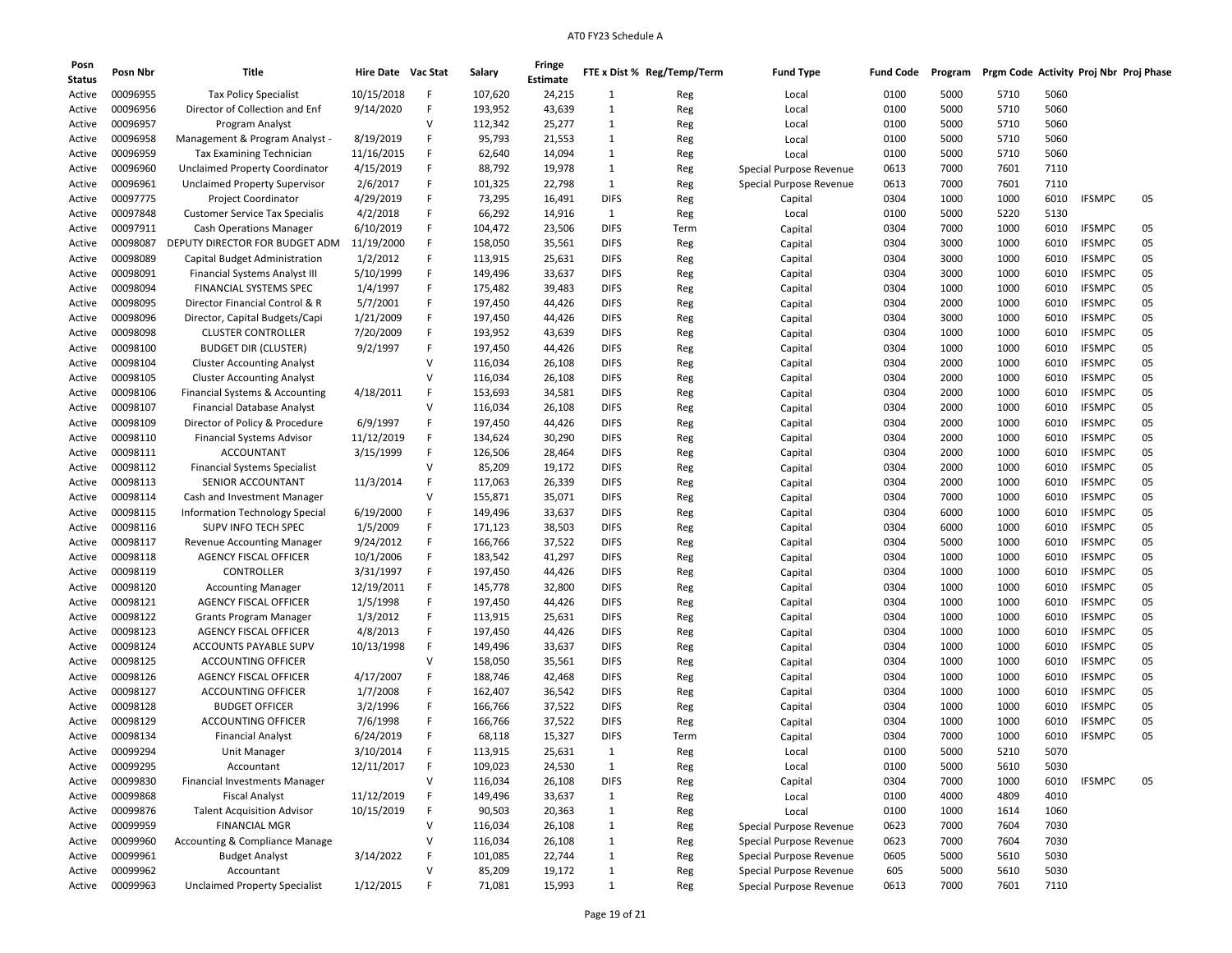| Posn<br>Status | Posn Nbr   | Title                                                      | Hire Date Vac Stat |        | Salary  | <b>Fringe</b><br>Estimate |              | FTE x Dist % Reg/Temp/Term | <b>Fund Type</b>        | <b>Fund Code</b> | Program | Prgm Code Activity Proj Nbr Proj Phase |      |               |    |
|----------------|------------|------------------------------------------------------------|--------------------|--------|---------|---------------------------|--------------|----------------------------|-------------------------|------------------|---------|----------------------------------------|------|---------------|----|
| Active         | 00099964   | <b>Unclaimed Property Specialist</b>                       | 5/18/2015          | F      | 71,081  | 15,993                    | 1            | Reg                        | Special Purpose Revenue | 0613             | 7000    | 7601                                   | 7110 |               |    |
| Active         | 00099965   | IT Specialist (SYSADMIN) & (NE                             | 3/28/2022          | V      | 113,915 | 25,631                    | 1            |                            |                         | 0100             | 6000    | 6102                                   | 6020 |               |    |
| Active         | 00099966   | IT Project Coordinator                                     | 8/16/2021          | F      | 44,396  | 9,989                     | 1            | Reg<br>Temp                | Local<br>Local          | 0100             | 6000    | 6102                                   | 6020 |               |    |
| Active         | 00099967   | Information Technology Asset M                             | 3/30/2020          | F      | 87,855  | 19,767                    | 1            | Reg                        | Local                   | 0100             | 6000    | 6102                                   | 6020 |               |    |
| Active         | 00099968   | <b>Information Technology Special</b>                      | 11/23/2020         | F      | 123,360 | 27,756                    | 1            |                            |                         | 0100             | 6000    | 6102                                   | 6020 |               |    |
|                | 00099969   |                                                            | 10/26/2020         | F      | 120,212 | 27,048                    | 1            | Reg                        | Local<br>Local          | 0100             | 6000    | 6102                                   | 6020 |               |    |
| Active         | 00099970   | Information Technology Special                             |                    | v      | 116,034 | 26,108                    | 1            | Reg                        |                         | 0100             | 6000    | 6102                                   | 6020 |               |    |
| Active         | 00099971   | Information Technology Special                             |                    | v      |         |                           |              | Reg                        | Local                   |                  |         |                                        | 6020 |               |    |
| Active         |            | Information Technology Special<br><b>Financial Analyst</b> | 6/22/2020          | F      | 116,034 | 26,108                    | 1            | Reg                        | Local                   | 0100             | 6000    | 6102                                   |      |               |    |
| Active         | 00099972   |                                                            |                    | $\vee$ | 107,620 | 24,215                    | 1            | Reg                        | Local                   | 0100             | 1000    | 1108                                   | 1010 |               |    |
| Active         | 00099981   | <b>Unclaimed Property Specialist</b>                       |                    |        | 68,867  | 15,495                    | 1            | Reg                        | Special Purpose Revenue | 0613             | 7000    | 7601                                   | 7110 |               |    |
| Active         | 00100117   | Human Resources Coordinator                                | 6/11/2018          | F<br>v | 66,292  | 14,916                    | 1            | Reg                        | Local                   | 0100             | 1000    | 1614                                   | 1060 |               |    |
| Active         | 00100163   | <b>HR Business Partner</b>                                 |                    |        | 112,342 | 25,277                    | 1            | Reg                        | Local                   | 0100             | 1000    | 1602                                   | 1060 |               |    |
| Active         | 00100299   | Director, Infrastructure Servi                             | 2/16/2021          |        | 197,450 | 44,426                    | 1            | Reg                        | Local                   | 0100             | 6000    | 6102                                   | 6020 |               |    |
| Active         | 00100300   | Information Technology Manager                             | 7/6/2021           | F      | 171,123 | 38,503                    | 1            | Reg                        | Local                   | 0100             | 6000    | 6102                                   | 6020 |               |    |
| Active         | 00100301   | <b>Business Analyst</b>                                    |                    | $\vee$ | 112,342 | 25,277                    | 1            | Reg                        | Local                   | 0100             | 6000    | 6102                                   | 6020 |               |    |
| Active         | 00100302   | <b>Business Analyst</b>                                    | 1/3/2022           | F      | 126,506 | 28,464                    | $\mathbf{1}$ | Reg                        | Local                   | 0100             | 6000    | 6102                                   | 6020 |               |    |
| Active         | 00100303   | <b>Business Analyst (Information</b>                       |                    | $\vee$ | 135,280 | 30,438                    | 1            | Reg                        | Local                   | 0100             | 6000    | 6102                                   | 6020 |               |    |
| Active         | 00100304   | <b>TRAINER ADMIN</b>                                       |                    | $\vee$ | 146,519 | 32,967                    | 1            | Reg                        | Local                   | 0100             | 6000    | 6102                                   | 6020 |               |    |
| Active         | 00100305   | TRAINER ADMIN                                              |                    | $\vee$ | 146,519 | 32,967                    | 1            | Reg                        | Local                   | 0100             | 6000    | 6102                                   | 6020 |               |    |
| Active         | 00100306   | Information Technology Manager                             |                    | v      | 155,871 | 35,071                    | 1            | Reg                        | Local                   | 0100             | 6000    | 6102                                   | 6020 |               |    |
| Active         | 00100313   | <b>Staff Assistant</b>                                     | 3/2/2020           | F      | 50,608  | 11,387                    | <b>DIFS</b>  | Term                       | Capital                 | 0304             | 1000    | 1000                                   | 6010 | <b>IFSMPC</b> | 05 |
| Active         | 00104194   | <b>Risk Analyst</b>                                        | 7/19/2021          | F      | 116,034 | 26,108                    | <b>DIFS</b>  | Term                       | Capital                 | 0304             | 1000    | 1000                                   | 6010 | <b>IFSMPC</b> | 05 |
| Active         | 00105187   | <b>Financial Systems Specialist</b>                        | 10/12/2021         | F      | 106,377 | 23,935                    | 1            | Reg                        | Local                   | 0100             | 2000    | 2502                                   | 2050 |               |    |
| Active         | 00105293   | <b>Business Analyst (Information</b>                       |                    | V      | 135,280 | 30,438                    | 1            | Reg                        | Local                   | 0100             | 6000    | 6102                                   | 6020 |               |    |
| Active         | 00105294   | <b>Business Analyst (Information</b>                       |                    | v      | 135,280 | 30,438                    | 1            | Reg                        | Local                   | 0100             | 6000    | 6102                                   | 6020 |               |    |
| Active         | 00105295   | <b>Business Analyst (Information</b>                       |                    | v      | 135,280 | 30,438                    | 1            | Reg                        | Local                   | 0100             | 6000    | 6102                                   | 6020 |               |    |
| Active         | 00105296   | <b>Business Analyst (Information</b>                       |                    | v      | 135,280 | 30,438                    | 1            | Reg                        | Local                   | 0100             | 6000    | 6102                                   | 6020 |               |    |
| Active         | 00105297   | <b>Business Analyst (Information</b>                       |                    | $\vee$ | 135,280 | 30,438                    | 1            | Reg                        | Local                   | 0100             | 6000    | 6102                                   | 6020 |               |    |
| Active         | 00105298   | <b>Budget Technician</b>                                   | 6/11/2018          | F      | 63,556  | 14,300                    | 1            | Reg                        | APRA                    | 1135             | 3000    | 3707                                   | 3010 |               |    |
| Active         | 00105348   | PROGRAM ANALYST                                            |                    | $\vee$ | 85,214  | 19,173                    | 1            | Reg                        | Local                   | 0100             | 7000    | 7603                                   | 7030 |               |    |
| Active         | 00105349   | PROGRAM ANALYST                                            |                    | v      | 85,214  | 19,173                    | 1            | Reg                        | Local                   | 0100             | 7000    | 7603                                   | 7030 |               |    |
| Active         | 00105350   | PROGRAM ANALYST                                            |                    | v      | 85,214  | 19,173                    | 1            | Reg                        | Local                   | 0100             | 7000    | 7603                                   | 7030 |               |    |
| Active         | 00105351   | PROGRAM ANALYST                                            |                    | v      | 85,214  | 19,173                    | 1            | Reg                        | Local                   | 0100             | 7000    | 7603                                   | 7030 |               |    |
| Active         | 00105352   | <b>Budget Technician</b>                                   | 1/18/2022          | F      | 47,321  | 10,647                    | 1            | Reg                        | <b>APRA</b>             | 1135             | 3000    | 3801                                   | 3010 |               |    |
| Active         | 00105353   | <b>Budget Technician</b>                                   | 3/2/2020           | F      | 55,539  | 12,496                    | 1            | Reg                        | <b>APRA</b>             | 1135             | 3000    | 3409                                   | 3010 |               |    |
| Active         | 00105354   | <b>Budget Technician</b>                                   | 2/14/2022          | F      | 47,321  | 10,647                    | 1            | Reg                        | <b>APRA</b>             | 1135             | 3000    | 3409                                   | 3010 |               |    |
| Active         | 00105355   | Accountant (Term)                                          | 11/8/2021          | F      | 109,016 | 24,529                    | 1            | Term                       | <b>APRA</b>             | 1135             | 1000    | 7303                                   | 7030 |               |    |
| Active         | 00105399   | <b>PGM DIR</b>                                             |                    | $\vee$ | 155,871 | 35,071                    | 1            | Reg                        | Special Purpose Revenue | 0613             | 7000    | 7601                                   | 7110 |               |    |
| Active         | 00106042   | <b>Operating Budget Manager</b>                            | 12/7/2008          | F      | 140,619 | 31,639                    | 1            | Term                       | Local                   | 0100             | 3000    | 3704                                   | 3010 |               |    |
| <b>NEW</b>     | <b>NEW</b> | <b>Customer Service Tax Specialist</b>                     |                    | $\vee$ | 53,987  | 12,147                    | 1            | Reg                        | Local                   | 0100             | 5000    | 5200                                   | 5130 |               |    |
| NEW            | <b>NEW</b> | <b>Customer Service Tax Specialist</b>                     |                    | v      | 53,987  | 12,147                    | 1            | Reg                        | Local                   | 0100             | 5000    | 5200                                   | 5130 |               |    |
| NEW            | <b>NEW</b> | <b>Customer Service Tax Specialist</b>                     |                    | v      | 53,987  | 12,147                    | 1            | Reg                        | Local                   | 0100             | 5000    | 5200                                   | 5130 |               |    |
| NEW            | <b>NEW</b> | <b>Customer Service Tax Specialist</b>                     |                    | v      | 53,987  | 12,147                    | 1            | Reg                        | Local                   | 0100             | 5000    | 5200                                   | 5130 |               |    |
| <b>NEW</b>     | <b>NEW</b> | <b>Customer Service Tax Specialist</b>                     |                    | v      | 53,987  | 12,147                    | 1            | Reg                        | Local                   | 0100             | 5000    | 5200                                   | 5130 |               |    |
| <b>NEW</b>     | <b>NEW</b> | <b>Customer Service Manager</b>                            |                    | $\vee$ | 84,365  | 18,982                    | 1            | Reg                        | Local                   | 0100             | 5000    | 5200                                   | 5130 |               |    |
| <b>NEW</b>     | <b>NEW</b> | <b>Communications Specialist</b>                           |                    | V      | 64,466  | 14,505                    | 1            | Reg                        | Local                   | 0100             | 5000    | 5100                                   | 5010 |               |    |
| <b>NEW</b>     | <b>NEW</b> | <b>Operating Budget Manager</b>                            |                    | V      | 175,482 | 39,483                    | $\mathbf{1}$ | Reg                        | Local                   | 0100             | 3000    | 3700                                   | 3010 |               |    |
| <b>NEW</b>     | <b>NEW</b> | <b>Accounting Technician</b>                               |                    | $\vee$ | 88,787  | 19,977                    | $\mathbf{1}$ | Reg                        | Local                   | 0100             | 2000    | 2200                                   | 2040 |               |    |
| <b>NEW</b>     | <b>NEW</b> | <b>Accounting Technician</b>                               |                    | V      | 88,787  | 19,977                    | $\mathbf{1}$ | Reg                        | Local                   | 0100             | 2000    | 2200                                   | 2040 |               |    |
| <b>NEW</b>     | <b>NEW</b> | <b>Accounting Technician</b>                               |                    | V      | 88,787  | 19,977                    | $\mathbf{1}$ | Reg                        | Local                   | 0100             | 2000    | 2200                                   | 2040 |               |    |
| <b>NEW</b>     | <b>NEW</b> | <b>Customer Service Specialist</b>                         |                    | V      | 53,987  | 12,147                    | $\mathbf{1}$ | Reg                        | Local                   | 0100             | 5000    | 5200                                   | 5130 |               |    |
| <b>NEW</b>     | <b>NEW</b> | <b>Customer Service Specialist</b>                         |                    | V      | 53,987  | 12,147                    | $\mathbf{1}$ | Reg                        | Local                   | 0100             | 5000    | 5200                                   | 5130 |               |    |
| <b>NEW</b>     | <b>NEW</b> | <b>Customer Service Specialist</b>                         |                    | V      | 53,987  | 12,147                    | $\mathbf{1}$ | Reg                        | Local                   | 0100             | 5000    | 5200                                   | 5130 |               |    |
| <b>NEW</b>     | NEW        | <b>Customer Service Specialist</b>                         |                    | V      | 53,987  | 12,147                    | $\mathbf{1}$ | Reg                        | Local                   | 0100             | 5000    | 5200                                   | 5130 |               |    |